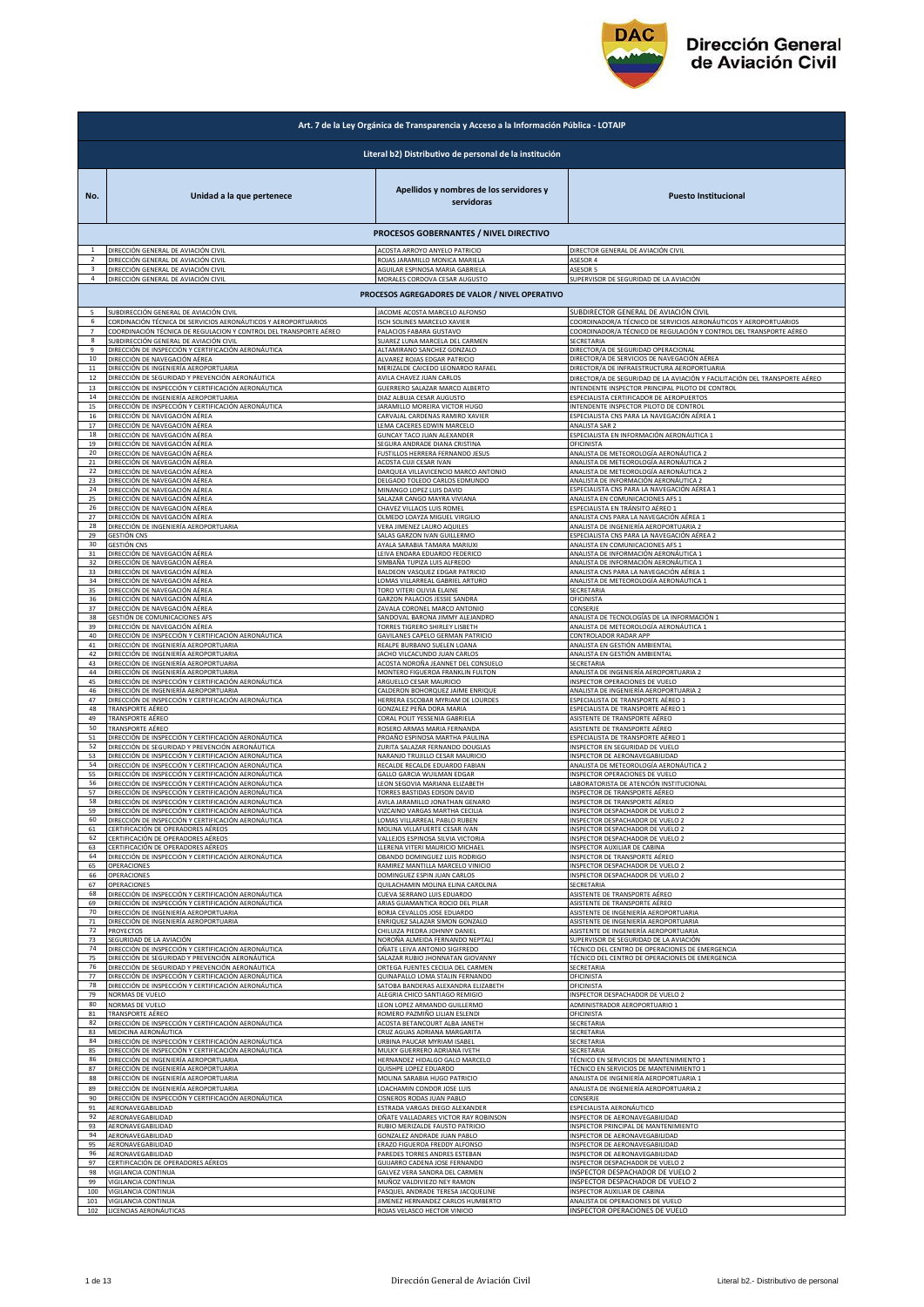

|     | Art. 7 de la Ley Orgánica de Transparencia y Acceso a la Información Pública - LOTAIP |                                                       |                                                  |  |
|-----|---------------------------------------------------------------------------------------|-------------------------------------------------------|--------------------------------------------------|--|
|     | Literal b2) Distributivo de personal de la institución                                |                                                       |                                                  |  |
| No. | Unidad a la que pertenece                                                             | Apellidos y nombres de los servidores y<br>servidoras | <b>Puesto Institucional</b>                      |  |
| 103 | LICENCIAS AERONÁUTICAS                                                                | ALVAREZ HERRERA JUAN CARLOS                           | ESPECIALISTA DE LICENCIAS AERONÁUTICAS           |  |
| 104 | AERONAVEGABILIDAD                                                                     | PILLIZA CHICAIZA GERMAN GUSTAVO                       | INSPECTOR DE AERONAVEGABILIDAD                   |  |
| 105 | AERONAVEGABILIDAD                                                                     | ROCHA VITERI WILSON RAMIRO                            | INSPECTOR DE AERONAVEGABILIDAD                   |  |
| 106 | CERTIFICACIÓN DE OPERADORES AÉREOS                                                    | ACOSTA CUJI CARLOS JULIO                              | INSPECTOR OPERACIONES DE VUELO                   |  |
| 107 | DIRECCIÓN DE NAVEGACIÓN AÉREA                                                         | SOTO ORTIZ JUAN FRANCISCO                             | ESPECIALISTA EN TRÁNSITO AÉREO 1                 |  |
| 108 | AERONAVEGABILIDAD                                                                     | SANTAMARIA MONTENEGRO GERARDO MANUEL                  | ESPECIALISTA AERONÁUTICO                         |  |
| 109 | LICENCIAS AERONÁUTICAS                                                                | CAICEDO LARA ROXANA DOLORES                           | INSPECTOR DESPACHADOR DE VUELO 2                 |  |
| 110 | LICENCIAS AERONÁUTICAS                                                                | HIDALGO PROAÑO OSWALDO MAURICIO                       | INSPECTOR DESPACHADOR DE VUELO 2                 |  |
| 111 | CERTIFICACIÓN DE OPERADORES AÉREOS                                                    | FERNANDEZ GONZALEZ JORGE EDISON                       | INSPECTOR DESPACHADOR DE VUELO 2                 |  |
| 112 | CERTIFICACIÓN DE OPERADORES AÉREOS                                                    | CATOTA TORRES LUIS WILKIR                             | INSPECTOR DESPACHADOR DE VUELO 2                 |  |
| 113 | VIGILANCIA OPERACIONAL A LA NAVEGACIÓN AÉREA                                          | VALENCIA ARMAS VICENTE FERNANDO                       | ANALISTA CNS PARA LA NAVEGACIÓN AÉREA 1          |  |
| 114 | VIGILANCIA OPERACIONAL A LA NAVEGACIÓN AÉREA                                          | LEGARDA GONZALEZ WENDY PATRICIA                       | INSPECTOR DE AERÓDROMO                           |  |
| 115 | AERONAVEGABILIDAD                                                                     | AVILA ZARATE EDISON JAVIER                            | INSPECTOR DESPACHADOR DE VUELO 2                 |  |
| 116 | VIGILANCIA CONTINUA                                                                   | MORA HERRERA JOSE DAVID                               | INSPECTOR OPERACIONES DE VUELO                   |  |
| 117 | CERTIFICACIÓN DE AEROPUERTOS                                                          | CEVALLOS ALOMIA GALO EFRAIN                           | ESPECIALISTA EN TRÁNSITO AÉREO 1                 |  |
| 118 | CERTIFICACIÓN DE AEROPUERTOS                                                          | PAREDES ZAMBRANO JOSE ANIBAL                          | ESPECIALISTA AVSEC 1                             |  |
| 119 | CERTIFICACIÓN DE AEROPUERTOS                                                          | CADENA ORTIZ HECTOR FERNANDO                          | ANALISTA DE GESTIÓN AMBIENTAL                    |  |
| 120 | CERTIFICACIÓN DE AEROPUERTOS                                                          | BAQUERO FLORES LUIS EDWIN ALEJANDRO                   | INTENDENTE INSPECTOR PRINCIPAL PILOTO DE CONTROL |  |
| 121 | CERTIFICACIÓN DE AEROPUERTOS                                                          | MORAN LEYSER EDGAR RENE FELIX                         | INTENDENTE INSPECTOR PRINCIPAL PILOTO DE CONTROL |  |
| 122 | GESTIÓN CNS                                                                           | SOTALIN SOTALIN HERNAN EDISON                         | ANALISTA CNS PARA LA NAVEGACIÓN AÉREA 1          |  |
| 123 | <b>GESTIÓN CNS</b>                                                                    | ZUÑIGA JIBAJA JORGE ALFREDO                           | CONTROLADOR RADAR APP                            |  |
| 124 | GESTIÓN DE TRÁNSITO AÉREO                                                             | VILLAVICENCIO ARMIJOS ALIS JOWANY                     | CONTROLADOR RADAR APP                            |  |
| 125 | GESTIÓN DE TRÁNSITO AÉREO                                                             | RAMOS TAPIA CHRISTIAN ALEXIS                          | CONTROLADOR RADAR APP                            |  |
| 126 | GESTIÓN DE TRÁNSITO AÉREO                                                             | VALLEJO NARVAEZ JOSE BOLIVAR                          | CONTROLADOR RADAR APP                            |  |
| 127 | GESTIÓN DE TRÁNSITO AÉREO                                                             | VALENCIA TACO LUIS MARCELO                            | ESPECIALISTA EN TRÁNSITO AÉREO 1                 |  |
| 128 | GESTIÓN DE TRÁNSITO AÉREO                                                             | VALENCIA GUERRERO CARLOS GUSTAVO                      | ESPECIALISTA EN TRÁNSITO AÉREO 1                 |  |
| 129 | SEGURIDAD DE LA AVIACIÓN                                                              | RUEDA ROSERO KARINA ESTEFANIA                         | SUPERVISOR DE SEGURIDAD DE LA AVIACIÓN           |  |
| 130 | SEGURIDAD DE LA AVIACIÓN                                                              | AGUIRRE CARRERA LISSET ALEXANDRA                      | SUPERVISOR DE SEGURIDAD DE LA AVIACIÓN           |  |
| 131 | SEGURIDAD DE LA AVIACIÓN                                                              | MIRANDA ORELLANA BORIS DANILO                         | AGENTE DE SEGURIDAD DE LA AVIACIÓN               |  |
| 132 | SEGURIDAD DE LA AVIACIÓN                                                              | TORRES ZAMBRANO ALFREDO NICOLAS                       | AGENTE DE SEGURIDAD DE LA AVIACIÓN               |  |
| 133 | SEGURIDAD DE LA AVIACIÓN                                                              | ZAVALA OÑA CRISTINA MAGDALENA                         | AGENTE DE SEGURIDAD DE LA AVIACIÓN               |  |
| 134 | SEGURIDAD DE LA AVIACIÓN                                                              | DOMINGUEZ SUAREZ JULIO DENNYS                         | AGENTE DE SEGURIDAD DE LA AVIACIÓN               |  |
| 135 | SEGURIDAD DE LA AVIACIÓN                                                              | PINCHA TOAPANTA JORGE ANIBAL                          | AGENTE DE SEGURIDAD DE LA AVIACIÓN               |  |
| 136 | SEGURIDAD DE LA AVIACIÓN                                                              | CHUSIN VILLALBA CARLOS ARTURO                         | AGENTE DE SEGURIDAD DE LA AVIACIÓN               |  |
| 137 | SEGURIDAD DE LA AVIACIÓN                                                              | ROMERO ROSALES CRISTIAN RODOLFO                       | SUPERVISOR DE SEGURIDAD DE LA AVIACIÓN           |  |
| 138 | SEGURIDAD DE LA AVIACIÓN                                                              | VILLACIS DOMINGUEZ SUSANA ELIZABETH                   | PARVULARIO DE CENTRO INFANTIL                    |  |
| 139 | GESTIÓN DE METEOROLOGÍA AERONÁUTICA                                                   | ORBE VELASTEGUI NIKITH ALEXANDER                      | ANALISTA DE METEOROLOGÍA AERONÁUTICA 2           |  |
| 140 | CERTIFICACIÓN DE OPERADORES AÉREOS                                                    | SANTOS ASTUDILLO GENOVEVA LEONOR                      | INSPECTOR OPERACIONES DE VUELO                   |  |
| 141 | DIRECCIÓN DE INSPECCIÓN Y CERTIFICACIÓN AERONÁUTICA                                   | FUERTES PAZMIÑO DIEGO ORLANDO                         | ANALISTA DE INGENIERÍA AEROPORTUARIA 1           |  |
| 142 | DIRECCIÓN DE INSPECCIÓN Y CERTIFICACIÓN AERONÁUTICA                                   | MONTERO FIGUEROA IRMA JANET                           | ESPECIALISTA DE TRANSPORTE AÉREO 1               |  |
| 143 | DIRECCIÓN DE CERTIFICACIÓN DOCUMENTACIÓN Y ARCHIVO                                    | CERON CHAFUELAN WILLIAM RONALD                        | ANALISTA DOCUMENTACIÓN Y ARCHIVO 2               |  |
|     |                                                                                       | PROCESOS DESCONCENTRADOS                              |                                                  |  |
| 144 | DIRECCIÓN REGIONAL II                                                                 | TORRES RAZA WILSON STALIN                             | DIRECTOR/A ZONAL                                 |  |
| 145 | INSPECCIÓN Y CERTIFICACIÓN AERONÁUTICA RII                                            | <b>JATIVA CUASPUD HECTOR CRISTOBAL</b>                | INTENDENTE INSPECTOR PILOTO DE CONTROL           |  |
| 146 | INSPECCIÓN Y CERTIFICACIÓN AERONÁUTICA RII                                            | PUGA BENALCAZAR CARLOS PATRICIO                       | INTENDENTE INSPECTOR PILOTO DE CONTROL           |  |
| 147 | INSPECCIÓN Y CERTIFICACIÓN AERONÁUTICA RII                                            | ILLESCAS SANCHEZ VICENTE XAVIER                       | INTENDENTE INSPECTOR PILOTO DE CONTROL           |  |
| 148 | <b>AEROPUERTO SHELL</b>                                                               | CRUZ MONTENEGRO DIOGENES PAUL                         | INTENDENTE INSPECTOR PILOTO DE CONTROL           |  |
| 149 | AEROPUERTO SHELL                                                                      | SILVA ESPINOSA RAFAEL GENARO                          | INTENDENTE INSPECTOR PILOTO DE CONTROL           |  |
| 150 | INSPECCIÓN Y CERTIFICACIÓN AERONÁUTICA RI                                             | TERAN ANGULO HUGO ANIBAL                              | INSPECTOR OPERACIONES DE VUELO                   |  |
| 151 | JUZGADO DE INFRACCIONES AERONÁUTICAS RI                                               | REYES CORDERO SANDRA MARIA DEL MAR                    | ESPECIALISTA EN INFRACCIONES AERONÁUTICAS        |  |
| 152 | COORDINACIÓN ADMINISTRATIVA                                                           | HERNANDEZ JACOME YASMINA GUADALUPE                    | ANALISTA FINANCIERO 2                            |  |
| 153 | AEROPUERTO COCA                                                                       | TERAN ANGULO GERMAN OSWALDO                           | ANALISTA DE INFORMACIÓN AERONÁUTICA 1            |  |
| 154 | AEROPUERTO QUITO                                                                      | LEON JATIVA ELIANA BEATRIZ                            | OFICINISTA                                       |  |
| 155 | AEROPUERTO QUITO                                                                      | CARRION CUEVA MARIANA DE JESUS                        | SECRETARIA                                       |  |
| 156 | AEROPUERTO QUITO                                                                      | HERNANDEZ JATIVA MARIA GABRIELA                       | ASISTENTE DE TRANSPORTE AÉREO                    |  |
| 157 | AEROPUERTO QUITO                                                                      | BAQUERO SILVA FABIAN MARCELO                          | INSPECTOR EN VUELO                               |  |
| 158 | AEROPUERTO QUITO                                                                      | COX RICARDO NAPOLEON                                  | CONTROLADOR RADAR APP                            |  |
| 159 | AEROPUERTO SHELL                                                                      | ANDRADE TORRES ROBERTO ALFREDO                        | INSPECTOR DESPACHADOR DE VUELO 2                 |  |
| 160 | SEGURIDAD Y PREVENCIÓN AERONÁUTICA RI                                                 | BARRIGA DE LA VEGA DARWIN FRANCISCO                   | ESPECIALISTA AVSEC 1                             |  |
| 161 | INSPECCIÓN Y CERTIFICACIÓN AERONÁUTICA RII                                            | VERDEZOTO VERDEZOTO JOE LUIS                          | INSPECTOR DESPACHADOR DE VUELO 2                 |  |
| 162 | AEROPUERTO DE GUAYAQUIL                                                               | JARAMILLO VALENCIA DIEGO RODRIGO                      | CONTROLADOR RADAR APP                            |  |
| 163 | AEROPUERTO DE GUAYAQUIL                                                               | ASPIAZU CALDERON ALLYSON YAZMIN                       | INSPECTOR DE AERÓDROMO                           |  |
| 164 | NAVEGACIÓN AÉREA RI                                                                   | PAREDES SILVA JOSE LUIS                               | ESPECIALISTA EN COMUNICACIONES AFS 1             |  |
| 165 | RECURSOS HUMANOS RII                                                                  | RADA LAURIDO JOHANNA PERPETUA                         | ANALISTA DE RECURSOS HUMANOS 1                   |  |
| 166 | NAVEGACIÓN AÉREA RI                                                                   | GRANDE CONDOR FRANKLIN GONZALO                        | GUARDIÁN                                         |  |
| 167 | NAVEGACIÓN AÉREA RI                                                                   | BOADA MONGE ANIBAL RODOLFO                            | CONTROLADOR RADAR APP                            |  |
| 168 | NAVEGACIÓN AÉREA RI                                                                   | RUALES NEIRA JUAN CARLOS                              | ANALISTA EN COMUNICACIONES AFS 2                 |  |
| 169 | NAVEGACIÓN AÉREA RI                                                                   | MEJIA ISCH HUGO ERNESTO                               | CONTROLADOR DE AERÓDROMO 2                       |  |
| 170 | NAVEGACIÓN AÉREA RI                                                                   | REYES GALLARDO JORGE ALEJANDRO                        | ANALISTA EN COMUNICACIONES AFS 1                 |  |
| 171 | NAVEGACIÓN AÉREA RIII                                                                 | ORBE VELASTEGUI JOSE TULIO                            | ANALISTA DE METEOROLOGÍA AERONÁUTICA 1           |  |
| 172 | INSPECCIÓN Y CERTIFICACIÓN AERONÁUTICA RII                                            | BRIONES ALCIVAR DAVID ALBERTO                         | INSPECTOR DE AERÓDROMO                           |  |
| 173 | AEROPUERTO NUEVA LOJA                                                                 | SUAREZ LOPEZ EDISON RAUL                              | INSPECTOR DESPACHADOR DE VUELO 1                 |  |
| 174 | NAVEGACIÓN AÉREA RI                                                                   | CAMPOS VARGAS FRANKLIN PATRICIO                       | ANALISTA EN COMUNICACIONES AFS 1                 |  |
| 175 | CAPACITACIÓN NACIONAL                                                                 | SALAZAR CHAVEZ VICENTE MARCELO                        | INSTRUCTOR TÉCNICO DE CAPACITACIÓN AERONÁUTICA   |  |
| 176 | CAPACITACIÓN INTERNACIONAL                                                            | LEIVA RAMOS JUAN CARLOS                               | INSPECTOR DE SEGURIDAD DE LA AVIACIÓN            |  |
| 177 | AEROPUERTO SHELL                                                                      | HARO SANCHEZ WILLIAMS GERMAN                          | AGENTE DE SEGURIDAD DE LA AVIACIÓN               |  |
| 178 | AEROPUERTO SHELL                                                                      | YEDRA MACHADO MARGOTH VICTORIA                        | CONTROLADOR DE AERÓDROMO 1                       |  |
| 179 | <b>AEROPUERTO TAISHA</b>                                                              | BONILLA ANDRADE LESLY GABRIELA                        | CONTROLADOR DE AERÓDROMO 1                       |  |
| 180 | CAPACITACIÓN INTERNACIONAL                                                            | MUÑOZ NAVAS JOSE AUGUSTO                              | ESPECIALISTA TÉCNICO DE CAPACITACIÓN AERONÁUTICA |  |
| 181 | CAPACITACIÓN INTERNACIONAL                                                            | GUERRA RENGIFO JUAN FRANCISCO                         | ANALISTA DE METEOROLOGÍA AERONÁUTICA 2           |  |
| 182 | NAVEGACIÓN AÉREA RI                                                                   | SUAREZ LEON DARWIN FRANCISCO                          | CONTROLADOR RADAR APP                            |  |
| 183 | AEROPUERTO CUENCA                                                                     | RIVERA PEREZ RODRIGO FERNANDO                         | ANALISTA DE METEOROLOGÍA AERONÁUTICA 1           |  |
| 184 | INSPECCIÓN Y CERTIFICACIÓN AERONÁUTICA RII                                            | DARQUEA ORELLANA MARIA DEL PILAR                      | SECRETARIA                                       |  |
| 185 | AEROPUERTO QUITO                                                                      | NUÑEZ CHACON JAVIER ALBERTO                           | ANALISTA DE METEOROLOGÍA AERONÁUTICA 1           |  |
| 186 | CAPACITACIÓN NACIONAL                                                                 | TULCAN ORMAZA IVAN ALFREDO                            | CONTROLADOR RADAR APP                            |  |
| 187 | AEROPUERTO QUITO                                                                      | VEINTIMILLA CORTEZ LUIS EDUARDO                       | INSPECTOR DESPACHADOR DE VUELO 2                 |  |
| 188 | INSPECCIÓN Y CERTIFICACIÓN AERONÁUTICA RI                                             | BEDON CHACON ERNESTO ANTONIO                          | INSPECTOR DE AERONAVEGABILIDAD                   |  |
| 189 | INSPECCIÓN Y CERTIFICACIÓN AERONÁUTICA RI                                             | FIALLOS PAZMIÑO EDGAR PATRICIO                        | INSPECTOR DESPACHADOR DE VUELO 2                 |  |
| 190 | INSPECCIÓN Y CERTIFICACIÓN AERONÁUTICA RI                                             | BARREZUETA MACIAS FREDDY AUSBERTO                     | ESPECIALISTA EN INGENIERÍA AEROPORTUARIA         |  |
| 191 | SERVICIO DE SALVAMENTO Y EXTINCIÓN DE INCENDIOS (SSEI)                                | PEÑAFIEL ARIAS GUSTAVO DARIO                          | BOMBERO AERONÁUTICO                              |  |
| 192 | AEROPUERTO QUITO                                                                      | GRIJALVA NOROÑA FREDDY EDGARDO                        | ANALISTA DE INFORMACIÓN AERONÁUTICA 1            |  |
| 193 | AEROPUERTO TENA                                                                       | PEREZ HARO JAIME ROLANDO                              | ANALISTA DE METEOROLOGÍA AERONÁUTICA 1           |  |
| 194 | RECURSOS HUMANOS RII                                                                  | AVENDAÑO ARIAS ANA MERCEDES                           | ENFERMERA DE ATENCIÓN INSTITUCIONAL              |  |
| 195 | AEROPUERTO QUITO                                                                      | QUISHPE FUERTES MAURICIO RAFAEL                       | ANALISTA DE INFORMACIÓN AERONÁUTICA 1            |  |
| 196 | NAVEGACIÓN AÉREA RI                                                                   | SALAZAR CERDA JULIO EUCLIDES                          | INSPECTOR DE AERONAVEGABILIDAD                   |  |
| 197 | INSPECCIÓN Y CERTIFICACIÓN AERONÁUTICA RII                                            | MARCILLO DELGADO ALIDA ALEXANDRA                      | SECRETARIA                                       |  |
| 198 | AEROPUERTO DE GUAYAQUIL                                                               | MORA VIVAR MARIO FERNANDO                             | ANALISTA DE INFORMACIÓN AERONÁUTICA 1            |  |
| 199 | SECRETARIA ACADÉMICA                                                                  | BASANTES ERAZO ANITA DEL PILAR                        | PARVULARIO DE CENTRO INFANTII                    |  |
| 200 | RECURSOS HUMANOS RII                                                                  | VILLAMAR ROBALINO MERCY AUXILIADORA                   | PARVULARIO DE CENTRO INFANTIL                    |  |
| 201 | RECURSOS HUMANOS RII                                                                  | HIDROVO ENCALADA MARIELA LINDMILA                     | PARVULARIO DE CENTRO INFANTIL                    |  |
| 202 | SEGURIDAD Y PREVENCIÓN AERONÁUTICA RII                                                | ROMERO IMAICELA GILBERTO MANUEL                       | CONTROLADOR RADAR APP                            |  |
| 203 | <b>FINANCIERO RI</b>                                                                  | GARCES MANCHENO PATRICIO ENRIQUE                      | ANALISTA FINANCIERO 3                            |  |
| 204 | <b>FINANCIERO RI</b>                                                                  | GODOY GUALPAZ VIOLETA DEL ROSARIO                     | ASISTENTE FINANCIERO                             |  |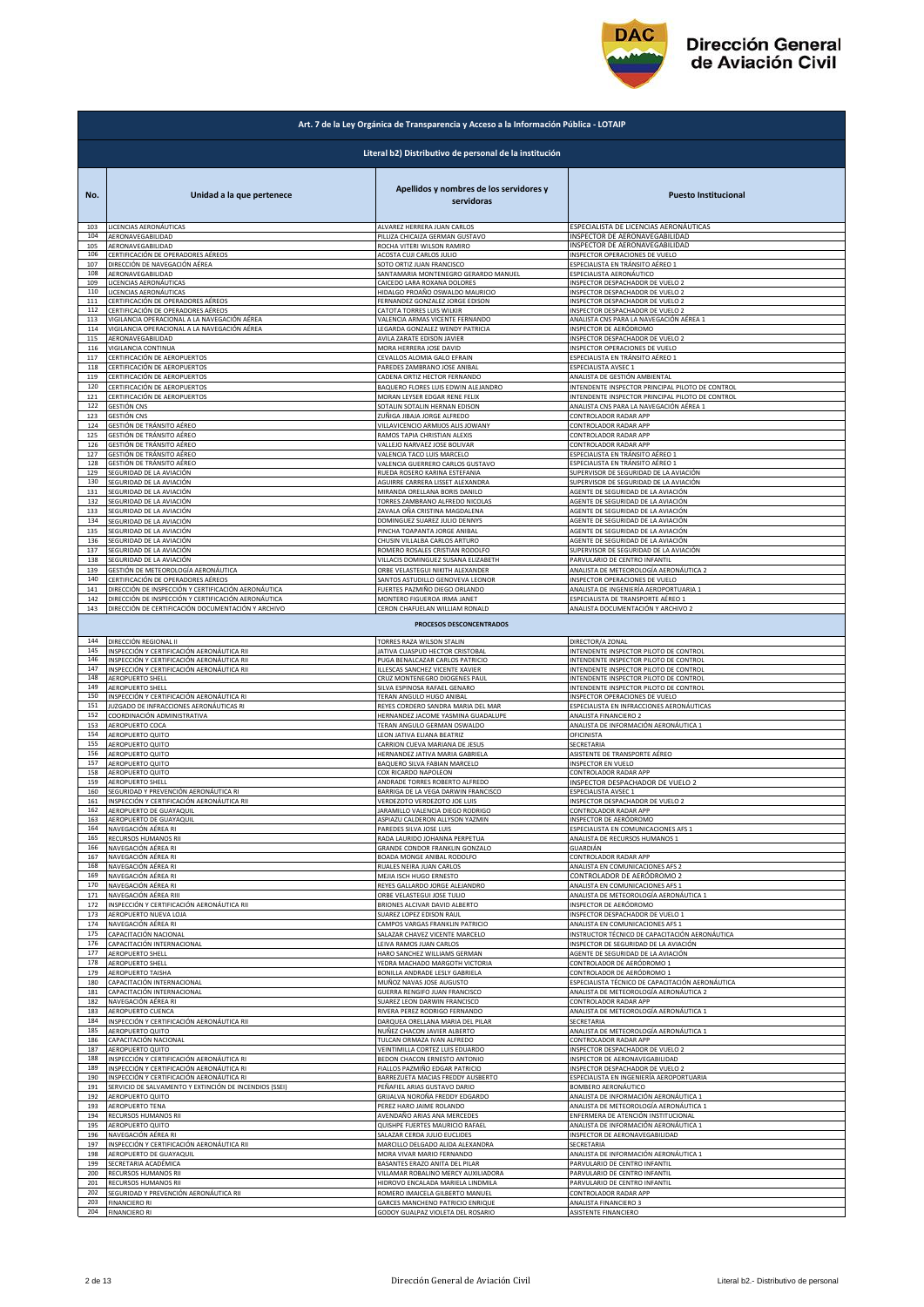

|            | Art. 7 de la Ley Orgánica de Transparencia y Acceso a la Información Pública - LOTAIP |                                                       |                                                  |  |
|------------|---------------------------------------------------------------------------------------|-------------------------------------------------------|--------------------------------------------------|--|
|            | Literal b2) Distributivo de personal de la institución                                |                                                       |                                                  |  |
| No.        | Unidad a la que pertenece                                                             | Apellidos y nombres de los servidores y<br>servidoras | <b>Puesto Institucional</b>                      |  |
| 205        | NAVEGACIÓN AÉREA RII                                                                  | MEJILLON ENRIQUEZ ROBERT ALBERTO                      | CONTROLADOR DE AERÓDROMO 2                       |  |
| 206        | ADMINISTRATIVO RII                                                                    | ESPARZA LOPEZ SANDRA KATHERINE                        | PARVULARIO DE CENTRO INFANTIL                    |  |
| 207        | RECURSOS HUMANOS RII                                                                  | GOMEZ ALEJANDRO CAROLINA AURORA                       | PARVULARIO DE CENTRO INFANTIL                    |  |
| 208        | COORDINACIÓN ADMINISTRATIVA                                                           | VALLE SONIA DEL CARMEN                                | OFICINISTA                                       |  |
| 209        | ADMINISTRATIVO RII                                                                    | CONTRERAS CERVANTES NARCISA DEL CARMEN                | OFICINISTA                                       |  |
| 210        | AEROPUERTO DE GUAYAQUIL                                                               | ZAMBRANO MOREIRA JACOB ELIAS                          | ESPECIALISTA EN TRÁNSITO AÉREO 1                 |  |
| 211        | AEROPUERTO QUITO                                                                      | ARCOS PEREZ JONI CAMILO                               | CONTROLADOR RADAR APP                            |  |
| 212        | NAVEGACIÓN AÉREA RI                                                                   | CABRERA YEPEZ JUAN VICENTE                            | CONTROLADOR RADAR APP                            |  |
| 213        | NAVEGACIÓN AÉREA RI                                                                   | PASTOR RODAS DIEGO PATRICIO                           | CONTROLADOR RADAR APP                            |  |
| 214        | NAVEGACIÓN AÉREA RI                                                                   | ZURITA AGUILAR DANILO FABIAN                          | CONTROLADOR RADAR APP                            |  |
| 215        | NAVEGACIÓN AÉREA RII                                                                  | GORDILLO TIRADO MAX LEONARDO                          | CONTROLADOR RADAR APP                            |  |
| 216        | NAVEGACIÓN AÉREA RI                                                                   | SANCAN BAQUE ISACIO PABLO                             | CONTROLADOR RADAR APP                            |  |
| 217        | AEROPUERTO QUITO                                                                      | BONILLA FRAGA EDDY XAVIER                             | CONTROLADOR RADAR APP                            |  |
| 218        | AEROPUERTO QUITO                                                                      | LOPEZ LOPEZ OSCAR PACIFICO                            | CONTROLADOR RADAR APP                            |  |
| 219        | NAVEGACIÓN AÉREA RI                                                                   | PILLAJO CAIZA GUSTAVO ALFREDO                         | CONTROLADOR RADAR APP                            |  |
| 220        | AEROPUERTO QUITO                                                                      | BERMUDEZ PAZ LUIS ALBERTO                             | CONTROLADOR RADAR APP                            |  |
| 221        | NAVEGACIÓN AÉREA RI                                                                   | SANGUINO SUAREZ KLEVER FERNANDO                       | CONTROLADOR RADAR APP                            |  |
| 222        | AEROPUERTO QUITO                                                                      | CARVAJAL CASTRO WASHINGTON AMILCAR                    | CONTROLADOR RADAR APP                            |  |
| 223        | AEROPUERTO QUITO                                                                      | JARAMILLO OJEDA RICHARD IVAN                          | CONTROLADOR RADAR APP                            |  |
| 224        | NAVEGACIÓN AÉREA RI                                                                   | MENDEZ GUERRERO MARCO PATRICIO                        | CONTROLADOR RADAR APP                            |  |
| 225        | AEROPUERTO QUITO                                                                      | LANDETA MUÑOZ LENIN TITO                              | CONTROLADOR RADAR APP                            |  |
| 226        | NAVEGACIÓN AÉREA RI                                                                   | MOLINA SIMBAÑA CARLOS VINICIO                         | CONTROLADOR RADAR APP                            |  |
| 227        | AEROPUERTO MANTA                                                                      | ZAMBRANO LOPEZ ADRIANO RAFAEL                         | ADMINISTRADOR AEROPORTUARIO 3                    |  |
| 228        | AEROPUERTO DE GUAYAQUIL                                                               | BALON ANASTACIO CESAR ANTONIO                         | CONTROLADOR RADAR APP                            |  |
| 229        | AEROPUERTO DE GUAYAQUIL                                                               | REGATO CHANG FERNANDO ARTURO                          | CONTROLADOR RADAR APP                            |  |
| 230        | AEROPUERTO DE GUAYAQUIL                                                               | CORONADO MARTINEZ ALEJANDRO ANDRES                    | CONTROLADOR RADAR APP                            |  |
| 231        | AEROPUERTO DE GUAYAQUIL                                                               | ULLOA LARA EDGAR OSWALDO                              | CONTROLADOR RADAR APP                            |  |
| 232        | AEROPUERTO DE GUAYAQUIL                                                               | <b>JURADO RIVERA SANTIAGO GIOVANNY</b>                | CONTROLADOR RADAR APP                            |  |
| 233        | AEROPUERTO DE GUAYAQUIL                                                               | LUZARDO REMACHE JUAN CARLOS                           | CONTROLADOR RADAR APP                            |  |
| 234        | AEROPUERTO DE GUAYAQUIL                                                               | ESPINOZA VERGARA JOHN GENARO                          | CONTROLADOR RADAR APP                            |  |
| 235        | AEROPUERTO DE GUAYAQUIL                                                               | FREIRE NAVAS ELMER GIOVANNI                           | CONTROLADOR RADAR APP                            |  |
| 236        | AEROPUERTO DE GUAYAQUIL                                                               | ESPINOZA MURILLO DENNY ALEX                           | CONTROLADOR RADAR APP                            |  |
| 237        | AEROPUERTO DE GUAYAQUIL                                                               | MONTES CHUNGA EDUARDO MARCELO                         | ONTROLADOR RADAR APP                             |  |
| 238        | AEROPUERTO DE GUAYAQUIL                                                               | POALASIN NARVAEZ JUAN FERNANDO                        | CONTROLADOR RADAR APP                            |  |
| 239        | AEROPUERTO DE GUAYAQUIL                                                               | ROMERO VEINTIMILLA JORGE BOLIVAR                      | CONTROLADOR RADAR APP                            |  |
| 240        | AEROPUERTO MANTA                                                                      | YASELGA MANCHENO RAUL IVAN                            | CONTROLADOR RADAR APP                            |  |
| 241        | AEROPUERTO DE GUAYAQUIL                                                               | PINARGOTE VASQUEZ CLEMENTE CRISTOBAL                  | CONTROLADOR RADAR APP                            |  |
| 242        | AEROPUERTO DE GUAYAQUIL                                                               | <b>GUZMAN RUIZ LUIS ALFONSO</b>                       | CONTROLADOR RADAR APP                            |  |
| 243        | AEROPUERTO DE GUAYAQUIL                                                               | JARAMILLO NOGUERA GALO ALCIDES                        | CONTROLADOR RADAR APP                            |  |
| 244        | AEROPUERTO DE GUAYAQUIL                                                               | PORTERO IGLESIAS JUAN CARLOS                          | CONTROLADOR RADAR APP                            |  |
| 245        | AEROPUERTO DE GUAYAQUIL                                                               | LEON FRANCO LUIS CARLOS                               | CONTROLADOR RADAR APP                            |  |
| 246<br>247 | AEROPUERTO DE GUAYAQUIL                                                               | FRANCO YCAZA HARRY GABRIEL                            | CONTROLADOR RADAR APP                            |  |
| 248        | AEROPUERTO DE GUAYAQUIL                                                               | PUENTE SILVA HERNAN RICARDO                           | CONTROLADOR RADAR APP                            |  |
|            | AEROPUERTO DE GUAYAQUIL                                                               | MEJIA MARTINEZ MARCO VINICIO                          | CONTROLADOR RADAR APP                            |  |
| 249        | AEROPUERTO DE GUAYAQUIL                                                               | CORONADO MARTINEZ ANGEL ALEJANDRO                     | CONTROLADOR RADAR APP                            |  |
| 250        | AEROPUERTO DE GUAYAQUIL                                                               | RENDON MALDONADO EDUARDO ALFREDO                      | CONTROLADOR RADAR APP                            |  |
| 251<br>252 | AEROPUERTO DE GUAYAQUIL                                                               | ESPINOZA ARELLANO EUGENIO ERASMO                      | CONTROLADOR RADAR APP                            |  |
| 253        | AEROPUERTO DE GUAYAQUIL                                                               | TARIRA VELIZ LUIS CESAREO                             | CONTROLADOR RADAR APP                            |  |
|            | AEROPUERTO DE GUAYAQUIL                                                               | LEON VALLEJO JUAN CARLOS                              | CONTROLADOR DE APROXIMACIÓN NO RADAR             |  |
| 254        | AEROPUERTO DE GUAYAQUIL                                                               | ZHUNIO SARMIENTO MANUEL DAVID                         | ANALISTA DE METEOROLOGÍA AERONÁUTICA 1           |  |
| 255        | <b>AEROPUERTO MANTA</b>                                                               | IMBAQUINGO ERAZO MAURICIO RAFAEL                      | CONTROLADOR DE APROXIMACIÓN NO RADAR             |  |
| 256        | AEROPUERTO DE GUAYAQUIL                                                               | DAVILA VIERA EMMA MARIA                               | CONTROLADOR DE APROXIMACIÓN NO RADAR             |  |
| 257        | AEROPUERTO DE GUAYAQUIL                                                               | RECALDE BAEZ PAULO CESAR                              | CONTROLADOR DE APROXIMACIÓN NO RADAR             |  |
| 258        | AEROPUERTO DE GUAYAQUIL                                                               | RAMIREZ PEREDO NATHALIE KRISTEL                       | CONTROLADOR DE APROXIMACIÓN NO RADAR             |  |
| 259        | AEROPUERTO DE GUAYAQUIL                                                               | SANDOVAL PUGA SUSAN YOLANDA                           | CONTROLADOR DE APROXIMACIÓN NO RADAR             |  |
| 260        | AEROPUERTO TACHINA (ESMERALDAS)                                                       | GUERRERO PORRAS FELIPE SEBASTIAN                      | CONTROLADOR DE APROXIMACIÓN NO RADAR             |  |
| 261        | AEROPUERTO DE SANTA ROSA                                                              | RENDON SOLORZANO GALO ENRIQUE                         | CONTROLADOR DE APROXIMACIÓN NO RADAR             |  |
| 262        | AEROPUERTO NUEVA LOJA                                                                 | TROYA HERRERA ANGEL MAURICIO                          | CONTROLADOR DE APROXIMACIÓN NO RADAR             |  |
| 263        | AEROPUERTO NUEVA LOJA                                                                 | GUILCA BARRIGAS WALTER JOSELITO                       | CONTROLADOR DE APROXIMACIÓN NO RADAR             |  |
| 264        | AEROPUERTO SHELL                                                                      | PINEIDA LAZO WILLIAN SANDRO                           | CONTROLADOR DE APROXIMACIÓN NO RADAR             |  |
| 265        | <b>AEROPUERTO SHELL</b>                                                               | GRANDA SARANGO ALVARO HERNAN                          | CONTROLADOR DE APROXIMACIÓN NO RADAR             |  |
| 266        | <b>AEROPUERTO SHELL</b>                                                               | SOLANO VALLEJO WENDY MAYRA                            | CONTROLADOR DE APROXIMACIÓN NO RADAR             |  |
| 267        | AEROPUERTO SHELL                                                                      | OÑATE LOPEZ LUIS BERNARDO                             | CONTROLADOR DE APROXIMACIÓN NO RADAR             |  |
| 268        | <b>AEROPUERTO SHELL</b>                                                               | YANDUN AGUILAR MARLON FERNANDO                        | CONTROLADOR DE APROXIMACIÓN NO RADAR             |  |
| 269        | AEROPUERTO SHELL                                                                      | MARTINEZ RODRIGUEZ ALEXANDRA KATHERINE                | AGENTE DE SEGURIDAD DE LA AVIACIÓN               |  |
| 270        | AEROPUERTO SAN CRISTÓBAL                                                              | RAMIREZ DUARTE FABIAN ARTURO                          | CONTROLADOR DE APROXIMACIÓN NO RADAR             |  |
| 271        | AEROPUERTO SAN CRISTÓBAL                                                              | MACIAS ROJAS JOSE LUIS                                | CONTROLADOR DE APROXIMACIÓN NO RADAR             |  |
| 272        | AEROPUERTO BALTRA                                                                     | MURILLO ARMIJOS JUAN FRANCISCO                        | CONTROLADOR DE APROXIMACIÓN NO RADAR             |  |
| 273        | CAPACITACIÓN NACIONAL                                                                 | ARTEAGA MEDRANO RAFAEL ELICEO                         | ESPECIALISTA TÉCNICO DE CAPACITACIÓN AERONÁUTICA |  |
| 274        | AEROPUERTO LATACUNGA                                                                  | VALLEJO MOSQUERA DARWIN AURELIO                       | ADMINISTRADOR AEROPORTUARIO 3                    |  |
| 275        | RECURSOS HUMANOS RII                                                                  | VALDEZ CORDOVA PIEDAD DEL CARMEN                      | ANALISTA FINANCIERO 3                            |  |
| 276        | ADMINISTRATIVO RII                                                                    | JADAN LOZANO EGMA ROSARIO                             | ANALISTA ADMINISTRATIVO 3                        |  |
| 277        | <b>FINANCIERO RI</b>                                                                  | SISALEMA MASAQUIZA MARIA TERESA                       | ANALISTA FINANCIERO 2                            |  |
| 278        | NAVEGACIÓN AÉREA RI                                                                   | PONCE VELASTEGUI EDGAR ALAN                           | CONTROLADOR DE AERÓDROMO 2                       |  |
| 279        | AEROPUERTO QUITO                                                                      | BETANCOURT CHICA EDISON ARMANDO                       | CONTROLADOR DE AERÓDROMO 2                       |  |
| 280        | AEROPUERTO QUITO                                                                      | GARZON ULLAGUARI MAYRA MIRELLA                        | CONTROLADOR DE AERÓDROMO 2                       |  |
| 281        | AEROPUERTO QUITO                                                                      | CLAVIJO VILLAVICENCIO EDWIN GONZALO                   | ANALISTA CNS PARA LA NAVEGACIÓN AÉREA 1          |  |
| 282        | NAVEGACIÓN AÉREA RI                                                                   | CURAY PANCHI CRISTIAN EDUARDO                         | CONTROLADOR DE AERÓDROMO 2                       |  |
| 283        | AEROPUERTO SALINAS                                                                    | PASQUEL GALINDO JUAN CARLOS                           | CONTROLADOR DE AERÓDROMO 2                       |  |
| 284        | AEROPUERTO MANTA                                                                      | LLIVE TITUAÑA DANY SANTIAGO                           | CONTROLADOR DE AERÓDROMO 2                       |  |
| 285        | AEROPUERTO QUITO                                                                      | ALVAREZ LARA LILIANA PATRICIA                         | CONTROLADOR DE AERÓDROMO 2                       |  |
| 286        | AEROPUERTO DE GUAYAQUIL                                                               | POZO CORREA CARLOS DAVID                              | CONTROLADOR DE AERÓDROMO 2                       |  |
| 287<br>288 | AEROPUERTO DE GUAYAQUIL                                                               | PEREZ VERA FRANKLIN                                   | TÉCNICO CNS PARA LA NAVEGACIÓN AÉREA             |  |
| 289        | AEROPUERTO DE GUAYAQUIL                                                               | CARRERA BURBANO DAVID ISMAEL                          | CONTROLADOR DE AERÓDROMO 1                       |  |
|            | AEROPUERTO QUITO                                                                      | RUIZ CRUZ JONATHAN FERNANDO                           | CONTROLADOR DE AERÓDROMO 2                       |  |
| 290        | NAVEGACIÓN AÉREA RI                                                                   | RECALDE VIVERO ALDO MARTIN                            | CONTROLADOR DE AERÓDROMO 2                       |  |
| 291        | AEROPUERTO QUITO                                                                      | YACHIMBA OBANDO ANGEL HERMEL                          | CONTROLADOR DE AERÓDROMO 2                       |  |
| 292        | AEROPUERTO QUITO                                                                      | HERRERA ZAPATA WALTER JERRY                           | CONTROLADOR DE AERÓDROMO 2                       |  |
| 293        | AEROPUERTO QUITO                                                                      | MARCHAN CHUMAÑA JEANNETH DE LOS ANGELES               | CONTROLADOR DE AERÓDROMO 2                       |  |
| 294        | AEROPUERTO QUITO                                                                      | SALAZAR TAPIA EDISON PATRICIO                         | CONTROLADOR DE AERÓDROMO 2                       |  |
| 295        | AEROPUERTO QUITO                                                                      | ALDAS PINZON EVELYN LIZETH                            | CONTROLADOR DE AERÓDROMO 2                       |  |
| 296        | NAVEGACIÓN AÉREA RI                                                                   | CONTRERAS CORNEJO MARIA ALEXANDRA                     | ESPECIALISTA CNS PARA LA NAVEGACIÓN AÉREA 1      |  |
| 297        | INSPECCIÓN Y CERTIFICACIÓN AERONÁUTICA RII                                            | GUZMAN KURE GIOVANNI JOSE                             | MÉDICO ESPECIALISTA DE ATENCIÓN INSTITUCIONAL    |  |
| 298        | AEROPUERTO QUITO                                                                      | HERRERA BASTIDAS ANDRES FERNANDO                      | CONTROLADOR DE AERÓDROMO 2                       |  |
| 299        | AEROPUERTO SHELL                                                                      | TAMAYO ESCOBAR MILTON FERNANDO                        | CONTROLADOR DE AERÓDROMO 2                       |  |
| 300        | AEROPUERTO LATACUNGA                                                                  | DEFAZ MAFLA GUIDO BOLIVAR                             | CONTROLADOR DE AERÓDROMO 2                       |  |
| 301        | AEROPUERTO LATACUNGA                                                                  | REYES CASILLAS ROSAURA MARGARITA                      | ANALISTA CNS PARA LA NAVEGACIÓN AÉREA 1          |  |
| 302        | AEROPUERTO MANTA                                                                      | GAVILANES CARREÑO WILSON FABRICIO                     | CONTROLADOR DE AERÓDROMO 2                       |  |
| 303        | AEROPUERTO MANTA                                                                      | LEON JATIVA MONICA CECILIA                            | CONTROLADOR DE AERÓDROMO 2                       |  |
| 304        | AEROPUERTO QUITO                                                                      | JACOME AGUILAR TELMO FABRICIO                         | CONTROLADOR DE AERÓDROMO 2                       |  |
| 305        | AEROPUERTO MANTA                                                                      | VERA GARCIA JOSE JULIAN                               | CONTROLADOR DE AERÓDROMO 2                       |  |
| 306        | AEROPUERTO MANTA                                                                      | MARIÑO SALAN DAVID JONATHAN                           | CONTROLADOR DE AERÓDROMO 2                       |  |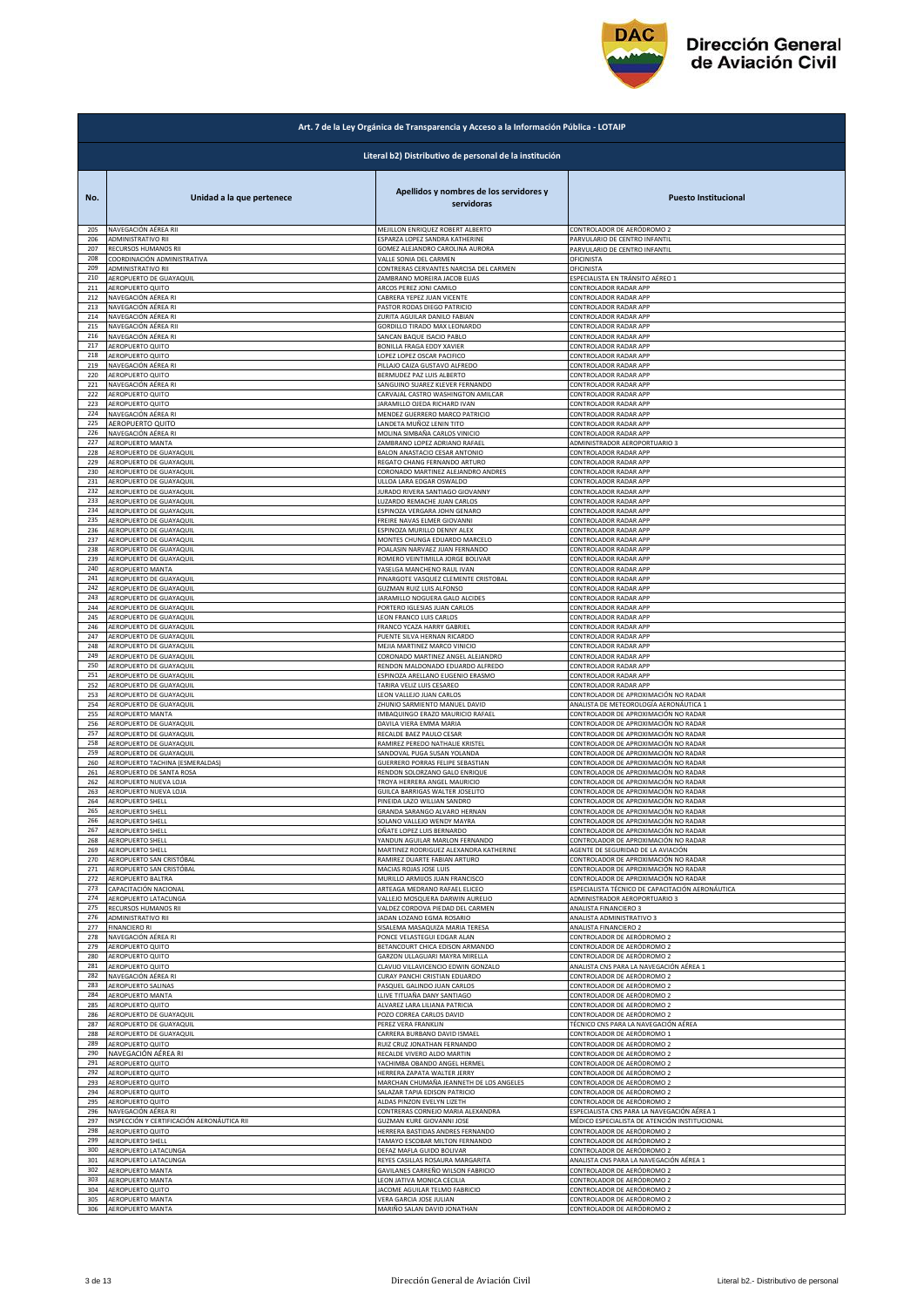

|            | Art. 7 de la Ley Orgánica de Transparencia y Acceso a la Información Pública - LOTAIP |                                                               |                                                                                 |  |
|------------|---------------------------------------------------------------------------------------|---------------------------------------------------------------|---------------------------------------------------------------------------------|--|
|            | Literal b2) Distributivo de personal de la institución                                |                                                               |                                                                                 |  |
| No.        | Unidad a la que pertenece                                                             | Apellidos y nombres de los servidores y<br>servidoras         | <b>Puesto Institucional</b>                                                     |  |
| 307        | AEROPUERTO DE GUAYAQUIL                                                               | MONTALVO PINARGOTE HOLGER VIVIE                               | CONTROLADOR DE AERÓDROMO 2                                                      |  |
| 308        | AEROPUERTO DE SANTA ROSA                                                              | RENDON SANCHEZ RAUL RODRIGO                                   | CONTROLADOR DE APROXIMACIÓN NO RADAR                                            |  |
| 309        | AEROPUERTO DE GUAYAQUIL                                                               | BONILLA GALINDO RAMIRO DAVID                                  | CONTROLADOR DE AERÓDROMO 2                                                      |  |
| 310        | INSPECCIÓN Y CERTIFICACIÓN AERONÁUTICA RII                                            | ORTEGA CAICEDO CHARLES AMADO                                  | MÉDICO ESPECIALISTA DE ATENCIÓN INSTITUCIONAL                                   |  |
| 311        | AEROPUERTO DE GUAYAQUIL                                                               | PUENTE SILVA JAIME GUSTAVO                                    | CONTROLADOR DE AERÓDROMO 2                                                      |  |
| 312        | AEROPUERTO DE GUAYAQUIL                                                               | QUIÑONEZ MONTAÑO MELGAR EDISON                                | CONTROLADOR DE AERÓDROMO 2                                                      |  |
| 313<br>314 | AEROPUERTO DE GUAYAQUIL                                                               | LOPEZ VERA INGRID PAOLA<br>ORTEGA CRUZ DANIEL ANDRES          | CONTROLADOR DE AERÓDROMO 2                                                      |  |
| 315        | AEROPUERTO DE GUAYAQUIL<br>AEROPUERTO DE GUAYAQUIL                                    | IDROVO BAQUERIZO JOHN LUIS ENRIQUE                            | CONTROLADOR DE AERÓDROMO 2<br>MÉDICO ESPECIALISTA DE ATENCIÓN INSTITUCIONAL     |  |
| 316        | NAVEGACIÓN AÉREA RII                                                                  | TAPIA INSUASTI ANGEL FERNANDO                                 | CONTROLADOR DE AERÓDROMO 2                                                      |  |
| 317        | NAVEGACIÓN AÉREA RII                                                                  | NEIRA ALEJANDRO JOHNNY WINSTON                                | CONTROLADOR DE AERÓDROMO 2                                                      |  |
| 318        | AEROPUERTO DE GUAYAQUIL                                                               | MENDEZ ARIAS KARLA MIRELLA                                    | CONTROLADOR DE AERÓDROMO 2                                                      |  |
| 319        | AEROPUERTO DE GUAYAQUIL                                                               | SANTANA HUNGRIA ANGELICA GABRIELA                             | CONTROLADOR DE AERÓDROMO 2                                                      |  |
| 320<br>321 | AEROPUERTO DE GUAYAQUIL                                                               | TORAL LUA ARELIS VICTORIA                                     | CONTROLADOR DE AERÓDROMO 2                                                      |  |
| 322        | AEROPUERTO DE GUAYAQUIL                                                               | SAMANIEGO DELGADO VICTOR ISRAEL                               | CONTROLADOR DE AERÓDROMO 2                                                      |  |
|            | AEROPUERTO DE GUAYAQUIL                                                               | CEVALLOS LOPEZ HERNAN XAVIER                                  | CONTROLADOR DE AERÓDROMO 2                                                      |  |
| 323        | INSPECCIÓN Y CERTIFICACIÓN AERONÁUTICA RII                                            | PATIÑO LOPEZ EDUARDO ARTURO                                   | MÉDICO CERTIFICADOR                                                             |  |
| 324        | AEROPUERTO DE GUAYAQUIL                                                               | AGUIRRE FREIRE JESSICA GABRIELA                               | CONTROLADOR DE AERÓDROMO 2                                                      |  |
| 325        | AEROPUERTO QUITO                                                                      | CRUZ DIAZ LEONARDO FERNANDO                                   | CONTROLADOR DE AERÓDROMO 2                                                      |  |
| 326        | AEROPUERTO SHELL                                                                      | LEON SORIA DIEGO ALEJANDRO                                    | CONTROLADOR DE AERÓDROMO 2                                                      |  |
| 327        | <b>FINANCIERO RI</b>                                                                  | PAREDES ROSERO ADELA DEL CARMEN                               | ANALISTA FINANCIERO 2                                                           |  |
| 328        | TECNOLOGÍAS DE LA INFORMACIÓN Y COMUNICACIÓN RI                                       | RODAS VALLADARES ROBERTO PATRICIO                             | ANALISTA DE TECNOLOGÍAS DE LA INFORMACIÓN 2                                     |  |
| 329        | AEROPUERTO QUITO                                                                      | CEVALLOS ARCOS FERNANDO ANIBAL                                | INSPECTOR DE AERONAVEGABILIDAD                                                  |  |
| 330        | COORDINACIÓN ADMINISTRATIVA                                                           | VILLACRES CARRILLO HUGO EDUARDO                               | ANALISTA FINANCIERO 2                                                           |  |
| 331        | INGENIERÍA AEROPORTUARIA RI                                                           | MAITA CASTILLO ORLANDO WILSON                                 | ANALISTA DE INGENIERÍA AEROPORTUARIA 2                                          |  |
| 332        | INSPECCIÓN Y CERTIFICACIÓN AERONÁUTICA RII                                            | SANCHEZ CARTAGENA ROBERTO EDWIN                               | INSPECTOR DE AERONAVEGABILIDAD                                                  |  |
| 333        | AEROPUERTO LA TOMA (LOJA)                                                             | TORRES ORDOÑEZ MARLON ANTONIO                                 | ADMINISTRADOR AEROPORTUARIO 1                                                   |  |
| 334        | AEROPUERTO RIOBAMBA                                                                   | ALMACHE TUBON MARIO ENRIQUE                                   | ADMINISTRADOR AEROPORTUARIO 1                                                   |  |
| 335        | INSPECCIÓN Y CERTIFICACIÓN AERONÁUTICA RII                                            | PACHECO SANCHEZ NESTOR ALFREDO                                | PSICÓLOGO CLÍNICO DE ATENCIÓN INSTITUCIONAL                                     |  |
| 336        | AEROPUERTO DE GUAYAQUIL                                                               | <b>GUZMAN RUIZ FRANCISCO JAVIER</b>                           | ESPECIALISTA EN INFORMACIÓN AERONÁUTICA 1                                       |  |
| 337        | <b>FINANCIERO RII</b>                                                                 | MANTILLA COELLO PATRICIA GIOCONDA                             | ANALISTA FINANCIERO 2                                                           |  |
| 338        | RECURSOS HUMANOS RII                                                                  | ASTUDILLO ACOSTA LUCETTY ALEXANDRA                            | PERIODISTA 2                                                                    |  |
| 339        | TECNOLOGÍAS DE LA INFORMACIÓN Y COMUNICACIÓN RII                                      | LOPEZ CHIQUITO MARIA CELIA                                    | ANALISTA DE TECNOLOGÍAS DE LA INFORMACIÓN 2                                     |  |
| 340        | <b>FINANCIERO RII</b>                                                                 | HERRERA CASTILLO WILSON SEBASTIAN                             | ANALISTA FINANCIERO 2                                                           |  |
| 341        | SEGURIDAD Y PREVENCIÓN AERONÁUTICA RII                                                | FLORES MONTENEGRO EDISON FERNANDO                             | INSPECTOR EN SEGURIDAD DE VUELO                                                 |  |
| 342        | ADMINISTRATIVO FINANCIERO                                                             | MACIAS PILLIGUA EVELIN CYNTHIA                                | ANALISTA FINANCIERO 2                                                           |  |
| 343        | INSPECCIÓN Y CERTIFICACIÓN AERONÁUTICA RII                                            | CHAVES BALSECA PACO RAMIRO                                    | INSPECTOR OPERACIONES DE VUELO                                                  |  |
| 344        | AEROPUERTO DE GUAYAQUIL                                                               | DEFAZ MAFLA EDISON GUILLERMO                                  | INSPECTOR DE AERONAVEGABILIDAD                                                  |  |
| 345        | INSPECCIÓN Y CERTIFICACIÓN AERONÁUTICA RII                                            | RUALES NEIRA MARCO FRANCISCO                                  | INSPECTOR DE AERONAVEGABILIDAD                                                  |  |
| 346        | SEGURIDAD Y PREVENCIÓN AERONÁUTICA RII                                                | BORJA ERAZO PAUL ALFONSO                                      | <b>NSPECTOR EN SEGURIDAD DE VUELO</b>                                           |  |
| 347        | INSPECCIÓN Y CERTIFICACIÓN AERONÁUTICA RII                                            | BAEZ ARMAS SEGUNDO NOLASCO                                    | INSPECTOR DE AERONAVEGABILIDAD                                                  |  |
| 348        | AEROPUERTO QUITO                                                                      | CARVAJAL CAJAS EDUARDO EPSILON                                | ANALISTA DE METEOROLOGÍA AERONÁUTICA 2                                          |  |
| 349        | AEROPUERTO QUITO                                                                      | MARIÑO FIGUEROA MERY PIEDAD                                   | ESPECIALISTA AVSEC 1                                                            |  |
| 350        | AEROPUERTO QUITO                                                                      | ANGUETA RAMIREZ JUAN CARLOS                                   | ANALISTA DE METEOROLOGÍA AERONÁUTICA 2                                          |  |
| 351        | AEROPUERTO QUITO                                                                      | GUEVARA ZARATE BYRON EFRAIN                                   | ANALISTA DE METEOROLOGÍA AERONÁUTICA 2                                          |  |
| 352        | NAVEGACIÓN AÉREA RI                                                                   | CASTRO BARBA DIEGO ANDRES                                     | ANALISTA SAR 1                                                                  |  |
| 353        | NAVEGACIÓN AÉREA RI                                                                   | FLORES YUGSI JAIME VINICIO                                    | ANALISTA SAR 1                                                                  |  |
| 354        | NAVEGACIÓN AÉREA RI                                                                   | CAZA TITUAÑA GONZALO ADONIS                                   | ANALISTA DE METEOROLOGÍA AERONÁUTICA 2                                          |  |
| 355        | DIRECCIÓN ESCUELA TÉCNICA DE AVIACIÓN CIVIL                                           | GONZALEZ MOYA VINICIO GUILLERMO                               | INSTRUCTOR TÉCNICO DE CAPACITACIÓN AERONÁUTICA                                  |  |
| 356        | AEROPUERTO QUITO                                                                      | PAGUAY MEJIA JORGE RODRIGO                                    | ANALISTA DE METEOROLOGÍA AERONÁUTICA 2                                          |  |
| 357        | AEROPUERTO QUITO                                                                      | <b>LAGOS VARGAS EDISON</b>                                    | ANALISTA DE METEOROLOGÍA AERONÁUTICA 2                                          |  |
| 358        | AEROPUERTO TACHINA (ESMERALDAS)                                                       | GAVELA MORA MARCOS ANTONIO                                    | ADMINISTRADOR AEROPORTUARIO 2                                                   |  |
| 359        | AEROPUERTO QUITO                                                                      | RUALES QUELAL ELVIS HUMBERTO                                  | ANALISTA DE INFORMACIÓN AERONÁUTICA 2                                           |  |
| 360        | AEROPUERTO QUITO                                                                      |                                                               | INTENDENTE INSPECTOR PRINCIPAL PILOTO DE CONTROL                                |  |
| 361        | AEROPUERTO QUITO                                                                      | MONCAYO DIAZ FAUSTO BENIGNO<br>DALGO LARREA JOSE LUIS         | SUPERVISOR DE SEGURIDAD DE LA AVIACIÓN                                          |  |
| 362        | CAPACITACIÓN INTERNACIONAL                                                            | ZAMBRANO CISNEROS LUIS ALEJANDRO                              | INSTRUCTOR TÉCNICO DE CAPACITACIÓN AERONÁUTICA                                  |  |
| 363        | NAVEGACIÓN AÉREA RI                                                                   | VINUEZA GUTIERREZ ALBERTO PATRICIO                            | ANALISTA DE METEOROLOGÍA AERONÁUTICA 2                                          |  |
| 364        | AEROPUERTO QUITO                                                                      | ENRIQUEZ RUIZ LUIS IVAN                                       | ANALISTA DE METEOROLOGÍA AERONÁUTICA 2                                          |  |
| 365        | AEROPUERTO QUITO                                                                      | TORRES BASTIDAS BYRON ORLANDO                                 | ESPECIALISTA EN OPERACIONES DE CERTIFICACIÓN                                    |  |
| 366        | AEROPUERTO DE GUAYAQUIL                                                               | GRIJALVA JOHNSON HECTOR FERNANDO                              | INSPECTOR DE AERÓDROMO                                                          |  |
| 367        | NGENIERÍA AFROPORTUARIA RI                                                            | <b>DELGADO VITERI JOSE LLUS</b>                               | ESPECIALISTA EN INGENIERÍA AEROPORTILARIA                                       |  |
| 368        | INSPECCIÓN Y CERTIFICACIÓN AERONÁUTICA RII                                            | LAINEZ ARAUZ SOFIA MIRELLA                                    | ODONTÓLOGO DE ATENCIÓN INSTITUCIONAL                                            |  |
| 369        | AEROPUERTO DE GUAYAQUII                                                               | VALENZUELA DOMINGUEZ FREDDY OSWALDO                           |                                                                                 |  |
| 370        | AEROPUERTO DE GUAYAQUIL                                                               | SANTI REINOSO EDGAR RAMIRO                                    | INSPECTOR DE AERÓDROMO<br>INSPECTOR DE SEGURIDAD DE LA AVIACIÓN                 |  |
| 371        | AEROPUERTO DE GUAYAQUIL                                                               | SEVILLA CALDERON SANTIAGO MAURICIO                            | ANALISTA DE METEOROLOGÍA AERONÁUTICA 2                                          |  |
| 372        | AEROPUERTO DE GUAYAQUIL                                                               | TORRES MORAN KAREN JAZMIN                                     | ASISTENTE DE TRANSPORTE AÉREO                                                   |  |
| 373        | AEROPUERTO SALINAS                                                                    | RUGEL CORDOVA ARNOLDO DAVID                                   | ANALISTA CNS PARA LA NAVEGACIÓN AÉREA 2                                         |  |
| 374        | NAVEGACIÓN AÉREA RI                                                                   | PAREDES RIVERA VICENTE CELIANO                                | ANALISTA DE METEOROLOGÍA AERONÁUTICA 1                                          |  |
| 375        | NAVEGACIÓN AÉREA RI                                                                   | VACA GUAICHA FRANKLIN EUCLIDES                                | ANALISTA CNS PARA LA NAVEGACIÓN AÉREA 1                                         |  |
| 376        | NAVEGACIÓN AÉREA RI                                                                   | RAMIREZ ALVARO JUAN ELIAS                                     | ANALISTA DE METEOROLOGÍA AERONÁUTICA 1                                          |  |
| 377        | AEROPUERTO QUITO                                                                      | HIDALGO ORTIZ IVAN ALEXANDER                                  | ANALISTA DE METEOROLOGÍA AERONÁUTICA 1                                          |  |
| 378        | NAVEGACIÓN AÉREA RI                                                                   | DE LA TORRE ESPINOSA ALIS YALILE                              | ANALISTA CNS PARA LA NAVEGACIÓN AÉREA 1                                         |  |
| 379<br>380 | AEROPUERTO QUITO                                                                      | SIMBAÑA CONDOR CESAR EFRAIN                                   | ANALISTA DE METEOROLOGÍA AERONÁUTICA 1<br>ANALISTA DE INFORMACIÓN AERONÁUTICA 1 |  |
| 381        | AEROPUERTO QUITO<br>AEROPUERTO QUITO                                                  | ORBE CARDENAS WILMER PATRICIO<br>FLORES TAMAYO JORGE FERNANDO | ANALISTA DE INFORMACIÓN AERONÁUTICA 1                                           |  |
| 382        | AEROPUERTO QUITO                                                                      | LLIVE TITUAÑA LORENA SOLEDAD                                  | ANALISTA DE INFORMACIÓN AERONÁUTICA 1                                           |  |
| 383        | AEROPUERTO DE GUAYAQUIL                                                               | HOLGUIN ROMERO ELVIS JUNIOR                                   | ANALISTA CNS PARA LA NAVEGACIÓN AÉREA 1                                         |  |
| 384        | NAVEGACIÓN AÉREA RI                                                                   | NICOLALDE CIFUENTES GONZALO EDUARDO                           | ANALISTA CNS PARA LA NAVEGACIÓN AÉREA 1                                         |  |
| 385        | AEROPUERTO DE GUAYAQUIL                                                               | LOAIZA BERMEO CRISTIAN FERNANDO                               | CONTROLADOR DE AERÓDROMO 1                                                      |  |
| 386        | AEROPUERTO QUITO                                                                      | LARA GALLARDO DANIEL EDUARDO                                  | CONTROLADOR DE AERÓDROMO 1                                                      |  |
| 387        | AEROPUERTO QUITO                                                                      | CHAVEZ SIERRA MARCELO CLIMACO                                 | ANALISTA EN COMUNICACIONES AFS 1                                                |  |
| 388        | NAVEGACIÓN AÉREA RI                                                                   | GUEVARA SUASNAVAS FREDDY HERNAN                               | ANALISTA CNS PARA LA NAVEGACIÓN AÉREA 1                                         |  |
| 389        | CAPACITACIÓN NACIONAL                                                                 | CLAVIJO MONTEROS MARCO FERNANDO                               | ANALISTA CNS PARA LA NAVEGACIÓN AÉREA 1                                         |  |
| 390        | AEROPUERTO QUITO                                                                      | SANTACRUZ ANDRADE RUBEN MARCELO                               | ANALISTA CNS PARA LA NAVEGACIÓN AÉREA 1                                         |  |
| 391        | NAVEGACIÓN AÉREA RI                                                                   | TORRES MORALES ERNESTO ROLANDO                                | ANALISTA EN COMUNICACIONES AFS 1                                                |  |
| 392        | INSPECCIÓN Y CERTIFICACIÓN AERONÁUTICA RI                                             | CEVALLOS RUBIO SANTIAGO PAUL                                  | ANALISTA EN COMUNICACIONES AFS 1                                                |  |
| 393        | AEROPUERTO SAN CRISTÓBAL                                                              | ECHEVERRIA MARTINEZ WLADIMIR ABDON                            | ANALISTA DE METEOROLOGÍA AERONÁUTICA 1                                          |  |
| 394        | AEROPUERTO QUITO                                                                      | SALAZAR CANGO CARMEN ALEJANDRA                                | ANALISTA DE INFORMACIÓN AERONÁUTICA 1                                           |  |
| 395        | AEROPUERTO CUENCA                                                                     | RODAS MANCHENO CESAR ALEJANDRO                                | CONTROLADOR DE APROXIMACIÓN NO RADAR                                            |  |
| 396        | AEROPUERTO CUENCA                                                                     | LEON BERNAL MILTON AUGUSTO                                    | ANALISTA CNS PARA LA NAVEGACIÓN AÉREA 1                                         |  |
| 397        | NAVEGACIÓN AÉREA RI                                                                   | GALVEZ CHAMORRO CARLOS ALBERTO                                | ANALISTA EN COMUNICACIONES AFS 1                                                |  |
| 398        | NAVEGACIÓN AÉREA RI                                                                   | CARRERA RODRIGUEZ GALO EDISON                                 | ANALISTA DE METEOROLOGÍA AERONÁUTICA 1                                          |  |
| 399        | NAVEGACIÓN AÉREA RI                                                                   | PALLO DE LA CUEVA HERNAN MAURICIO                             | ANALISTA DE METEOROLOGÍA AERONÁUTICA 1                                          |  |
| 400        | AEROPUERTO QUITO                                                                      | FREIRE ROSERO JUAN RAMIRO                                     | ANALISTA DE METEOROLOGÍA AERONÁUTICA 1                                          |  |
| 401        | AEROPUERTO QUITO                                                                      | ERAZO VINUEZA CARLOS CIVILINO                                 | ANALISTA DE METEOROLOGÍA AERONÁUTICA 1                                          |  |
| 402        | AEROPUERTO LATACUNGA                                                                  | JACHO CAYO WILMA PIEDAD                                       | ANALISTA DE INFORMACIÓN AERONÁUTICA 1                                           |  |
| 403        | NAVEGACIÓN AÉREA RI                                                                   | RUBIO HIDALGO JORGE VINICIO                                   | ANALISTA EN COMUNICACIONES AFS 1                                                |  |
| 404        | AEROPUERTO QUITO                                                                      | MORALES CALVOPIÑA SANDY FERNANDA                              | ANALISTA DE INFORMACIÓN AERONÁUTICA 1                                           |  |
| 405        | AEROPUERTO LATACUNGA                                                                  | OLIVO SARABIA EDGAR LEONARDO                                  | ANALISTA CNS PARA LA NAVEGACIÓN AÉREA 1                                         |  |
| 406        | AEROPUERTO LATACUNGA                                                                  | GUALPA MAMARANDI ANGEL MESIAS                                 | ANALISTA CNS PARA LA NAVEGACIÓN AÉREA 1                                         |  |
| 407        | NAVEGACIÓN AÉREA RI                                                                   | YAZBEK SARMIENTO DARWIN MANOLO                                | ANALISTA EN COMUNICACIONES AFS 1                                                |  |
| 408        | NAVEGACIÓN AÉREA RI                                                                   | OCAÑA DAVALOS MILTON GIOVANNY                                 | ANALISTA EN COMUNICACIONES AFS 1                                                |  |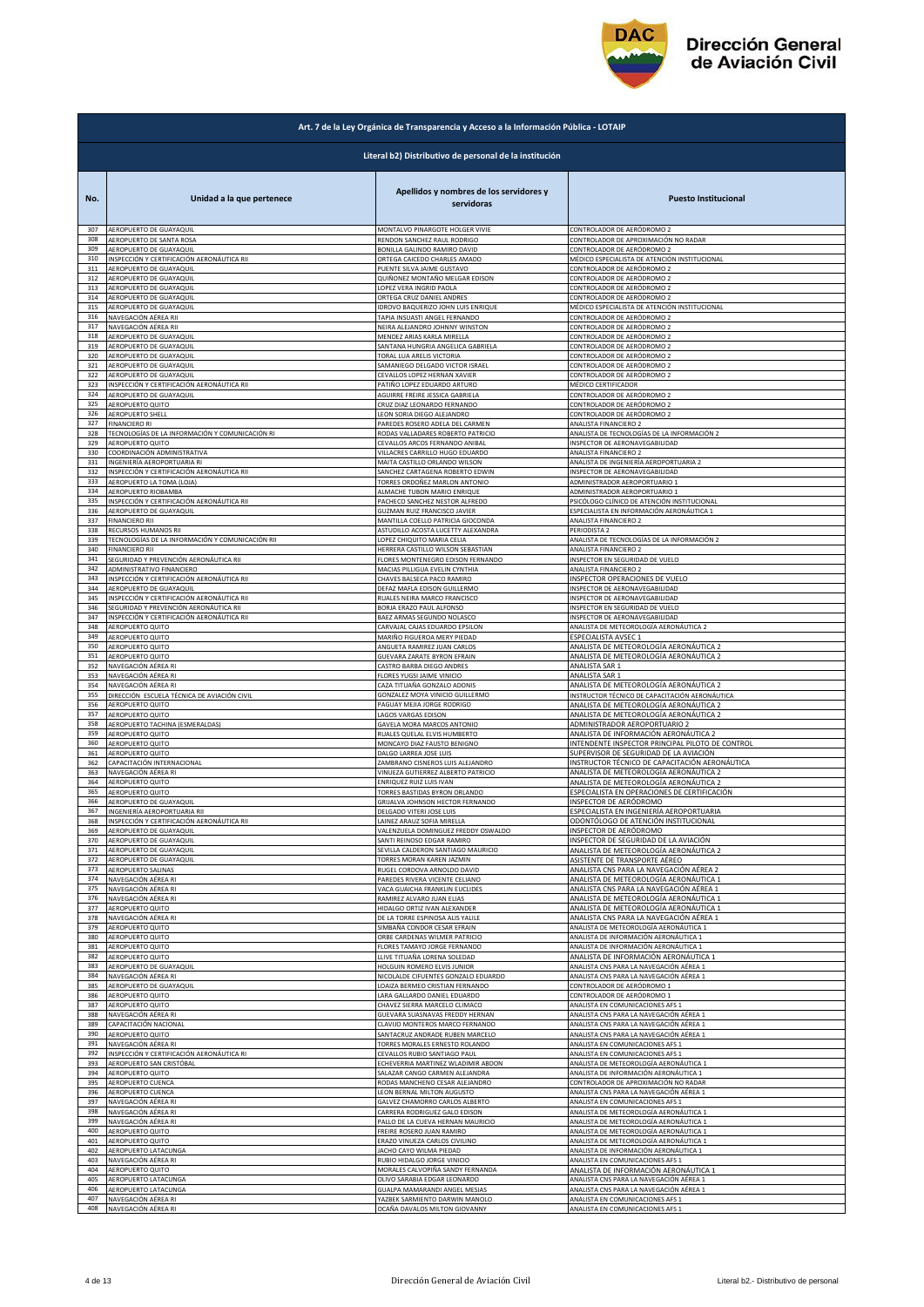

|            | Art. 7 de la Ley Orgánica de Transparencia y Acceso a la Información Pública - LOTAIP |                                                                    |                                                                                |  |
|------------|---------------------------------------------------------------------------------------|--------------------------------------------------------------------|--------------------------------------------------------------------------------|--|
|            | Literal b2) Distributivo de personal de la institución                                |                                                                    |                                                                                |  |
| No.        | Unidad a la que pertenece                                                             | Apellidos y nombres de los servidores y<br>servidoras              | <b>Puesto Institucional</b>                                                    |  |
| 409        | GESTIÓN CNS                                                                           | OCAÑA ESPIN GERARDO ALEJANDRO                                      | ANALISTA CNS PARA LA NAVEGACIÓN AÉREA 1                                        |  |
| 410        | NAVEGACIÓN AÉREA RI                                                                   | NIETO TOAPANTA NESTOR ROGELIO                                      | ANALISTA CNS PARA LA NAVEGACIÓN AÉREA 1                                        |  |
| 411        | AEROPUERTO QUITO                                                                      | MARTINEZ PULLES PIEDAD AIDA                                        | ANALISTA CNS PARA LA NAVEGACIÓN AÉREA 1                                        |  |
| 412        | AEROPUERTO LATACUNGA                                                                  | CULQUI PANCHI SIMON EDUARDO                                        | ANALISTA CNS PARA LA NAVEGACIÓN AÉREA 1                                        |  |
| 413        | NAVEGACIÓN AÉREA RI                                                                   | JARAMILLO BONE XAVIER GUSTAVO                                      | ANALISTA DE INFORMACIÓN AERONÁUTICA 1                                          |  |
| 414        | <b>AEROPUERTO QUITO</b>                                                               | BAZANTES CHICO DANILO EDUARDO                                      | ANALISTA DE INFORMACIÓN AERONÁUTICA 1                                          |  |
| 415<br>416 | AEROPUERTO CUENCA                                                                     | CARRILLO CRESPO LORENA MARIUXI                                     | CONTROLADOR DE AERÓDROMO 1                                                     |  |
| 417        | NAVEGACIÓN AÉREA RI                                                                   | PIEDRA RAMIREZ EDWIN MAURICIO                                      | ANALISTA CNS PARA LA NAVEGACIÓN AÉREA 1                                        |  |
|            | AEROPUERTO QUITO                                                                      | FLORES LLANOS ZOILA ELOIZA                                         | ANALISTA CNS PARA LA NAVEGACIÓN AÉREA 1                                        |  |
| 418        | AEROPUERTO QUITO                                                                      | SAENZ REVELO ANGELA BELEN                                          | ANALISTA DE INFORMACIÓN AERONÁUTICA 1                                          |  |
| 419        | AEROPUERTO QUITO                                                                      | TOAPANTA BANDA BAYRON ALEXANDER                                    | ANALISTA CNS PARA LA NAVEGACIÓN AÉREA 1                                        |  |
| 420        | AEROPUERTO QUITO                                                                      | PACHECO GONZALEZ ANDRES ENRIQUE                                    | ANALISTA CNS PARA LA NAVEGACIÓN AÉREA 1                                        |  |
| 421        | AEROPUERTO QUITO                                                                      | HERRERA FERNANDEZ JORGE PATRICIO                                   | ESPECIALISTA AVSEC 2                                                           |  |
| 422        | AEROPUERTO QUITO                                                                      | DAVALOS CARDENAS ENRIQUE BOLIVAR                                   | ESPECIALISTA EN TRÁNSITO AÉREO 1                                               |  |
| 423        | GESTIÓN OPERATIVA EMPRESARIAL                                                         | MEJIA PEÑAHERRERA EDGAR ROBERTO                                    | SUPERVISOR DE OPERACIONES DE COMBUSTIBLE DE AVIACIÓN                           |  |
| 424        | INSPECCIÓN Y CERTIFICACIÓN AERONÁUTICA RI                                             | VALLE TORO MONICA MARLENE                                          | LABORATORISTA DE ATENCIÓN INSTITUCIONAL                                        |  |
| 425        | AEROPUERTO QUITO                                                                      | HERRERA ZAPATA OLGER MARCELO                                       | ANALISTA DE INFORMACIÓN AERONÁUTICA 1                                          |  |
| 426        | AEROPUERTO QUITO                                                                      | SANTAMARIA CASTILLO MARIA BELEN                                    | ANALISTA CNS PARA LA NAVEGACIÓN AÉREA 1                                        |  |
| 427        | NAVEGACIÓN AÉREA RI                                                                   | YEPEZ SOTO VICTOR HUGO                                             | ANALISTA CNS PARA LA NAVEGACIÓN AÉREA 1                                        |  |
| 428        | AEROPUERTO QUITO                                                                      | GANCHALA OBANDO BYRON ARTURO                                       | INSPECTOR DE TRANSPORTE AÉREO                                                  |  |
| 429        | NAVEGACIÓN AÉREA RI                                                                   | DAVALOS ALBUJA WINSOR JUNIOR                                       | ANALISTA EN COMUNICACIONES AFS 1                                               |  |
| 430        | NAVEGACIÓN AÉREA RI                                                                   | PAZOS DUQUE LOTARIO ERNESTO                                        | ANALISTA EN COMUNICACIONES AFS 1                                               |  |
| 431        | NAVEGACIÓN AÉREA RI                                                                   | MORALES RIVAS GERARDO GABRIEL                                      | ANALISTA CNS PARA LA NAVEGACIÓN AÉREA 1                                        |  |
| 432        | NAVEGACIÓN AÉREA RI                                                                   | PAEZ CHANGOTASIG MARTHA ISABEL                                     | ANALISTA CNS PARA LA NAVEGACIÓN AÉREA 1                                        |  |
| 433        | AEROPUERTO QUITO                                                                      | SUAREZ JARAMILLO HECTOR FERNANDO                                   | ANALISTA DE INFORMACIÓN AERONÁUTICA 1                                          |  |
| 434        | NAVEGACIÓN AÉREA RI                                                                   | GALLARDO GALLARDO LAURO FRANCISCO                                  | ANALISTA CNS PARA LA NAVEGACIÓN AÉREA 1                                        |  |
| 435        | AEROPUERTO COCA                                                                       | BAEZ SANTIANA DIEGO FERNANDO                                       | CONTROLADOR DE AERÓDROMO 1                                                     |  |
| 436        | AEROPUERTO LA TOMA (LOJA)                                                             | JARAMILLO VALAREZO GILVER EUCLIDES                                 | CONTROLADOR DE AERÓDROMO 1                                                     |  |
| 437        | AEROPUERTO LA TOMA (LOJA)                                                             | ALTAMIRANO ACURIO RAUL MAURICIO                                    | CONTROLADOR DE AERÓDROMO 1                                                     |  |
| 438        | NAVEGACIÓN AÉREA RI                                                                   | CHACHA NORIEGA HECTOR FELIPE                                       | ANALISTA DE METEOROLOGÍA AERONÁUTICA 1                                         |  |
| 439        | AEROPUERTO LA TOMA (LOJA)                                                             | RIVAS MORA TERESA DE JESUS                                         | ANALISTA DE METEOROLOGÍA AERONÁUTICA 1                                         |  |
| 440        | AEROPUERTO LA TOMA (LOJA)                                                             | ROMERO IBARRA SANTIAGO VINICIO                                     | ANALISTA CNS PARA LA NAVEGACIÓN AÉREA 1                                        |  |
| 441        | AEROPUERTO LA TOMA (LOJA)                                                             | CORREA GUAMAN JUAN OSWALDO                                         | INSPECTOR DESPACHADOR DE VUELO 2                                               |  |
| 442        | AEROPUERTO LA TOMA (LOJA)                                                             | VERDESOTO LEMA MARCO ANTONIO                                       | ANALISTA DE METEOROLOGÍA AERONÁUTICA 1                                         |  |
| 443        | AEROPUERTO LA TOMA (LOJA)                                                             | ROMERO IBARRA DELFOS REMIGIO                                       | INSPECTOR DESPACHADOR DE VUELO 2                                               |  |
| 444        | AEROPUERTO DE GUAYAQUIL                                                               | LOYOLA ALAMA SILVIA ALEXANDRA                                      | CONTROLADOR DE AERÓDROMO 1                                                     |  |
| 445        | AEROPUERTO DE GUAYAQUIL                                                               | RIVADENEIRA LAGOS NATHALY HAYMETH                                  | SECRETARIA                                                                     |  |
| 446        | AEROPUERTO DE GUAYAQUIL                                                               | MOROCHO TINOCO JHONNY FRANCISCO                                    | TÉCNICO CNS PARA LA NAVEGACIÓN AÉREA                                           |  |
| 447        | AEROPUERTO CUENCA                                                                     | CAMPOVERDE PATIÑO JUAN CARLOS                                      | CONTROLADOR DE AERÓDROMO 1                                                     |  |
| 448        | AEROPUERTO CUENCA                                                                     | NIVICELA PULLA MAYRA PATRICIA                                      | INSPECTOR DE AERÓDROMO                                                         |  |
| 449        | AEROPUERTO RIOBAMBA                                                                   | CISNEROS INCA LILIANA PATRICIA                                     | ANALISTA DE METEOROLOGÍA AERONÁUTICA 1                                         |  |
| 450        | AEROPUERTO DE GUAYAQUIL                                                               | MEJIA ZAMBRANO JEAN PAUL                                           | CONTROLADOR DE AERÓDROMO 1                                                     |  |
| 451        | AEROPUERTO LATACUNGA                                                                  | ULLOA LARA LUIS RODRIGO                                            | ANALISTA DE METEOROLOGÍA AERONÁUTICA 1                                         |  |
| 452        | AEROPUERTO LATACUNGA                                                                  | VARGAS PAZMIÑO JOSE ABELARDO                                       | ANALISTA DE METEOROLOGÍA AERONÁUTICA 1                                         |  |
| 453        | AEROPUERTO LATACUNGA                                                                  | TOBAR BERRAZUETA PAULINA FRANCISCA                                 | ANALISTA DE INFORMACIÓN AERONÁUTICA 1                                          |  |
| 454        | <b>AEROPUERTO QUITO</b>                                                               | QUISHPE OÑA CARLOS ALBERTO                                         | ANALISTA DE INFORMACIÓN AERONÁUTICA 1                                          |  |
| 455        | AEROPUERTO LATACUNGA                                                                  | PASOCHOA NUÑEZ TEOFILO EDUARDO                                     | ANALISTA DE INFORMACIÓN AERONÁUTICA 1                                          |  |
| 456        | AEROPUERTO LATACUNGA                                                                  | JIMENEZ GARCIA BYRON RODRIGO                                       | CONTROLADOR DE AERÓDROMO 2                                                     |  |
| 457        | AEROPUERTO LATACUNGA                                                                  | MARTINEZ SEGOVIA MYRIAM ELENA                                      | ANALISTA DE INFORMACIÓN AERONÁUTICA 1                                          |  |
| 458        | AEROPUERTO LATACUNGA                                                                  | PAREDES CASTILLO CONSUELO DEL PILAR                                | ANALISTA FINANCIERO 1                                                          |  |
| 459        | AEROPUERTO LATACUNGA                                                                  | MARTINEZ SEGOVIA ALBA JEANETTE                                     | INSPECTOR DESPACHADOR DE VUELO 2                                               |  |
| 460<br>461 | AEROPUERTO LATACUNGA                                                                  | CUNALATA CORDOVA CARLOS DAVID<br>VILLACIS GUERRON LENIN ANIBAL     | INSPECTOR DESPACHADOR DE VUELO 2                                               |  |
| 462        | AEROPUERTO SHELL<br>AEROPUERTO LATACUNGA                                              | BUENAÑO GONZALEZ GLORIA IRENE                                      | ANALISTA DE INFORMACIÓN AERONÁUTICA 1<br>ANALISTA DE INFORMACIÓN AERONÁUTICA 1 |  |
| 463        | <b>AEROPUERTO SHELL</b>                                                               | RIOS TORO MARIA GABRIELA                                           | INSPECTOR DESPACHADOR DE VUELO 2                                               |  |
| 464        | AEROPUERTO LATACUNGA                                                                  | MIRANDA GUEVARA RICHARD PAUL                                       | ANALISTA CNS PARA LA NAVEGACIÓN AÉREA 1                                        |  |
| 465        | GESTIÓN OPERATIVA EMPRESARIAL                                                         | FLORES SARZOSA EDWIN REMBERTO                                      | OPERADOR DE DESPACHO DE COMBUSTIBLES                                           |  |
| 466        | AEROPUERTO TULCÁN                                                                     | ROSERO VILLARREAL JEFFERSON OMAR                                   | ANALISTA DE METEOROLOGÍA AERONÁUTICA 1                                         |  |
| 467        | AEROPUERTO TULCÁN                                                                     | VILLARREAL MEDINA SEGUNDO MANUEL                                   | INSPECTOR DESPACHADOR DE VUELO 2                                               |  |
| 468        | AEROPUERTO TULCÁN                                                                     | FIERRO MONTENEGRO JULIO EDIBERTO                                   | ANALISTA DE METEOROLOGÍA AERONÁUTICA 1                                         |  |
| 469        | AEROPUERTO TULCAN                                                                     | BOLANOS JACOME SIXTO BAYARDO                                       | CONTROLADOR DE AERODROMO 1                                                     |  |
| 470        | <b>AEROPUERTO CUENCA</b>                                                              | CARRANCO PIEDRA JAIME VICENTE                                      | ANALISTA CNS PARA LA NAVEGACIÓN AÉREA 1                                        |  |
| 471        | AEROPUERTO CUENCA                                                                     | ENCALADA BRAVO PABLO DAVID                                         | ANALISTA CNS PARA LA NAVEGACIÓN AÉREA 1                                        |  |
| 472        | AEROPUERTO CUENCA                                                                     | MENDEZ GOMEZ ANA ELIZABETH                                         | CONTROLADOR DE AERÓDROMO 1                                                     |  |
| 473        | AEROPUERTO MANTA                                                                      | INTRIAGO ALCIVAR JORGE LUIS                                        | CONTROLADOR DE AERÓDROMO 1                                                     |  |
| 474        | AEROPUERTO MANTA                                                                      | ZAPATA PARRAGA MARIANO DARIO                                       | CONTROLADOR DE AERÓDROMO 1                                                     |  |
| 475        | AEROPUERTO MANTA                                                                      | ZAMBRANO PARRALES JOHANNA LISSETTE                                 | CONTROLADOR DE AERÓDROMO 2                                                     |  |
| 476        | AEROPUERTO MANTA                                                                      | LASCANO CALDERON KARINA ISABEI                                     | ANALISTA DE INFORMACIÓN AERONÁUTICA 1                                          |  |
| 477        | AEROPUERTO MANTA                                                                      | OCAMPO INTRIAGO JOSE OLIVER                                        | ANALISTA DE METEOROLOGÍA AERONÁUTICA 1                                         |  |
| 478        | AEROPUERTO MANTA                                                                      | BRITO DILLON EDUARDO VINICIO                                       | ANALISTA DE METEOROLOGÍA AERONÁUTICA 1                                         |  |
| 479        | AEROPUERTO MANTA                                                                      | ORTEGA ZAMBRANO LUIS LEONARDO                                      | ANALISTA DE METEOROLOGÍA AERONÁUTICA 1                                         |  |
| 480        | AEROPUERTO MANTA                                                                      | ALMEIDA ALBUJA WILSON GERARDO                                      | ANALISTA DE METEOROLOGÍA AERONÁUTICA 1                                         |  |
| 481        | AEROPUERTO CUENCA                                                                     |                                                                    | CONTROLADOR DE AERÓDROMO 1                                                     |  |
| 482        | AEROPUERTO MANTA                                                                      | ORDOÑEZ SANCHEZ CARLOS ALBERTO<br>ZAPATA MENESES FRANKLIN GEOVANNY | ANALISTA DE METEOROLOGÍA AERONÁUTICA 1                                         |  |
| 483        | AEROPUERTO MANTA                                                                      | PAZOS HEREDIA JAVIER DARIO                                         | INSPECTOR DESPACHADOR DE VUELO 2                                               |  |
| 484        | AEROPUERTO MANTA                                                                      | ALMEIDA ALBUJA BYRON GUSTAVO                                       | ANALISTA CNS PARA LA NAVEGACIÓN AÉREA 1                                        |  |
| 485        | AEROPUERTO MANTA                                                                      | BONILLA SUAREZ JORGE JAVIER                                        | ANALISTA DE METEOROLOGÍA AERONÁUTICA 1                                         |  |
| 486        | AEROPUERTO MANTA                                                                      | CHANCAY PACHECO ROBERTH ANTONIO                                    | ANALISTA DE INFORMACIÓN AERONÁUTICA 1                                          |  |
| 487        | AEROPUERTO MANTA                                                                      | CAIZA GUACHAMIN LUIS RIGOBERTO                                     | ANALISTA DE INFORMACIÓN AERONÁUTICA 1                                          |  |
| 488        | AEROPUERTO DE GUAYAQUIL                                                               | MAZON MARTILLO MARIO FERNANDO                                      | ANALISTA DE INFORMACIÓN AERONÁUTICA 1                                          |  |
| 489        | INSPECCIÓN Y CERTIFICACIÓN AERONÁUTICA RII                                            | ESPARZA ESTEVEZ EDWIN LENIN                                        | INSPECTOR OPERACIONES DE VUELO                                                 |  |
| 490        | INSPECCIÓN Y CERTIFICACIÓN AERONÁUTICA RII                                            | MERA PEÑA MAYLIN DEL PILAR                                         | INSPECTOR DESPACHADOR DE VUELO 2                                               |  |
| 491        | <b>FINANCIERO RII</b>                                                                 | PAUCAR RAMOS VENTURA TRINIDAD                                      | ANALISTA FINANCIERO 1                                                          |  |
| 492        | AEROPUERTO DE GUAYAQUIL                                                               | LADD MORANTE EDUARDO ALFREDO                                       | ANALISTA DE INFORMACIÓN AERONÁUTICA 1                                          |  |
| 493        | NSPECCIÓN Y CERTIFICACIÓN AERONÁUTICA RII                                             | CAICEDO JIMENEZ CRISTIAN MAURICIO                                  | INSPECTOR DESPACHADOR DE VUELO 2                                               |  |
| 494        | INSPECCIÓN Y CERTIFICACIÓN AERONÁUTICA RII                                            | CASTRO ESPINOZA GINA GLENDA                                        | FISIOTERAPISTA DE ATENCIÓN INSTITUCIONAL                                       |  |
| 495        | AEROPUERTO DE GUAYAQUIL                                                               | POLIT CHACON FERNANDO GUILLERMO                                    | ANALISTA DE INFORMACIÓN AERONÁUTICA 1                                          |  |
| 496        | AEROPUERTO DE GUAYAQUIL                                                               | QUINDE MUÑOZ WASHINGTON WILFRIDO                                   | ANALISTA CNS PARA LA NAVEGACIÓN AÉREA 1                                        |  |
| 497        | AEROPUERTO DE GUAYAQUIL                                                               | GAVILANEZ SECAIRA JAVIER ENRIQUE                                   | ANALISTA CNS PARA LA NAVEGACIÓN AÉREA 1                                        |  |
| 498        | AEROPUERTO DE GUAYAQUIL                                                               | TAPIA YAGUAL NANCY KARINA                                          | ANALISTA CNS PARA LA NAVEGACIÓN AÉREA 1                                        |  |
| 499        | AEROPUERTO DE GUAYAQUIL                                                               | ULLOA PEREZ SEGUNDO NEPTALI                                        | ANALISTA EN COMUNICACIONES AFS 1                                               |  |
| 500        | INSPECCIÓN Y CERTIFICACIÓN AERONÁUTICA RII                                            | SOTO VERA LAURA PATRICIA                                           | INSPECTOR DESPACHADOR DE VUELO 2                                               |  |
| 501        | AEROPUERTO DE GUAYAQUIL                                                               | ESPINOZA ROSADO MARIA DE FATIMA                                    | ANALISTA CNS PARA LA NAVEGACIÓN AÉREA 1                                        |  |
| 502        | AEROPUERTO DE GUAYAQUIL                                                               | CASTILLO DEL PEZO EFREN ANTONIO                                    | ANALISTA CNS PARA LA NAVEGACIÓN AÉREA 1                                        |  |
| 503        | AEROPUERTO DE GUAYAQUIL                                                               | CALLE FLORES KATHERINE MICHELLE                                    | CONTROLADOR DE AERÓDROMO 1                                                     |  |
| 504        | GESTIÓN OPERATIVA EMPRESARIAL                                                         | DAVALOS BERNIS FREDDY RENATO                                       | SUPERVISOR DE OPERACIONES DE COMBUSTIBLE DE AVIACIÓN                           |  |
| 505        | FINANCIERO RII                                                                        | ZAVALA PEÑA NORMA PATRICIA                                         | ANALISTA FINANCIERO 1                                                          |  |
| 506        | AEROPUERTO DE GUAYAQUIL                                                               | TEJENA CASTILLO OSCAR OSWALDO                                      | ANALISTA CNS PARA LA NAVEGACIÓN AÉREA 1                                        |  |
| 507        | AEROPUERTO DE GUAYAQUIL                                                               | BERMEO MINCHALA EDGAR PATRICIO                                     | ANALISTA CNS PARA LA NAVEGACIÓN AÉREA 1                                        |  |
| 508        | AEROPUERTO DE GUAYAQUIL                                                               | UVIDIA ANDRADE VERONICA ROSARIO                                    | ANALISTA CNS PARA LA NAVEGACIÓN AÉREA 1                                        |  |
| 509        | AEROPUERTO DE GUAYAQUIL                                                               | RAMOS LEON JHON ISMAEL                                             | ANALISTA DE INFORMACIÓN AERONÁUTICA 1                                          |  |
| 510        | AEROPUERTO DE GUAYAQUIL                                                               | ROMAN BARRAGAN GABRIELA VERONICA                                   | ANALISTA DE METEOROLOGÍA AERONÁUTICA 1                                         |  |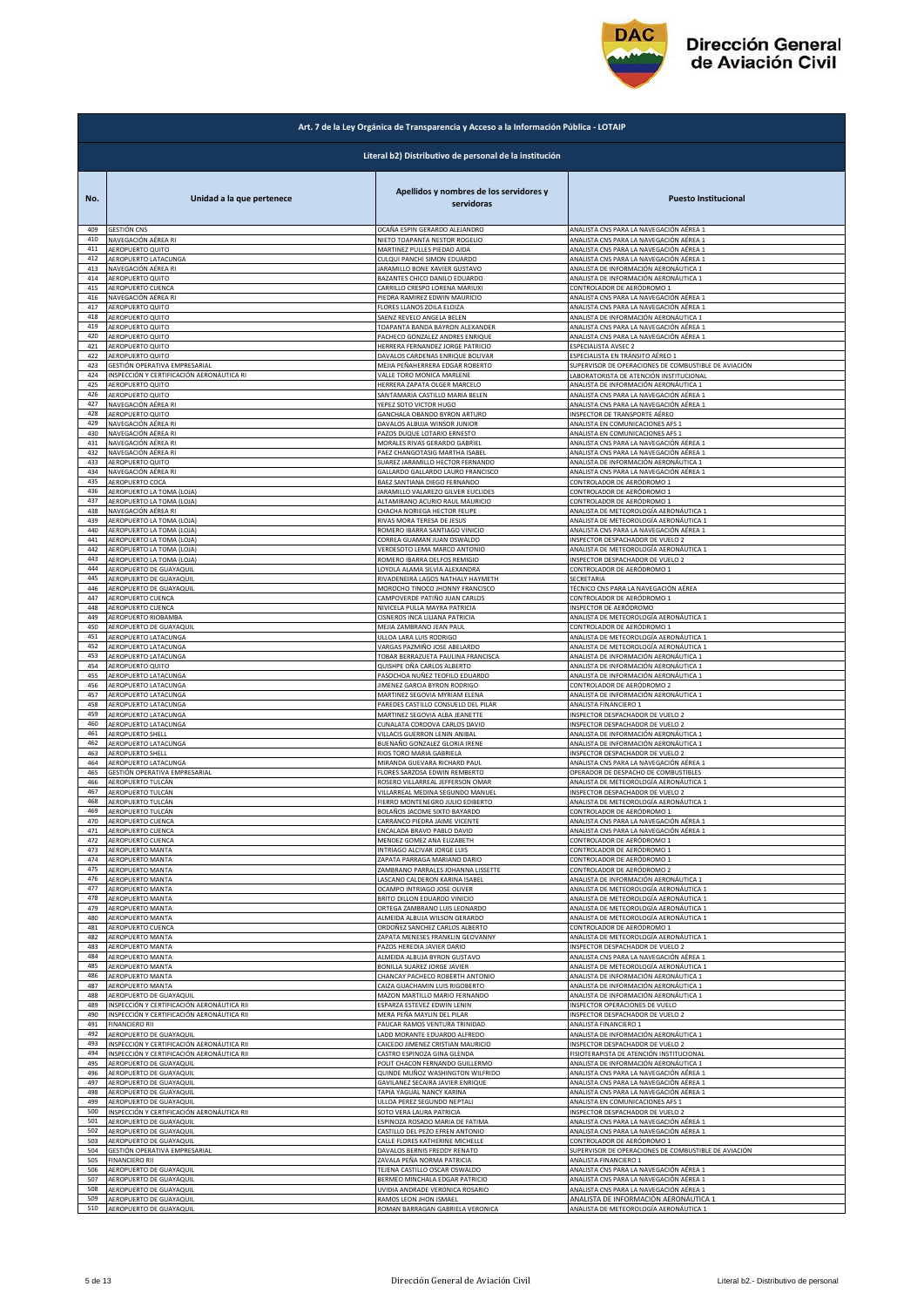

| Literal b2) Distributivo de personal de la institución<br>Apellidos y nombres de los servidores y<br>Unidad a la que pertenece<br><b>Puesto Institucional</b><br>No.<br>servidoras<br>AEROPUERTO DE GUAYAQUIL<br>511<br>SOLORZANO ROMERO DIEGO MAURICIO<br>ANALISTA DE METEOROLOGÍA AERONÁUTICA 2<br>512<br>AEROPUERTO DE GUAYAQUIL<br>POZO TATES FRANKLIN RODRIGO<br>ANALISTA DE INFORMACIÓN AERONÁUTICA 1<br>513<br>AEROPUERTO DE GUAYAQUIL<br>CASTILLO RIVERA JULIANA MAGALY<br>ANALISTA DE METEOROLOGÍA AERONÁUTICA 1<br>514<br>AEROPUERTO DE GUAYAQUIL<br>LOZA GAVILANES IVAN ANDRES<br>CONTROLADOR DE AERÓDROMO 1<br>515<br>AEROPUERTO DE GUAYAQUIL<br>PUENTE SILVA JHON ANTONIO<br>ANALISTA DE INFORMACIÓN AERONÁUTICA 1<br>516<br>AEROPUERTO DE GUAYAQUIL<br>MORAN SUAREZ JORGE ORLANDO<br>ANALISTA DE INFORMACIÓN AERONÁUTICA 1<br>517<br>AEROPUERTO DE GUAYAQUIL<br>VELASTEGUI ALVARADO MARIA ALEXANDRA<br>CONTROLADOR DE AERÓDROMO 1<br>518<br>BARCHI RODRIGUEZ ALVARO RODRIGO<br>AEROPUERTO DE GUAYAQUIL<br>CONTROLADOR DE AERÓDROMO 1<br>519<br>AEROPUERTO DE GUAYAQUIL<br>MOSQUERA MORQUECHO PATRICIO ARTURO<br>ANALISTA CNS PARA LA NAVEGACIÓN AÉREA 1<br>520<br>AEROPUERTO DE GUAYAQUIL<br>NARVAEZ MIGUEL VICENTE<br>ESPECIALISTA EN TRÁNSITO AÉREO 1<br>521<br>AEROPUERTO DE GUAYAQUIL<br>PINOS CHANCAY JOSE ANTONIO<br>ANALISTA DE INFORMACIÓN AERONÁUTICA 1<br>522<br>ADMINISTRATIVO FINANCIERO<br>SALAS COLOMA ISABEL ANGELA<br>ANALISTA FINANCIERO 1<br>523<br>AEROPUERTO DE GUAYAQUIL<br>MARTINEZ MARTINEZ CELSO FABIAN<br>ANALISTA DE INFORMACIÓN AERONÁUTICA 1<br>524<br>NAVEGACIÓN AÉREA RII<br>PEREZ VELEZ JESSICA PETITA<br>ANALISTA EN COMUNICACIONES AFS 1<br>525<br>AEROPUERTO DE GUAYAQUIL<br>PEÑA SAN LUCAS JUAN CARLOS<br>INSPECTOR DE SEGURIDAD DE LA AVIACIÓN<br>ANALISTA DE METEOROLOGÍA AERONÁUTICA 1<br>526<br>AEROPUERTO DE GUAYAQUIL<br>ALOMOTO CATOTA EDUARDO XAVIER<br>527<br>AEROPUERTO DE GUAYAQUIL<br>BAYAS FERNANDEZ CESAR JAVIER<br>ANALISTA DE INFORMACIÓN AERONÁUTICA 1<br>ANALISTA DE INFORMACIÓN AERONÁUTICA 1<br>528<br>AEROPUERTO DE GUAYAQUIL<br>RAMIREZ GUEVARA NELSON RAUL<br>529<br>AEROPUERTO DE GUAYAQUIL<br>MIRANDA GUEVARA MIGUEL ANGEL<br>ANALISTA CNS PARA LA NAVEGACIÓN AÉREA 1<br>530<br>RECALDE SANCHEZ JOSE VICENTE<br>ANALISTA DE INFORMACIÓN AERONÁUTICA 1<br>AEROPUERTO DE GUAYAQUIL<br>INSPECCIÓN Y CERTIFICACIÓN AERONÁUTICA RI<br>531<br>MURRIETA OQUENDO SOLANGE CATHERINE<br>INSPECTOR DESPACHADOR DE VUELO 2<br>INSPECCIÓN Y CERTIFICACIÓN AERONÁUTICA RII<br>532<br>MALDONADO VIVANCO CESAR LENIN<br>ESPECIALISTA CNS PARA LA NAVEGACIÓN AÉREA 1<br>533<br>AEROPUERTO DE GUAYAQUIL<br>ARIAS JURADO LUIS ALBERTO<br>ANALISTA DE INFORMACIÓN AERONÁUTICA 1<br>534<br>AEROPUERTO DE GUAYAQUIL<br>ARGUDO GUZMAN BORIS JOSE<br>ANALISTA DE INFORMACIÓN AERONÁUTICA 1<br>535<br>AEROPUERTO DE GUAYAQUIL<br>TORRES MOREIRA LUIS ABRAHAM<br>ANALISTA DE METEOROLOGÍA AERONÁUTICA 1<br>536<br>AEROPUERTO DE GUAYAQUIL<br>VITERI MACIAS STEVEN RONALD<br>ANALISTA DE INFORMACIÓN AERONÁUTICA 1<br>537<br>AEROPUERTO DE GUAYAQUIL<br>ROSERO MEJIA ANDREA NATHALY<br>CONTROLADOR DE AERÓDROMO 1<br>538<br>AEROPUERTO DE GUAYAQUIL<br>ARTEAGA MONTENEGRO JORGE LUIS<br>CONTROLADOR DE AERÓDROMO 1<br>539<br>AEROPUERTO DE GUAYAQUIL<br>GRANDA ENCALADA ANTONIO FIDEL<br>INSPECTOR DESPACHADOR DE VUELO 2<br>540<br><b>FINANCIERO RII</b><br>PLAZA GUEVARA VERONICA LISSETTE<br>ANALISTA FINANCIERO 1<br>ANALISTA DE INFORMACIÓN AERONÁUTICA 1<br>541<br>AEROPUERTO DE GUAYAQUIL<br>APOLO CAICEDO VICTOR HUGO<br>542<br>INSPECCIÓN Y CERTIFICACIÓN AERONÁUTICA RII<br>ANALISTA DE SEGUROS AERONÁUTICOS 1<br>VALVERDE YEPEZ MYRIAM JEANNET<br>543<br>AEROPUERTO DE GUAYAQUIL<br>CEDEÑO OVIEDO JORGE ADRIAN<br>ANALISTA DE INFORMACIÓN AERONÁUTICA 1<br>544<br>MORENO DELGADO MARCO GUILLERMO<br>ANALISTA CNS PARA LA NAVEGACIÓN AÉREA 1<br>AEROPUERTO DE GUAYAQUIL<br>545<br>AEROPUERTO DE GUAYAQUIL<br>DUCHI SILVA WALTER EGIDIO<br>ANALISTA CNS PARA LA NAVEGACIÓN AÉREA 1<br>546<br>AEROPUERTO DE GUAYAQUIL<br>JARAMILLO HEREDIA CHRISTIAN EDUARDO<br>ANALISTA DE INFORMACIÓN AERONÁUTICA 1<br>547<br>AEROPUERTO DE GUAYAQUIL<br>VILLACRES VALAREZO ALISON ANDREA<br>CONTROLADOR DE AERÓDROMO 1<br>548<br>AEROPUERTO DE GUAYAQUIL<br>ORTIZ CONTRERAS WILSON DANIEL<br>CONTROLADOR DE AERÓDROMO 1<br>549<br>AEROPUERTO MANTA<br>CORONADO MARTINEZ MARIA FERNANDA<br>CONTROLADOR DE AERÓDROMO 1<br>550<br>AEROPUERTO TACHINA (ESMERALDAS)<br>QUIÑONEZ CHANCAY CRISTIAN RENAN<br>ANALISTA DE METEOROLOGÍA AERONÁUTICA 1<br>AEROPUERTO TACHINA (ESMERALDAS)<br>ANALISTA DE METEOROLOGÍA AERONÁUTICA 1<br>551<br>EGAS GARCIA EDGAR EDUARDO<br>552<br>AEROPUERTO TULCÁN<br>VENEGAS RECALDE EDWIN ULISES<br>CONTROLADOR DE AERÓDROMO 1<br>553<br>AEROPUERTO DE SANTA ROSA<br><b>IIMENEZ ORTIZ EDISON JOWAR</b><br>INSPECTOR DESPACHADOR DE VUELO 2<br>554<br>AEROPUERTO DE SANTA ROSA<br>ALMEIDA GUDIÑO CHRISTIAN GUSTAVO<br>ANALISTA DE METEOROLOGÍA AERONÁUTICA 1<br>555<br>NAVEGACIÓN AÉREA RII<br>ALARCON FAJARDO ROBERTO CARLOS<br>ADMINISTRADOR AEROPORTUARIO 1<br>556<br>AEROPUERTO DE GUAYAQUIL<br>MEJIA RICAURTE GABRIELA CAROLINA<br>CONTROLADOR DE AERÓDROMO 1<br>557<br>NAVEGACIÓN AÉREA RI<br>CONDOR SIMBAÑA EDGAR RAMIRO<br>ANALISTA DE INFORMACIÓN AERONÁUTICA 1<br>558<br>AEROPUERTO COCA<br>GUALOTUÑA GUEVARA FREDDY ALBERTO<br>ANALISTA DE METEOROLOGÍA AERONÁUTICA 1<br>VAVEGACIÓN AÉREA RI<br>559<br>RIOS TORO OSCAR GABRIEL<br>CONTROLADOR DE AERÓDROMO 1<br>560<br>AEROPUERTO SHELL<br>MASABANDA GUANCHA ALEXANDRA ELIZABETH<br>CONTROLADOR DE AERÓDROMO 1<br>561<br>PACHECO JARAMILLO OSCAR ALEXANDER<br>AEROPUERTO COCA<br>ANALISTA DE INFORMACIÓN AERONÁUTICA 1<br>562<br>AEROPUERTO NUEVA LOJA<br>CHUGA ENRIQUEZ MARCO ANTONIO<br>ANALISTA DE METEOROLOGÍA AERONÁUTICA 1<br>563<br>GALVEZ NICOLALDE DANIEL MAURICIO<br>AEROPUERTO QUITO<br>ANALISTA DE METEOROLOGÍA AERONÁUTICA 1<br>564<br>AEROPUERTO NUEVA LOJA<br>PEREZ YEPEZ JOHNNY SILVERIO<br>INSPECTOR DESPACHADOR DE VUELO 2<br>565<br>AEROPUERTO NUEVA LOJA<br>CAZA ZAGAL ANDREA SARAHI<br>CONTROLADOR DE AERÓDROMO 1<br>566<br>AEROPUERTO SHELL<br>CUNALATA CORDOVA EDWIN SANTIAGO<br>CONTROLADOR DE AERÓDROMO 1<br>567<br>AEROPUERTO SHELL<br>FLORES RODRIGUEZ NELSON IVAN<br>CONTROLADOR DE AERÓDROMO 1<br>AEROPUERTO SHELL<br>568<br>SALAN TORRES PAUL ISRAEL<br>CONTROLADOR DE AERÓDROMO 1<br>569<br>SOLORZANO SOLORZANO MARIO GONZALO<br>ANALISTA DE METEOROLOGÍA AERONÁUTICA 1<br>AEROPUERTO SHELL<br>570<br>AEROPUERTO SHELL<br>CABRERA VIVANCO FREDY BOLIVAR<br>ANALISTA DE INFORMACIÓN AERONÁUTICA 1<br>571<br>ALKOPULKTO SHLLI<br>ISNEKUS FUNSELA MIGUEL ANGE.<br>ANALISTA UNS PAKA LA NAVEGALION AEKEA<br>572<br>AEROPUERTO SHELL<br>ANDINO GAVIDIA JOHNNY FABRICIO<br>INSPECTOR DESPACHADOR DE VUELO 2<br>573<br>AEROPUERTO SHELL<br>RAMOS NAVEDA EDISON GIOVANNY<br>ANALISTA DE INFORMACIÓN AERONÁUTICA 1<br>AEROPUERTO SHELL<br>VEGA AGUILAR EVELYN PATRICIA<br>CONTROLADOR DE AERÓDROMO 1<br>574<br>575<br>AEROPUERTO SHELL<br>TAMAYO ESCOBAR MAYRA ALEJANDRA<br>CONTROLADOR DE AERÓDROMO 1<br>576<br>AEROPUERTO SHELL<br>ANDINO GAVIDIA PAOLA ODERAY<br>ANALISTA DE INFORMACIÓN AERONÁUTICA 1<br>577<br>AEROPUERTO SHELL<br>ORTIZ JARA LENIN GUALBERTO<br>ANALISTA DE METEOROLOGÍA AERONÁUTICA 1<br>578<br><b>AEROPUERTO SHELL</b><br>MONTENEGRO CAJAMARCA PATRICIO RAMIRO<br>CONTROLADOR DE AERÓDROMO 1<br>579<br>PACHECO ESPIN DANIELA FERNANDA<br>ANALISTA DE METEOROLOGÍA AERONÁUTICA 1<br>AEROPUERTO SHELL<br>580<br>AEROPUERTO SHELL<br>NARANJO CABRERA JAIME PATRICIO<br>BOMBERO AERONÁUTICO<br>581<br><b>FINANCIERO RIII</b><br>VALLADOLID NOA NANCY JAQUELINE<br>ANALISTA FINANCIERO 1<br>CONTROLADOR DE AERÓDROMO 1<br>582<br>AEROPUERTO SHELL<br>OCAÑA CHUGA JOHANA PAOLA<br>583<br>AEROPUERTO TENA<br>QUIÑONEZ CEDILLO JAIME ANTONIO<br>ANALISTA DE METEOROLOGÍA AERONÁUTICA 1<br>584<br><b>AEROPUERTO TENA</b><br>GOMEZ VALLEJO JONATHAN ANDRES<br><b>ANALISTA FINANCIERO 1</b><br>585<br>AEROPUERTO SHELL<br>QUISHPI ZISA JAIME FERNANDO<br>BOMBERO AERONÁUTICO<br>586<br>QUICHIMBO VINTIMILLA JOSE DIEGO<br>ANALISTA FINANCIERO 1<br>FINANCIERO RIII<br>587<br>VARGAS COELLO HENRY JULIER<br>CONTROLADOR DE AERÓDROMO 1<br>AEROPUERTO TENA<br>588<br><b>AEROPUERTO MACAS</b><br>DELGADO ROMERO MARCO VINICIO<br>INSPECTOR DESPACHADOR DE VUELO 2<br>589<br>AEROPUERTO LATACUNGA<br>GUERRERO NARANJO PABLO ALEX<br>ANALISTA DE METEOROLOGÍA AERONÁUTICA 1<br>590<br>AEROPUERTO SHELL<br>BATALLAS ESCOBAR LORENA DEL PILAR<br>CONTROLADOR DE AERÓDROMO 1<br>591<br>AEROPUERTO MACAS<br>REVELO CESAR WLADIMIR<br>INSPECTOR DESPACHADOR DE VUELO 2<br>592<br>AEROPUERTO MACAS<br>ANALISTA DE METEOROLOGÍA AERONÁUTICA 1<br>NETO REINOSO RODRIGO GERARDO<br>593<br>ANALISTA CNS PARA LA NAVEGACIÓN AÉREA 1<br>AEROPUERTO MACAS<br>VELASTEGUI PARRA MAURICIO JAVIER<br>594<br>AEROPUERTO SHELL<br>CISNEROS GUZMAN FREDY ARMANDO<br>CONTROLADOR DE AERÓDROMO 1<br>595<br>AEROPUERTO MACAS<br>MONTENEGRO MEJIA CARLOS EDUARDO<br>ANALISTA DE METEOROLOGÍA AERONÁUTICA 1<br>596<br>AEROPUERTO SHELL<br>PAREDES CASTRO RAUL ISRAEL<br>CONTROLADOR DE AERÓDROMO 1<br>597<br><b>AEROPUERTO TAISHA</b><br>PAVON JARAMILLO AIDA ELIZABETH<br>CONTROLADOR DE AERÓDROMO 1<br>598<br>AEROPUERTO SAN CRISTÓBAL<br>VALENCIA VEGA TANIA LORENA<br>CONTROLADOR DE AERÓDROMO 1<br>AEROPUERTO SAN CRISTÓBAL<br>OCHOA BUSTOS CHARLIE JAVIER<br>CONTROLADOR DE AERÓDROMO 1<br>599<br>600<br>AEROPUERTO SAN CRISTÓBAL<br>RAMIREZ VALLE JOSE ANGEL<br>ANALISTA DE METEOROLOGÍA AERONÁUTICA 1<br>601<br>AEROPUERTO DE GUAYAQUIL<br>ROMERO IBARRA FELIPE PATRICIO<br>CONTROLADOR RADAR APP<br>AEROPUERTO DE ISABELA<br>JACOME CRUZ RAUL VICENTE<br>INSPECTOR DESPACHADOR DE VUELO 2<br>602<br>603<br>AEROPUERTO BALTRA<br>CHANGO ALGUIAR ELSA MARINA<br>ANALISTA DE INFORMACIÓN AERONÁUTICA 1<br>604<br>AEROPUERTO BALTRA<br>GUERRERO CULQUICONDOR AMPARITO ELIZABETH<br>ANALISTA DE INFORMACIÓN AERONÁUTICA 1<br>AYALA ANDRADE CARLOS ANDRES<br>605<br>AEROPUERTO BALTRA<br>CONTROLADOR DE AERÓDROMO 1<br>606<br>SALAZAR NEIRA ANDRES GABRIEL<br><b>AEROPUERTO BALTRA</b><br>CONTROLADOR DE AERÓDROMO 1<br>607<br>AEROPUERTO QUITO<br>ABRIL MAYORGA HERNAN PATRICIO<br>TÉCNICO CNS PARA LA NAVEGACIÓN AÉREA<br>608<br>VASQUEZ NAUPARI HECTOR ENRIQUE<br>TÉCNICO CNS PARA LA NAVEGACIÓN AÉREA<br>AEROPUERTO QUITO<br>609<br>RECURSOS HUMANOS RII<br>RAMBAY VARGAS MARIA ANTONIETA<br>ANALISTA DE RECURSOS HUMANOS 1<br>610<br>MAITA BARRERA AIDA PAULINA<br>INSPECCIÓN Y CERTIFICACIÓN AERONÁUTICA RI<br>ENFERMERA DE ATENCIÓN INSTITUCIONAI<br>611<br>AEROPUERTO LA TOMA (LOJA)<br>RIOS MAGALI GIENITT<br>SUPERVISOR DE SEGURIDAD DE LA AVIACIÓN<br>612<br>AEROPUERTO TULCÁN<br>VIVAS BOLAÑOS EDWIN ALIRIO<br>SUPERVISOR DE SEGURIDAD DE LA AVIACIÓN | Art. 7 de la Ley Orgánica de Transparencia y Acceso a la Información Pública - LOTAIP |  |  |  |
|-------------------------------------------------------------------------------------------------------------------------------------------------------------------------------------------------------------------------------------------------------------------------------------------------------------------------------------------------------------------------------------------------------------------------------------------------------------------------------------------------------------------------------------------------------------------------------------------------------------------------------------------------------------------------------------------------------------------------------------------------------------------------------------------------------------------------------------------------------------------------------------------------------------------------------------------------------------------------------------------------------------------------------------------------------------------------------------------------------------------------------------------------------------------------------------------------------------------------------------------------------------------------------------------------------------------------------------------------------------------------------------------------------------------------------------------------------------------------------------------------------------------------------------------------------------------------------------------------------------------------------------------------------------------------------------------------------------------------------------------------------------------------------------------------------------------------------------------------------------------------------------------------------------------------------------------------------------------------------------------------------------------------------------------------------------------------------------------------------------------------------------------------------------------------------------------------------------------------------------------------------------------------------------------------------------------------------------------------------------------------------------------------------------------------------------------------------------------------------------------------------------------------------------------------------------------------------------------------------------------------------------------------------------------------------------------------------------------------------------------------------------------------------------------------------------------------------------------------------------------------------------------------------------------------------------------------------------------------------------------------------------------------------------------------------------------------------------------------------------------------------------------------------------------------------------------------------------------------------------------------------------------------------------------------------------------------------------------------------------------------------------------------------------------------------------------------------------------------------------------------------------------------------------------------------------------------------------------------------------------------------------------------------------------------------------------------------------------------------------------------------------------------------------------------------------------------------------------------------------------------------------------------------------------------------------------------------------------------------------------------------------------------------------------------------------------------------------------------------------------------------------------------------------------------------------------------------------------------------------------------------------------------------------------------------------------------------------------------------------------------------------------------------------------------------------------------------------------------------------------------------------------------------------------------------------------------------------------------------------------------------------------------------------------------------------------------------------------------------------------------------------------------------------------------------------------------------------------------------------------------------------------------------------------------------------------------------------------------------------------------------------------------------------------------------------------------------------------------------------------------------------------------------------------------------------------------------------------------------------------------------------------------------------------------------------------------------------------------------------------------------------------------------------------------------------------------------------------------------------------------------------------------------------------------------------------------------------------------------------------------------------------------------------------------------------------------------------------------------------------------------------------------------------------------------------------------------------------------------------------------------------------------------------------------------------------------------------------------------------------------------------------------------------------------------------------------------------------------------------------------------------------------------------------------------------------------------------------------------------------------------------------------------------------------------------------------------------------------------------------------------------------------------------------------------------------------------------------------------------------------------------------------------------------------------------------------------------------------------------------------------------------------------------------------------------------------------------------------------------------------------------------------------------------------------------------------------------------------------------------------------------------------------------------------------------------------------------------------------------------------------------------------------------------------------------------------------------------------------------------------------------------------------------------------------------------------------------------------------------------------------------------------------------------------------------------------------------------------------------------------------------------------------------------------------------------------------------------------------------------------------------------------------------------------------------------------------------------------------------------------------------------------------------------------------------------------------------------------------------------------------------------------------------------------------------------------------------------------------------------------------------------------------------------------------------------------------------------------------------------------------------------------------------------------------------------------------------------------------------------------------------------------------------------------------------------------------------------------------------------------------------------------------------------------------------------------------------------------------------------------------------------------------------------------------------------------------------------------------------------------------------------------------------------------------------------------------------------------------------------------------------------------------------------------------------------------------------------------------------------------------------------------------------------------------------------------------------------------------------------------------------------------------------------------------------------------------------------------------------------------------------------------------------------------------------------------------------------------------------------------------------------------------------------------------------------------------------------------------------------------------------------------------------------------------------------------------------------------------------------------------------------------------------------------------------------------------------------------------------------------------------------------------------------------------------------------------------------------------------------------------------------------------------------------------------------------------------------------------------------------------------------------------------------------------------------------------------------------------------------------------------------------------------------------------------------------------------------------------------------------------------------------------------------------------------------------------------------------------------------------------------------------------------------------------------------------------------------------------------------------------------------------------------------------------------------------------------------------------------------------------------------------------------------------------------------------------------------------------------------------------------------------------------------------------------------------------------------------------------------------------------------------------------------------------------------------------------------------------------------------------------------------------------------------------------------------------------------------------------------------------------------------------|---------------------------------------------------------------------------------------|--|--|--|
|                                                                                                                                                                                                                                                                                                                                                                                                                                                                                                                                                                                                                                                                                                                                                                                                                                                                                                                                                                                                                                                                                                                                                                                                                                                                                                                                                                                                                                                                                                                                                                                                                                                                                                                                                                                                                                                                                                                                                                                                                                                                                                                                                                                                                                                                                                                                                                                                                                                                                                                                                                                                                                                                                                                                                                                                                                                                                                                                                                                                                                                                                                                                                                                                                                                                                                                                                                                                                                                                                                                                                                                                                                                                                                                                                                                                                                                                                                                                                                                                                                                                                                                                                                                                                                                                                                                                                                                                                                                                                                                                                                                                                                                                                                                                                                                                                                                                                                                                                                                                                                                                                                                                                                                                                                                                                                                                                                                                                                                                                                                                                                                                                                                                                                                                                                                                                                                                                                                                                                                                                                                                                                                                                                                                                                                                                                                                                                                                                                                                                                                                                                                                                                                                                                                                                                                                                                                                                                                                                                                                                                                                                                                                                                                                                                                                                                                                                                                                                                                                                                                                                                                                                                                                                                                                                                                                                                                                                                                                                                                                                                                                                                                                                                                                                                                                                                                                                                                                                                                                                                                                                                                                                                                                                                                                                                                                                                                                                                                                                                                                                                                                                                                                                                                                                                                                                                                                                                                                                                                                                                                                                                                                                                                                                                                                                                                                                                                                                                                                                                                                                                                                                                                                                                                                                                                                                                                                                                                                                                                                                                                                                                                                                                                                                                                                                                                                                                                                                                       |                                                                                       |  |  |  |
|                                                                                                                                                                                                                                                                                                                                                                                                                                                                                                                                                                                                                                                                                                                                                                                                                                                                                                                                                                                                                                                                                                                                                                                                                                                                                                                                                                                                                                                                                                                                                                                                                                                                                                                                                                                                                                                                                                                                                                                                                                                                                                                                                                                                                                                                                                                                                                                                                                                                                                                                                                                                                                                                                                                                                                                                                                                                                                                                                                                                                                                                                                                                                                                                                                                                                                                                                                                                                                                                                                                                                                                                                                                                                                                                                                                                                                                                                                                                                                                                                                                                                                                                                                                                                                                                                                                                                                                                                                                                                                                                                                                                                                                                                                                                                                                                                                                                                                                                                                                                                                                                                                                                                                                                                                                                                                                                                                                                                                                                                                                                                                                                                                                                                                                                                                                                                                                                                                                                                                                                                                                                                                                                                                                                                                                                                                                                                                                                                                                                                                                                                                                                                                                                                                                                                                                                                                                                                                                                                                                                                                                                                                                                                                                                                                                                                                                                                                                                                                                                                                                                                                                                                                                                                                                                                                                                                                                                                                                                                                                                                                                                                                                                                                                                                                                                                                                                                                                                                                                                                                                                                                                                                                                                                                                                                                                                                                                                                                                                                                                                                                                                                                                                                                                                                                                                                                                                                                                                                                                                                                                                                                                                                                                                                                                                                                                                                                                                                                                                                                                                                                                                                                                                                                                                                                                                                                                                                                                                                                                                                                                                                                                                                                                                                                                                                                                                                                                                                                       |                                                                                       |  |  |  |
|                                                                                                                                                                                                                                                                                                                                                                                                                                                                                                                                                                                                                                                                                                                                                                                                                                                                                                                                                                                                                                                                                                                                                                                                                                                                                                                                                                                                                                                                                                                                                                                                                                                                                                                                                                                                                                                                                                                                                                                                                                                                                                                                                                                                                                                                                                                                                                                                                                                                                                                                                                                                                                                                                                                                                                                                                                                                                                                                                                                                                                                                                                                                                                                                                                                                                                                                                                                                                                                                                                                                                                                                                                                                                                                                                                                                                                                                                                                                                                                                                                                                                                                                                                                                                                                                                                                                                                                                                                                                                                                                                                                                                                                                                                                                                                                                                                                                                                                                                                                                                                                                                                                                                                                                                                                                                                                                                                                                                                                                                                                                                                                                                                                                                                                                                                                                                                                                                                                                                                                                                                                                                                                                                                                                                                                                                                                                                                                                                                                                                                                                                                                                                                                                                                                                                                                                                                                                                                                                                                                                                                                                                                                                                                                                                                                                                                                                                                                                                                                                                                                                                                                                                                                                                                                                                                                                                                                                                                                                                                                                                                                                                                                                                                                                                                                                                                                                                                                                                                                                                                                                                                                                                                                                                                                                                                                                                                                                                                                                                                                                                                                                                                                                                                                                                                                                                                                                                                                                                                                                                                                                                                                                                                                                                                                                                                                                                                                                                                                                                                                                                                                                                                                                                                                                                                                                                                                                                                                                                                                                                                                                                                                                                                                                                                                                                                                                                                                                                                       |                                                                                       |  |  |  |
|                                                                                                                                                                                                                                                                                                                                                                                                                                                                                                                                                                                                                                                                                                                                                                                                                                                                                                                                                                                                                                                                                                                                                                                                                                                                                                                                                                                                                                                                                                                                                                                                                                                                                                                                                                                                                                                                                                                                                                                                                                                                                                                                                                                                                                                                                                                                                                                                                                                                                                                                                                                                                                                                                                                                                                                                                                                                                                                                                                                                                                                                                                                                                                                                                                                                                                                                                                                                                                                                                                                                                                                                                                                                                                                                                                                                                                                                                                                                                                                                                                                                                                                                                                                                                                                                                                                                                                                                                                                                                                                                                                                                                                                                                                                                                                                                                                                                                                                                                                                                                                                                                                                                                                                                                                                                                                                                                                                                                                                                                                                                                                                                                                                                                                                                                                                                                                                                                                                                                                                                                                                                                                                                                                                                                                                                                                                                                                                                                                                                                                                                                                                                                                                                                                                                                                                                                                                                                                                                                                                                                                                                                                                                                                                                                                                                                                                                                                                                                                                                                                                                                                                                                                                                                                                                                                                                                                                                                                                                                                                                                                                                                                                                                                                                                                                                                                                                                                                                                                                                                                                                                                                                                                                                                                                                                                                                                                                                                                                                                                                                                                                                                                                                                                                                                                                                                                                                                                                                                                                                                                                                                                                                                                                                                                                                                                                                                                                                                                                                                                                                                                                                                                                                                                                                                                                                                                                                                                                                                                                                                                                                                                                                                                                                                                                                                                                                                                                                                                       |                                                                                       |  |  |  |
|                                                                                                                                                                                                                                                                                                                                                                                                                                                                                                                                                                                                                                                                                                                                                                                                                                                                                                                                                                                                                                                                                                                                                                                                                                                                                                                                                                                                                                                                                                                                                                                                                                                                                                                                                                                                                                                                                                                                                                                                                                                                                                                                                                                                                                                                                                                                                                                                                                                                                                                                                                                                                                                                                                                                                                                                                                                                                                                                                                                                                                                                                                                                                                                                                                                                                                                                                                                                                                                                                                                                                                                                                                                                                                                                                                                                                                                                                                                                                                                                                                                                                                                                                                                                                                                                                                                                                                                                                                                                                                                                                                                                                                                                                                                                                                                                                                                                                                                                                                                                                                                                                                                                                                                                                                                                                                                                                                                                                                                                                                                                                                                                                                                                                                                                                                                                                                                                                                                                                                                                                                                                                                                                                                                                                                                                                                                                                                                                                                                                                                                                                                                                                                                                                                                                                                                                                                                                                                                                                                                                                                                                                                                                                                                                                                                                                                                                                                                                                                                                                                                                                                                                                                                                                                                                                                                                                                                                                                                                                                                                                                                                                                                                                                                                                                                                                                                                                                                                                                                                                                                                                                                                                                                                                                                                                                                                                                                                                                                                                                                                                                                                                                                                                                                                                                                                                                                                                                                                                                                                                                                                                                                                                                                                                                                                                                                                                                                                                                                                                                                                                                                                                                                                                                                                                                                                                                                                                                                                                                                                                                                                                                                                                                                                                                                                                                                                                                                                                                       |                                                                                       |  |  |  |
|                                                                                                                                                                                                                                                                                                                                                                                                                                                                                                                                                                                                                                                                                                                                                                                                                                                                                                                                                                                                                                                                                                                                                                                                                                                                                                                                                                                                                                                                                                                                                                                                                                                                                                                                                                                                                                                                                                                                                                                                                                                                                                                                                                                                                                                                                                                                                                                                                                                                                                                                                                                                                                                                                                                                                                                                                                                                                                                                                                                                                                                                                                                                                                                                                                                                                                                                                                                                                                                                                                                                                                                                                                                                                                                                                                                                                                                                                                                                                                                                                                                                                                                                                                                                                                                                                                                                                                                                                                                                                                                                                                                                                                                                                                                                                                                                                                                                                                                                                                                                                                                                                                                                                                                                                                                                                                                                                                                                                                                                                                                                                                                                                                                                                                                                                                                                                                                                                                                                                                                                                                                                                                                                                                                                                                                                                                                                                                                                                                                                                                                                                                                                                                                                                                                                                                                                                                                                                                                                                                                                                                                                                                                                                                                                                                                                                                                                                                                                                                                                                                                                                                                                                                                                                                                                                                                                                                                                                                                                                                                                                                                                                                                                                                                                                                                                                                                                                                                                                                                                                                                                                                                                                                                                                                                                                                                                                                                                                                                                                                                                                                                                                                                                                                                                                                                                                                                                                                                                                                                                                                                                                                                                                                                                                                                                                                                                                                                                                                                                                                                                                                                                                                                                                                                                                                                                                                                                                                                                                                                                                                                                                                                                                                                                                                                                                                                                                                                                                                       |                                                                                       |  |  |  |
|                                                                                                                                                                                                                                                                                                                                                                                                                                                                                                                                                                                                                                                                                                                                                                                                                                                                                                                                                                                                                                                                                                                                                                                                                                                                                                                                                                                                                                                                                                                                                                                                                                                                                                                                                                                                                                                                                                                                                                                                                                                                                                                                                                                                                                                                                                                                                                                                                                                                                                                                                                                                                                                                                                                                                                                                                                                                                                                                                                                                                                                                                                                                                                                                                                                                                                                                                                                                                                                                                                                                                                                                                                                                                                                                                                                                                                                                                                                                                                                                                                                                                                                                                                                                                                                                                                                                                                                                                                                                                                                                                                                                                                                                                                                                                                                                                                                                                                                                                                                                                                                                                                                                                                                                                                                                                                                                                                                                                                                                                                                                                                                                                                                                                                                                                                                                                                                                                                                                                                                                                                                                                                                                                                                                                                                                                                                                                                                                                                                                                                                                                                                                                                                                                                                                                                                                                                                                                                                                                                                                                                                                                                                                                                                                                                                                                                                                                                                                                                                                                                                                                                                                                                                                                                                                                                                                                                                                                                                                                                                                                                                                                                                                                                                                                                                                                                                                                                                                                                                                                                                                                                                                                                                                                                                                                                                                                                                                                                                                                                                                                                                                                                                                                                                                                                                                                                                                                                                                                                                                                                                                                                                                                                                                                                                                                                                                                                                                                                                                                                                                                                                                                                                                                                                                                                                                                                                                                                                                                                                                                                                                                                                                                                                                                                                                                                                                                                                                                                       |                                                                                       |  |  |  |
|                                                                                                                                                                                                                                                                                                                                                                                                                                                                                                                                                                                                                                                                                                                                                                                                                                                                                                                                                                                                                                                                                                                                                                                                                                                                                                                                                                                                                                                                                                                                                                                                                                                                                                                                                                                                                                                                                                                                                                                                                                                                                                                                                                                                                                                                                                                                                                                                                                                                                                                                                                                                                                                                                                                                                                                                                                                                                                                                                                                                                                                                                                                                                                                                                                                                                                                                                                                                                                                                                                                                                                                                                                                                                                                                                                                                                                                                                                                                                                                                                                                                                                                                                                                                                                                                                                                                                                                                                                                                                                                                                                                                                                                                                                                                                                                                                                                                                                                                                                                                                                                                                                                                                                                                                                                                                                                                                                                                                                                                                                                                                                                                                                                                                                                                                                                                                                                                                                                                                                                                                                                                                                                                                                                                                                                                                                                                                                                                                                                                                                                                                                                                                                                                                                                                                                                                                                                                                                                                                                                                                                                                                                                                                                                                                                                                                                                                                                                                                                                                                                                                                                                                                                                                                                                                                                                                                                                                                                                                                                                                                                                                                                                                                                                                                                                                                                                                                                                                                                                                                                                                                                                                                                                                                                                                                                                                                                                                                                                                                                                                                                                                                                                                                                                                                                                                                                                                                                                                                                                                                                                                                                                                                                                                                                                                                                                                                                                                                                                                                                                                                                                                                                                                                                                                                                                                                                                                                                                                                                                                                                                                                                                                                                                                                                                                                                                                                                                                                                       |                                                                                       |  |  |  |
|                                                                                                                                                                                                                                                                                                                                                                                                                                                                                                                                                                                                                                                                                                                                                                                                                                                                                                                                                                                                                                                                                                                                                                                                                                                                                                                                                                                                                                                                                                                                                                                                                                                                                                                                                                                                                                                                                                                                                                                                                                                                                                                                                                                                                                                                                                                                                                                                                                                                                                                                                                                                                                                                                                                                                                                                                                                                                                                                                                                                                                                                                                                                                                                                                                                                                                                                                                                                                                                                                                                                                                                                                                                                                                                                                                                                                                                                                                                                                                                                                                                                                                                                                                                                                                                                                                                                                                                                                                                                                                                                                                                                                                                                                                                                                                                                                                                                                                                                                                                                                                                                                                                                                                                                                                                                                                                                                                                                                                                                                                                                                                                                                                                                                                                                                                                                                                                                                                                                                                                                                                                                                                                                                                                                                                                                                                                                                                                                                                                                                                                                                                                                                                                                                                                                                                                                                                                                                                                                                                                                                                                                                                                                                                                                                                                                                                                                                                                                                                                                                                                                                                                                                                                                                                                                                                                                                                                                                                                                                                                                                                                                                                                                                                                                                                                                                                                                                                                                                                                                                                                                                                                                                                                                                                                                                                                                                                                                                                                                                                                                                                                                                                                                                                                                                                                                                                                                                                                                                                                                                                                                                                                                                                                                                                                                                                                                                                                                                                                                                                                                                                                                                                                                                                                                                                                                                                                                                                                                                                                                                                                                                                                                                                                                                                                                                                                                                                                                                                       |                                                                                       |  |  |  |
|                                                                                                                                                                                                                                                                                                                                                                                                                                                                                                                                                                                                                                                                                                                                                                                                                                                                                                                                                                                                                                                                                                                                                                                                                                                                                                                                                                                                                                                                                                                                                                                                                                                                                                                                                                                                                                                                                                                                                                                                                                                                                                                                                                                                                                                                                                                                                                                                                                                                                                                                                                                                                                                                                                                                                                                                                                                                                                                                                                                                                                                                                                                                                                                                                                                                                                                                                                                                                                                                                                                                                                                                                                                                                                                                                                                                                                                                                                                                                                                                                                                                                                                                                                                                                                                                                                                                                                                                                                                                                                                                                                                                                                                                                                                                                                                                                                                                                                                                                                                                                                                                                                                                                                                                                                                                                                                                                                                                                                                                                                                                                                                                                                                                                                                                                                                                                                                                                                                                                                                                                                                                                                                                                                                                                                                                                                                                                                                                                                                                                                                                                                                                                                                                                                                                                                                                                                                                                                                                                                                                                                                                                                                                                                                                                                                                                                                                                                                                                                                                                                                                                                                                                                                                                                                                                                                                                                                                                                                                                                                                                                                                                                                                                                                                                                                                                                                                                                                                                                                                                                                                                                                                                                                                                                                                                                                                                                                                                                                                                                                                                                                                                                                                                                                                                                                                                                                                                                                                                                                                                                                                                                                                                                                                                                                                                                                                                                                                                                                                                                                                                                                                                                                                                                                                                                                                                                                                                                                                                                                                                                                                                                                                                                                                                                                                                                                                                                                                                                       |                                                                                       |  |  |  |
|                                                                                                                                                                                                                                                                                                                                                                                                                                                                                                                                                                                                                                                                                                                                                                                                                                                                                                                                                                                                                                                                                                                                                                                                                                                                                                                                                                                                                                                                                                                                                                                                                                                                                                                                                                                                                                                                                                                                                                                                                                                                                                                                                                                                                                                                                                                                                                                                                                                                                                                                                                                                                                                                                                                                                                                                                                                                                                                                                                                                                                                                                                                                                                                                                                                                                                                                                                                                                                                                                                                                                                                                                                                                                                                                                                                                                                                                                                                                                                                                                                                                                                                                                                                                                                                                                                                                                                                                                                                                                                                                                                                                                                                                                                                                                                                                                                                                                                                                                                                                                                                                                                                                                                                                                                                                                                                                                                                                                                                                                                                                                                                                                                                                                                                                                                                                                                                                                                                                                                                                                                                                                                                                                                                                                                                                                                                                                                                                                                                                                                                                                                                                                                                                                                                                                                                                                                                                                                                                                                                                                                                                                                                                                                                                                                                                                                                                                                                                                                                                                                                                                                                                                                                                                                                                                                                                                                                                                                                                                                                                                                                                                                                                                                                                                                                                                                                                                                                                                                                                                                                                                                                                                                                                                                                                                                                                                                                                                                                                                                                                                                                                                                                                                                                                                                                                                                                                                                                                                                                                                                                                                                                                                                                                                                                                                                                                                                                                                                                                                                                                                                                                                                                                                                                                                                                                                                                                                                                                                                                                                                                                                                                                                                                                                                                                                                                                                                                                                                       |                                                                                       |  |  |  |
|                                                                                                                                                                                                                                                                                                                                                                                                                                                                                                                                                                                                                                                                                                                                                                                                                                                                                                                                                                                                                                                                                                                                                                                                                                                                                                                                                                                                                                                                                                                                                                                                                                                                                                                                                                                                                                                                                                                                                                                                                                                                                                                                                                                                                                                                                                                                                                                                                                                                                                                                                                                                                                                                                                                                                                                                                                                                                                                                                                                                                                                                                                                                                                                                                                                                                                                                                                                                                                                                                                                                                                                                                                                                                                                                                                                                                                                                                                                                                                                                                                                                                                                                                                                                                                                                                                                                                                                                                                                                                                                                                                                                                                                                                                                                                                                                                                                                                                                                                                                                                                                                                                                                                                                                                                                                                                                                                                                                                                                                                                                                                                                                                                                                                                                                                                                                                                                                                                                                                                                                                                                                                                                                                                                                                                                                                                                                                                                                                                                                                                                                                                                                                                                                                                                                                                                                                                                                                                                                                                                                                                                                                                                                                                                                                                                                                                                                                                                                                                                                                                                                                                                                                                                                                                                                                                                                                                                                                                                                                                                                                                                                                                                                                                                                                                                                                                                                                                                                                                                                                                                                                                                                                                                                                                                                                                                                                                                                                                                                                                                                                                                                                                                                                                                                                                                                                                                                                                                                                                                                                                                                                                                                                                                                                                                                                                                                                                                                                                                                                                                                                                                                                                                                                                                                                                                                                                                                                                                                                                                                                                                                                                                                                                                                                                                                                                                                                                                                                                       |                                                                                       |  |  |  |
|                                                                                                                                                                                                                                                                                                                                                                                                                                                                                                                                                                                                                                                                                                                                                                                                                                                                                                                                                                                                                                                                                                                                                                                                                                                                                                                                                                                                                                                                                                                                                                                                                                                                                                                                                                                                                                                                                                                                                                                                                                                                                                                                                                                                                                                                                                                                                                                                                                                                                                                                                                                                                                                                                                                                                                                                                                                                                                                                                                                                                                                                                                                                                                                                                                                                                                                                                                                                                                                                                                                                                                                                                                                                                                                                                                                                                                                                                                                                                                                                                                                                                                                                                                                                                                                                                                                                                                                                                                                                                                                                                                                                                                                                                                                                                                                                                                                                                                                                                                                                                                                                                                                                                                                                                                                                                                                                                                                                                                                                                                                                                                                                                                                                                                                                                                                                                                                                                                                                                                                                                                                                                                                                                                                                                                                                                                                                                                                                                                                                                                                                                                                                                                                                                                                                                                                                                                                                                                                                                                                                                                                                                                                                                                                                                                                                                                                                                                                                                                                                                                                                                                                                                                                                                                                                                                                                                                                                                                                                                                                                                                                                                                                                                                                                                                                                                                                                                                                                                                                                                                                                                                                                                                                                                                                                                                                                                                                                                                                                                                                                                                                                                                                                                                                                                                                                                                                                                                                                                                                                                                                                                                                                                                                                                                                                                                                                                                                                                                                                                                                                                                                                                                                                                                                                                                                                                                                                                                                                                                                                                                                                                                                                                                                                                                                                                                                                                                                                                                       |                                                                                       |  |  |  |
|                                                                                                                                                                                                                                                                                                                                                                                                                                                                                                                                                                                                                                                                                                                                                                                                                                                                                                                                                                                                                                                                                                                                                                                                                                                                                                                                                                                                                                                                                                                                                                                                                                                                                                                                                                                                                                                                                                                                                                                                                                                                                                                                                                                                                                                                                                                                                                                                                                                                                                                                                                                                                                                                                                                                                                                                                                                                                                                                                                                                                                                                                                                                                                                                                                                                                                                                                                                                                                                                                                                                                                                                                                                                                                                                                                                                                                                                                                                                                                                                                                                                                                                                                                                                                                                                                                                                                                                                                                                                                                                                                                                                                                                                                                                                                                                                                                                                                                                                                                                                                                                                                                                                                                                                                                                                                                                                                                                                                                                                                                                                                                                                                                                                                                                                                                                                                                                                                                                                                                                                                                                                                                                                                                                                                                                                                                                                                                                                                                                                                                                                                                                                                                                                                                                                                                                                                                                                                                                                                                                                                                                                                                                                                                                                                                                                                                                                                                                                                                                                                                                                                                                                                                                                                                                                                                                                                                                                                                                                                                                                                                                                                                                                                                                                                                                                                                                                                                                                                                                                                                                                                                                                                                                                                                                                                                                                                                                                                                                                                                                                                                                                                                                                                                                                                                                                                                                                                                                                                                                                                                                                                                                                                                                                                                                                                                                                                                                                                                                                                                                                                                                                                                                                                                                                                                                                                                                                                                                                                                                                                                                                                                                                                                                                                                                                                                                                                                                                                                       |                                                                                       |  |  |  |
|                                                                                                                                                                                                                                                                                                                                                                                                                                                                                                                                                                                                                                                                                                                                                                                                                                                                                                                                                                                                                                                                                                                                                                                                                                                                                                                                                                                                                                                                                                                                                                                                                                                                                                                                                                                                                                                                                                                                                                                                                                                                                                                                                                                                                                                                                                                                                                                                                                                                                                                                                                                                                                                                                                                                                                                                                                                                                                                                                                                                                                                                                                                                                                                                                                                                                                                                                                                                                                                                                                                                                                                                                                                                                                                                                                                                                                                                                                                                                                                                                                                                                                                                                                                                                                                                                                                                                                                                                                                                                                                                                                                                                                                                                                                                                                                                                                                                                                                                                                                                                                                                                                                                                                                                                                                                                                                                                                                                                                                                                                                                                                                                                                                                                                                                                                                                                                                                                                                                                                                                                                                                                                                                                                                                                                                                                                                                                                                                                                                                                                                                                                                                                                                                                                                                                                                                                                                                                                                                                                                                                                                                                                                                                                                                                                                                                                                                                                                                                                                                                                                                                                                                                                                                                                                                                                                                                                                                                                                                                                                                                                                                                                                                                                                                                                                                                                                                                                                                                                                                                                                                                                                                                                                                                                                                                                                                                                                                                                                                                                                                                                                                                                                                                                                                                                                                                                                                                                                                                                                                                                                                                                                                                                                                                                                                                                                                                                                                                                                                                                                                                                                                                                                                                                                                                                                                                                                                                                                                                                                                                                                                                                                                                                                                                                                                                                                                                                                                                                       |                                                                                       |  |  |  |
|                                                                                                                                                                                                                                                                                                                                                                                                                                                                                                                                                                                                                                                                                                                                                                                                                                                                                                                                                                                                                                                                                                                                                                                                                                                                                                                                                                                                                                                                                                                                                                                                                                                                                                                                                                                                                                                                                                                                                                                                                                                                                                                                                                                                                                                                                                                                                                                                                                                                                                                                                                                                                                                                                                                                                                                                                                                                                                                                                                                                                                                                                                                                                                                                                                                                                                                                                                                                                                                                                                                                                                                                                                                                                                                                                                                                                                                                                                                                                                                                                                                                                                                                                                                                                                                                                                                                                                                                                                                                                                                                                                                                                                                                                                                                                                                                                                                                                                                                                                                                                                                                                                                                                                                                                                                                                                                                                                                                                                                                                                                                                                                                                                                                                                                                                                                                                                                                                                                                                                                                                                                                                                                                                                                                                                                                                                                                                                                                                                                                                                                                                                                                                                                                                                                                                                                                                                                                                                                                                                                                                                                                                                                                                                                                                                                                                                                                                                                                                                                                                                                                                                                                                                                                                                                                                                                                                                                                                                                                                                                                                                                                                                                                                                                                                                                                                                                                                                                                                                                                                                                                                                                                                                                                                                                                                                                                                                                                                                                                                                                                                                                                                                                                                                                                                                                                                                                                                                                                                                                                                                                                                                                                                                                                                                                                                                                                                                                                                                                                                                                                                                                                                                                                                                                                                                                                                                                                                                                                                                                                                                                                                                                                                                                                                                                                                                                                                                                                                                       |                                                                                       |  |  |  |
|                                                                                                                                                                                                                                                                                                                                                                                                                                                                                                                                                                                                                                                                                                                                                                                                                                                                                                                                                                                                                                                                                                                                                                                                                                                                                                                                                                                                                                                                                                                                                                                                                                                                                                                                                                                                                                                                                                                                                                                                                                                                                                                                                                                                                                                                                                                                                                                                                                                                                                                                                                                                                                                                                                                                                                                                                                                                                                                                                                                                                                                                                                                                                                                                                                                                                                                                                                                                                                                                                                                                                                                                                                                                                                                                                                                                                                                                                                                                                                                                                                                                                                                                                                                                                                                                                                                                                                                                                                                                                                                                                                                                                                                                                                                                                                                                                                                                                                                                                                                                                                                                                                                                                                                                                                                                                                                                                                                                                                                                                                                                                                                                                                                                                                                                                                                                                                                                                                                                                                                                                                                                                                                                                                                                                                                                                                                                                                                                                                                                                                                                                                                                                                                                                                                                                                                                                                                                                                                                                                                                                                                                                                                                                                                                                                                                                                                                                                                                                                                                                                                                                                                                                                                                                                                                                                                                                                                                                                                                                                                                                                                                                                                                                                                                                                                                                                                                                                                                                                                                                                                                                                                                                                                                                                                                                                                                                                                                                                                                                                                                                                                                                                                                                                                                                                                                                                                                                                                                                                                                                                                                                                                                                                                                                                                                                                                                                                                                                                                                                                                                                                                                                                                                                                                                                                                                                                                                                                                                                                                                                                                                                                                                                                                                                                                                                                                                                                                                                                       |                                                                                       |  |  |  |
|                                                                                                                                                                                                                                                                                                                                                                                                                                                                                                                                                                                                                                                                                                                                                                                                                                                                                                                                                                                                                                                                                                                                                                                                                                                                                                                                                                                                                                                                                                                                                                                                                                                                                                                                                                                                                                                                                                                                                                                                                                                                                                                                                                                                                                                                                                                                                                                                                                                                                                                                                                                                                                                                                                                                                                                                                                                                                                                                                                                                                                                                                                                                                                                                                                                                                                                                                                                                                                                                                                                                                                                                                                                                                                                                                                                                                                                                                                                                                                                                                                                                                                                                                                                                                                                                                                                                                                                                                                                                                                                                                                                                                                                                                                                                                                                                                                                                                                                                                                                                                                                                                                                                                                                                                                                                                                                                                                                                                                                                                                                                                                                                                                                                                                                                                                                                                                                                                                                                                                                                                                                                                                                                                                                                                                                                                                                                                                                                                                                                                                                                                                                                                                                                                                                                                                                                                                                                                                                                                                                                                                                                                                                                                                                                                                                                                                                                                                                                                                                                                                                                                                                                                                                                                                                                                                                                                                                                                                                                                                                                                                                                                                                                                                                                                                                                                                                                                                                                                                                                                                                                                                                                                                                                                                                                                                                                                                                                                                                                                                                                                                                                                                                                                                                                                                                                                                                                                                                                                                                                                                                                                                                                                                                                                                                                                                                                                                                                                                                                                                                                                                                                                                                                                                                                                                                                                                                                                                                                                                                                                                                                                                                                                                                                                                                                                                                                                                                                                                       |                                                                                       |  |  |  |
|                                                                                                                                                                                                                                                                                                                                                                                                                                                                                                                                                                                                                                                                                                                                                                                                                                                                                                                                                                                                                                                                                                                                                                                                                                                                                                                                                                                                                                                                                                                                                                                                                                                                                                                                                                                                                                                                                                                                                                                                                                                                                                                                                                                                                                                                                                                                                                                                                                                                                                                                                                                                                                                                                                                                                                                                                                                                                                                                                                                                                                                                                                                                                                                                                                                                                                                                                                                                                                                                                                                                                                                                                                                                                                                                                                                                                                                                                                                                                                                                                                                                                                                                                                                                                                                                                                                                                                                                                                                                                                                                                                                                                                                                                                                                                                                                                                                                                                                                                                                                                                                                                                                                                                                                                                                                                                                                                                                                                                                                                                                                                                                                                                                                                                                                                                                                                                                                                                                                                                                                                                                                                                                                                                                                                                                                                                                                                                                                                                                                                                                                                                                                                                                                                                                                                                                                                                                                                                                                                                                                                                                                                                                                                                                                                                                                                                                                                                                                                                                                                                                                                                                                                                                                                                                                                                                                                                                                                                                                                                                                                                                                                                                                                                                                                                                                                                                                                                                                                                                                                                                                                                                                                                                                                                                                                                                                                                                                                                                                                                                                                                                                                                                                                                                                                                                                                                                                                                                                                                                                                                                                                                                                                                                                                                                                                                                                                                                                                                                                                                                                                                                                                                                                                                                                                                                                                                                                                                                                                                                                                                                                                                                                                                                                                                                                                                                                                                                                                                       |                                                                                       |  |  |  |
|                                                                                                                                                                                                                                                                                                                                                                                                                                                                                                                                                                                                                                                                                                                                                                                                                                                                                                                                                                                                                                                                                                                                                                                                                                                                                                                                                                                                                                                                                                                                                                                                                                                                                                                                                                                                                                                                                                                                                                                                                                                                                                                                                                                                                                                                                                                                                                                                                                                                                                                                                                                                                                                                                                                                                                                                                                                                                                                                                                                                                                                                                                                                                                                                                                                                                                                                                                                                                                                                                                                                                                                                                                                                                                                                                                                                                                                                                                                                                                                                                                                                                                                                                                                                                                                                                                                                                                                                                                                                                                                                                                                                                                                                                                                                                                                                                                                                                                                                                                                                                                                                                                                                                                                                                                                                                                                                                                                                                                                                                                                                                                                                                                                                                                                                                                                                                                                                                                                                                                                                                                                                                                                                                                                                                                                                                                                                                                                                                                                                                                                                                                                                                                                                                                                                                                                                                                                                                                                                                                                                                                                                                                                                                                                                                                                                                                                                                                                                                                                                                                                                                                                                                                                                                                                                                                                                                                                                                                                                                                                                                                                                                                                                                                                                                                                                                                                                                                                                                                                                                                                                                                                                                                                                                                                                                                                                                                                                                                                                                                                                                                                                                                                                                                                                                                                                                                                                                                                                                                                                                                                                                                                                                                                                                                                                                                                                                                                                                                                                                                                                                                                                                                                                                                                                                                                                                                                                                                                                                                                                                                                                                                                                                                                                                                                                                                                                                                                                                                       |                                                                                       |  |  |  |
|                                                                                                                                                                                                                                                                                                                                                                                                                                                                                                                                                                                                                                                                                                                                                                                                                                                                                                                                                                                                                                                                                                                                                                                                                                                                                                                                                                                                                                                                                                                                                                                                                                                                                                                                                                                                                                                                                                                                                                                                                                                                                                                                                                                                                                                                                                                                                                                                                                                                                                                                                                                                                                                                                                                                                                                                                                                                                                                                                                                                                                                                                                                                                                                                                                                                                                                                                                                                                                                                                                                                                                                                                                                                                                                                                                                                                                                                                                                                                                                                                                                                                                                                                                                                                                                                                                                                                                                                                                                                                                                                                                                                                                                                                                                                                                                                                                                                                                                                                                                                                                                                                                                                                                                                                                                                                                                                                                                                                                                                                                                                                                                                                                                                                                                                                                                                                                                                                                                                                                                                                                                                                                                                                                                                                                                                                                                                                                                                                                                                                                                                                                                                                                                                                                                                                                                                                                                                                                                                                                                                                                                                                                                                                                                                                                                                                                                                                                                                                                                                                                                                                                                                                                                                                                                                                                                                                                                                                                                                                                                                                                                                                                                                                                                                                                                                                                                                                                                                                                                                                                                                                                                                                                                                                                                                                                                                                                                                                                                                                                                                                                                                                                                                                                                                                                                                                                                                                                                                                                                                                                                                                                                                                                                                                                                                                                                                                                                                                                                                                                                                                                                                                                                                                                                                                                                                                                                                                                                                                                                                                                                                                                                                                                                                                                                                                                                                                                                                                                       |                                                                                       |  |  |  |
|                                                                                                                                                                                                                                                                                                                                                                                                                                                                                                                                                                                                                                                                                                                                                                                                                                                                                                                                                                                                                                                                                                                                                                                                                                                                                                                                                                                                                                                                                                                                                                                                                                                                                                                                                                                                                                                                                                                                                                                                                                                                                                                                                                                                                                                                                                                                                                                                                                                                                                                                                                                                                                                                                                                                                                                                                                                                                                                                                                                                                                                                                                                                                                                                                                                                                                                                                                                                                                                                                                                                                                                                                                                                                                                                                                                                                                                                                                                                                                                                                                                                                                                                                                                                                                                                                                                                                                                                                                                                                                                                                                                                                                                                                                                                                                                                                                                                                                                                                                                                                                                                                                                                                                                                                                                                                                                                                                                                                                                                                                                                                                                                                                                                                                                                                                                                                                                                                                                                                                                                                                                                                                                                                                                                                                                                                                                                                                                                                                                                                                                                                                                                                                                                                                                                                                                                                                                                                                                                                                                                                                                                                                                                                                                                                                                                                                                                                                                                                                                                                                                                                                                                                                                                                                                                                                                                                                                                                                                                                                                                                                                                                                                                                                                                                                                                                                                                                                                                                                                                                                                                                                                                                                                                                                                                                                                                                                                                                                                                                                                                                                                                                                                                                                                                                                                                                                                                                                                                                                                                                                                                                                                                                                                                                                                                                                                                                                                                                                                                                                                                                                                                                                                                                                                                                                                                                                                                                                                                                                                                                                                                                                                                                                                                                                                                                                                                                                                                                                       |                                                                                       |  |  |  |
|                                                                                                                                                                                                                                                                                                                                                                                                                                                                                                                                                                                                                                                                                                                                                                                                                                                                                                                                                                                                                                                                                                                                                                                                                                                                                                                                                                                                                                                                                                                                                                                                                                                                                                                                                                                                                                                                                                                                                                                                                                                                                                                                                                                                                                                                                                                                                                                                                                                                                                                                                                                                                                                                                                                                                                                                                                                                                                                                                                                                                                                                                                                                                                                                                                                                                                                                                                                                                                                                                                                                                                                                                                                                                                                                                                                                                                                                                                                                                                                                                                                                                                                                                                                                                                                                                                                                                                                                                                                                                                                                                                                                                                                                                                                                                                                                                                                                                                                                                                                                                                                                                                                                                                                                                                                                                                                                                                                                                                                                                                                                                                                                                                                                                                                                                                                                                                                                                                                                                                                                                                                                                                                                                                                                                                                                                                                                                                                                                                                                                                                                                                                                                                                                                                                                                                                                                                                                                                                                                                                                                                                                                                                                                                                                                                                                                                                                                                                                                                                                                                                                                                                                                                                                                                                                                                                                                                                                                                                                                                                                                                                                                                                                                                                                                                                                                                                                                                                                                                                                                                                                                                                                                                                                                                                                                                                                                                                                                                                                                                                                                                                                                                                                                                                                                                                                                                                                                                                                                                                                                                                                                                                                                                                                                                                                                                                                                                                                                                                                                                                                                                                                                                                                                                                                                                                                                                                                                                                                                                                                                                                                                                                                                                                                                                                                                                                                                                                                                                       |                                                                                       |  |  |  |
|                                                                                                                                                                                                                                                                                                                                                                                                                                                                                                                                                                                                                                                                                                                                                                                                                                                                                                                                                                                                                                                                                                                                                                                                                                                                                                                                                                                                                                                                                                                                                                                                                                                                                                                                                                                                                                                                                                                                                                                                                                                                                                                                                                                                                                                                                                                                                                                                                                                                                                                                                                                                                                                                                                                                                                                                                                                                                                                                                                                                                                                                                                                                                                                                                                                                                                                                                                                                                                                                                                                                                                                                                                                                                                                                                                                                                                                                                                                                                                                                                                                                                                                                                                                                                                                                                                                                                                                                                                                                                                                                                                                                                                                                                                                                                                                                                                                                                                                                                                                                                                                                                                                                                                                                                                                                                                                                                                                                                                                                                                                                                                                                                                                                                                                                                                                                                                                                                                                                                                                                                                                                                                                                                                                                                                                                                                                                                                                                                                                                                                                                                                                                                                                                                                                                                                                                                                                                                                                                                                                                                                                                                                                                                                                                                                                                                                                                                                                                                                                                                                                                                                                                                                                                                                                                                                                                                                                                                                                                                                                                                                                                                                                                                                                                                                                                                                                                                                                                                                                                                                                                                                                                                                                                                                                                                                                                                                                                                                                                                                                                                                                                                                                                                                                                                                                                                                                                                                                                                                                                                                                                                                                                                                                                                                                                                                                                                                                                                                                                                                                                                                                                                                                                                                                                                                                                                                                                                                                                                                                                                                                                                                                                                                                                                                                                                                                                                                                                                                       |                                                                                       |  |  |  |
|                                                                                                                                                                                                                                                                                                                                                                                                                                                                                                                                                                                                                                                                                                                                                                                                                                                                                                                                                                                                                                                                                                                                                                                                                                                                                                                                                                                                                                                                                                                                                                                                                                                                                                                                                                                                                                                                                                                                                                                                                                                                                                                                                                                                                                                                                                                                                                                                                                                                                                                                                                                                                                                                                                                                                                                                                                                                                                                                                                                                                                                                                                                                                                                                                                                                                                                                                                                                                                                                                                                                                                                                                                                                                                                                                                                                                                                                                                                                                                                                                                                                                                                                                                                                                                                                                                                                                                                                                                                                                                                                                                                                                                                                                                                                                                                                                                                                                                                                                                                                                                                                                                                                                                                                                                                                                                                                                                                                                                                                                                                                                                                                                                                                                                                                                                                                                                                                                                                                                                                                                                                                                                                                                                                                                                                                                                                                                                                                                                                                                                                                                                                                                                                                                                                                                                                                                                                                                                                                                                                                                                                                                                                                                                                                                                                                                                                                                                                                                                                                                                                                                                                                                                                                                                                                                                                                                                                                                                                                                                                                                                                                                                                                                                                                                                                                                                                                                                                                                                                                                                                                                                                                                                                                                                                                                                                                                                                                                                                                                                                                                                                                                                                                                                                                                                                                                                                                                                                                                                                                                                                                                                                                                                                                                                                                                                                                                                                                                                                                                                                                                                                                                                                                                                                                                                                                                                                                                                                                                                                                                                                                                                                                                                                                                                                                                                                                                                                                                                       |                                                                                       |  |  |  |
|                                                                                                                                                                                                                                                                                                                                                                                                                                                                                                                                                                                                                                                                                                                                                                                                                                                                                                                                                                                                                                                                                                                                                                                                                                                                                                                                                                                                                                                                                                                                                                                                                                                                                                                                                                                                                                                                                                                                                                                                                                                                                                                                                                                                                                                                                                                                                                                                                                                                                                                                                                                                                                                                                                                                                                                                                                                                                                                                                                                                                                                                                                                                                                                                                                                                                                                                                                                                                                                                                                                                                                                                                                                                                                                                                                                                                                                                                                                                                                                                                                                                                                                                                                                                                                                                                                                                                                                                                                                                                                                                                                                                                                                                                                                                                                                                                                                                                                                                                                                                                                                                                                                                                                                                                                                                                                                                                                                                                                                                                                                                                                                                                                                                                                                                                                                                                                                                                                                                                                                                                                                                                                                                                                                                                                                                                                                                                                                                                                                                                                                                                                                                                                                                                                                                                                                                                                                                                                                                                                                                                                                                                                                                                                                                                                                                                                                                                                                                                                                                                                                                                                                                                                                                                                                                                                                                                                                                                                                                                                                                                                                                                                                                                                                                                                                                                                                                                                                                                                                                                                                                                                                                                                                                                                                                                                                                                                                                                                                                                                                                                                                                                                                                                                                                                                                                                                                                                                                                                                                                                                                                                                                                                                                                                                                                                                                                                                                                                                                                                                                                                                                                                                                                                                                                                                                                                                                                                                                                                                                                                                                                                                                                                                                                                                                                                                                                                                                                                                       |                                                                                       |  |  |  |
|                                                                                                                                                                                                                                                                                                                                                                                                                                                                                                                                                                                                                                                                                                                                                                                                                                                                                                                                                                                                                                                                                                                                                                                                                                                                                                                                                                                                                                                                                                                                                                                                                                                                                                                                                                                                                                                                                                                                                                                                                                                                                                                                                                                                                                                                                                                                                                                                                                                                                                                                                                                                                                                                                                                                                                                                                                                                                                                                                                                                                                                                                                                                                                                                                                                                                                                                                                                                                                                                                                                                                                                                                                                                                                                                                                                                                                                                                                                                                                                                                                                                                                                                                                                                                                                                                                                                                                                                                                                                                                                                                                                                                                                                                                                                                                                                                                                                                                                                                                                                                                                                                                                                                                                                                                                                                                                                                                                                                                                                                                                                                                                                                                                                                                                                                                                                                                                                                                                                                                                                                                                                                                                                                                                                                                                                                                                                                                                                                                                                                                                                                                                                                                                                                                                                                                                                                                                                                                                                                                                                                                                                                                                                                                                                                                                                                                                                                                                                                                                                                                                                                                                                                                                                                                                                                                                                                                                                                                                                                                                                                                                                                                                                                                                                                                                                                                                                                                                                                                                                                                                                                                                                                                                                                                                                                                                                                                                                                                                                                                                                                                                                                                                                                                                                                                                                                                                                                                                                                                                                                                                                                                                                                                                                                                                                                                                                                                                                                                                                                                                                                                                                                                                                                                                                                                                                                                                                                                                                                                                                                                                                                                                                                                                                                                                                                                                                                                                                                                       |                                                                                       |  |  |  |
|                                                                                                                                                                                                                                                                                                                                                                                                                                                                                                                                                                                                                                                                                                                                                                                                                                                                                                                                                                                                                                                                                                                                                                                                                                                                                                                                                                                                                                                                                                                                                                                                                                                                                                                                                                                                                                                                                                                                                                                                                                                                                                                                                                                                                                                                                                                                                                                                                                                                                                                                                                                                                                                                                                                                                                                                                                                                                                                                                                                                                                                                                                                                                                                                                                                                                                                                                                                                                                                                                                                                                                                                                                                                                                                                                                                                                                                                                                                                                                                                                                                                                                                                                                                                                                                                                                                                                                                                                                                                                                                                                                                                                                                                                                                                                                                                                                                                                                                                                                                                                                                                                                                                                                                                                                                                                                                                                                                                                                                                                                                                                                                                                                                                                                                                                                                                                                                                                                                                                                                                                                                                                                                                                                                                                                                                                                                                                                                                                                                                                                                                                                                                                                                                                                                                                                                                                                                                                                                                                                                                                                                                                                                                                                                                                                                                                                                                                                                                                                                                                                                                                                                                                                                                                                                                                                                                                                                                                                                                                                                                                                                                                                                                                                                                                                                                                                                                                                                                                                                                                                                                                                                                                                                                                                                                                                                                                                                                                                                                                                                                                                                                                                                                                                                                                                                                                                                                                                                                                                                                                                                                                                                                                                                                                                                                                                                                                                                                                                                                                                                                                                                                                                                                                                                                                                                                                                                                                                                                                                                                                                                                                                                                                                                                                                                                                                                                                                                                                                       |                                                                                       |  |  |  |
|                                                                                                                                                                                                                                                                                                                                                                                                                                                                                                                                                                                                                                                                                                                                                                                                                                                                                                                                                                                                                                                                                                                                                                                                                                                                                                                                                                                                                                                                                                                                                                                                                                                                                                                                                                                                                                                                                                                                                                                                                                                                                                                                                                                                                                                                                                                                                                                                                                                                                                                                                                                                                                                                                                                                                                                                                                                                                                                                                                                                                                                                                                                                                                                                                                                                                                                                                                                                                                                                                                                                                                                                                                                                                                                                                                                                                                                                                                                                                                                                                                                                                                                                                                                                                                                                                                                                                                                                                                                                                                                                                                                                                                                                                                                                                                                                                                                                                                                                                                                                                                                                                                                                                                                                                                                                                                                                                                                                                                                                                                                                                                                                                                                                                                                                                                                                                                                                                                                                                                                                                                                                                                                                                                                                                                                                                                                                                                                                                                                                                                                                                                                                                                                                                                                                                                                                                                                                                                                                                                                                                                                                                                                                                                                                                                                                                                                                                                                                                                                                                                                                                                                                                                                                                                                                                                                                                                                                                                                                                                                                                                                                                                                                                                                                                                                                                                                                                                                                                                                                                                                                                                                                                                                                                                                                                                                                                                                                                                                                                                                                                                                                                                                                                                                                                                                                                                                                                                                                                                                                                                                                                                                                                                                                                                                                                                                                                                                                                                                                                                                                                                                                                                                                                                                                                                                                                                                                                                                                                                                                                                                                                                                                                                                                                                                                                                                                                                                                                                       |                                                                                       |  |  |  |
|                                                                                                                                                                                                                                                                                                                                                                                                                                                                                                                                                                                                                                                                                                                                                                                                                                                                                                                                                                                                                                                                                                                                                                                                                                                                                                                                                                                                                                                                                                                                                                                                                                                                                                                                                                                                                                                                                                                                                                                                                                                                                                                                                                                                                                                                                                                                                                                                                                                                                                                                                                                                                                                                                                                                                                                                                                                                                                                                                                                                                                                                                                                                                                                                                                                                                                                                                                                                                                                                                                                                                                                                                                                                                                                                                                                                                                                                                                                                                                                                                                                                                                                                                                                                                                                                                                                                                                                                                                                                                                                                                                                                                                                                                                                                                                                                                                                                                                                                                                                                                                                                                                                                                                                                                                                                                                                                                                                                                                                                                                                                                                                                                                                                                                                                                                                                                                                                                                                                                                                                                                                                                                                                                                                                                                                                                                                                                                                                                                                                                                                                                                                                                                                                                                                                                                                                                                                                                                                                                                                                                                                                                                                                                                                                                                                                                                                                                                                                                                                                                                                                                                                                                                                                                                                                                                                                                                                                                                                                                                                                                                                                                                                                                                                                                                                                                                                                                                                                                                                                                                                                                                                                                                                                                                                                                                                                                                                                                                                                                                                                                                                                                                                                                                                                                                                                                                                                                                                                                                                                                                                                                                                                                                                                                                                                                                                                                                                                                                                                                                                                                                                                                                                                                                                                                                                                                                                                                                                                                                                                                                                                                                                                                                                                                                                                                                                                                                                                                                       |                                                                                       |  |  |  |
|                                                                                                                                                                                                                                                                                                                                                                                                                                                                                                                                                                                                                                                                                                                                                                                                                                                                                                                                                                                                                                                                                                                                                                                                                                                                                                                                                                                                                                                                                                                                                                                                                                                                                                                                                                                                                                                                                                                                                                                                                                                                                                                                                                                                                                                                                                                                                                                                                                                                                                                                                                                                                                                                                                                                                                                                                                                                                                                                                                                                                                                                                                                                                                                                                                                                                                                                                                                                                                                                                                                                                                                                                                                                                                                                                                                                                                                                                                                                                                                                                                                                                                                                                                                                                                                                                                                                                                                                                                                                                                                                                                                                                                                                                                                                                                                                                                                                                                                                                                                                                                                                                                                                                                                                                                                                                                                                                                                                                                                                                                                                                                                                                                                                                                                                                                                                                                                                                                                                                                                                                                                                                                                                                                                                                                                                                                                                                                                                                                                                                                                                                                                                                                                                                                                                                                                                                                                                                                                                                                                                                                                                                                                                                                                                                                                                                                                                                                                                                                                                                                                                                                                                                                                                                                                                                                                                                                                                                                                                                                                                                                                                                                                                                                                                                                                                                                                                                                                                                                                                                                                                                                                                                                                                                                                                                                                                                                                                                                                                                                                                                                                                                                                                                                                                                                                                                                                                                                                                                                                                                                                                                                                                                                                                                                                                                                                                                                                                                                                                                                                                                                                                                                                                                                                                                                                                                                                                                                                                                                                                                                                                                                                                                                                                                                                                                                                                                                                                                                       |                                                                                       |  |  |  |
|                                                                                                                                                                                                                                                                                                                                                                                                                                                                                                                                                                                                                                                                                                                                                                                                                                                                                                                                                                                                                                                                                                                                                                                                                                                                                                                                                                                                                                                                                                                                                                                                                                                                                                                                                                                                                                                                                                                                                                                                                                                                                                                                                                                                                                                                                                                                                                                                                                                                                                                                                                                                                                                                                                                                                                                                                                                                                                                                                                                                                                                                                                                                                                                                                                                                                                                                                                                                                                                                                                                                                                                                                                                                                                                                                                                                                                                                                                                                                                                                                                                                                                                                                                                                                                                                                                                                                                                                                                                                                                                                                                                                                                                                                                                                                                                                                                                                                                                                                                                                                                                                                                                                                                                                                                                                                                                                                                                                                                                                                                                                                                                                                                                                                                                                                                                                                                                                                                                                                                                                                                                                                                                                                                                                                                                                                                                                                                                                                                                                                                                                                                                                                                                                                                                                                                                                                                                                                                                                                                                                                                                                                                                                                                                                                                                                                                                                                                                                                                                                                                                                                                                                                                                                                                                                                                                                                                                                                                                                                                                                                                                                                                                                                                                                                                                                                                                                                                                                                                                                                                                                                                                                                                                                                                                                                                                                                                                                                                                                                                                                                                                                                                                                                                                                                                                                                                                                                                                                                                                                                                                                                                                                                                                                                                                                                                                                                                                                                                                                                                                                                                                                                                                                                                                                                                                                                                                                                                                                                                                                                                                                                                                                                                                                                                                                                                                                                                                                                                       |                                                                                       |  |  |  |
|                                                                                                                                                                                                                                                                                                                                                                                                                                                                                                                                                                                                                                                                                                                                                                                                                                                                                                                                                                                                                                                                                                                                                                                                                                                                                                                                                                                                                                                                                                                                                                                                                                                                                                                                                                                                                                                                                                                                                                                                                                                                                                                                                                                                                                                                                                                                                                                                                                                                                                                                                                                                                                                                                                                                                                                                                                                                                                                                                                                                                                                                                                                                                                                                                                                                                                                                                                                                                                                                                                                                                                                                                                                                                                                                                                                                                                                                                                                                                                                                                                                                                                                                                                                                                                                                                                                                                                                                                                                                                                                                                                                                                                                                                                                                                                                                                                                                                                                                                                                                                                                                                                                                                                                                                                                                                                                                                                                                                                                                                                                                                                                                                                                                                                                                                                                                                                                                                                                                                                                                                                                                                                                                                                                                                                                                                                                                                                                                                                                                                                                                                                                                                                                                                                                                                                                                                                                                                                                                                                                                                                                                                                                                                                                                                                                                                                                                                                                                                                                                                                                                                                                                                                                                                                                                                                                                                                                                                                                                                                                                                                                                                                                                                                                                                                                                                                                                                                                                                                                                                                                                                                                                                                                                                                                                                                                                                                                                                                                                                                                                                                                                                                                                                                                                                                                                                                                                                                                                                                                                                                                                                                                                                                                                                                                                                                                                                                                                                                                                                                                                                                                                                                                                                                                                                                                                                                                                                                                                                                                                                                                                                                                                                                                                                                                                                                                                                                                                                                       |                                                                                       |  |  |  |
|                                                                                                                                                                                                                                                                                                                                                                                                                                                                                                                                                                                                                                                                                                                                                                                                                                                                                                                                                                                                                                                                                                                                                                                                                                                                                                                                                                                                                                                                                                                                                                                                                                                                                                                                                                                                                                                                                                                                                                                                                                                                                                                                                                                                                                                                                                                                                                                                                                                                                                                                                                                                                                                                                                                                                                                                                                                                                                                                                                                                                                                                                                                                                                                                                                                                                                                                                                                                                                                                                                                                                                                                                                                                                                                                                                                                                                                                                                                                                                                                                                                                                                                                                                                                                                                                                                                                                                                                                                                                                                                                                                                                                                                                                                                                                                                                                                                                                                                                                                                                                                                                                                                                                                                                                                                                                                                                                                                                                                                                                                                                                                                                                                                                                                                                                                                                                                                                                                                                                                                                                                                                                                                                                                                                                                                                                                                                                                                                                                                                                                                                                                                                                                                                                                                                                                                                                                                                                                                                                                                                                                                                                                                                                                                                                                                                                                                                                                                                                                                                                                                                                                                                                                                                                                                                                                                                                                                                                                                                                                                                                                                                                                                                                                                                                                                                                                                                                                                                                                                                                                                                                                                                                                                                                                                                                                                                                                                                                                                                                                                                                                                                                                                                                                                                                                                                                                                                                                                                                                                                                                                                                                                                                                                                                                                                                                                                                                                                                                                                                                                                                                                                                                                                                                                                                                                                                                                                                                                                                                                                                                                                                                                                                                                                                                                                                                                                                                                                                                       |                                                                                       |  |  |  |
|                                                                                                                                                                                                                                                                                                                                                                                                                                                                                                                                                                                                                                                                                                                                                                                                                                                                                                                                                                                                                                                                                                                                                                                                                                                                                                                                                                                                                                                                                                                                                                                                                                                                                                                                                                                                                                                                                                                                                                                                                                                                                                                                                                                                                                                                                                                                                                                                                                                                                                                                                                                                                                                                                                                                                                                                                                                                                                                                                                                                                                                                                                                                                                                                                                                                                                                                                                                                                                                                                                                                                                                                                                                                                                                                                                                                                                                                                                                                                                                                                                                                                                                                                                                                                                                                                                                                                                                                                                                                                                                                                                                                                                                                                                                                                                                                                                                                                                                                                                                                                                                                                                                                                                                                                                                                                                                                                                                                                                                                                                                                                                                                                                                                                                                                                                                                                                                                                                                                                                                                                                                                                                                                                                                                                                                                                                                                                                                                                                                                                                                                                                                                                                                                                                                                                                                                                                                                                                                                                                                                                                                                                                                                                                                                                                                                                                                                                                                                                                                                                                                                                                                                                                                                                                                                                                                                                                                                                                                                                                                                                                                                                                                                                                                                                                                                                                                                                                                                                                                                                                                                                                                                                                                                                                                                                                                                                                                                                                                                                                                                                                                                                                                                                                                                                                                                                                                                                                                                                                                                                                                                                                                                                                                                                                                                                                                                                                                                                                                                                                                                                                                                                                                                                                                                                                                                                                                                                                                                                                                                                                                                                                                                                                                                                                                                                                                                                                                                                                       |                                                                                       |  |  |  |
|                                                                                                                                                                                                                                                                                                                                                                                                                                                                                                                                                                                                                                                                                                                                                                                                                                                                                                                                                                                                                                                                                                                                                                                                                                                                                                                                                                                                                                                                                                                                                                                                                                                                                                                                                                                                                                                                                                                                                                                                                                                                                                                                                                                                                                                                                                                                                                                                                                                                                                                                                                                                                                                                                                                                                                                                                                                                                                                                                                                                                                                                                                                                                                                                                                                                                                                                                                                                                                                                                                                                                                                                                                                                                                                                                                                                                                                                                                                                                                                                                                                                                                                                                                                                                                                                                                                                                                                                                                                                                                                                                                                                                                                                                                                                                                                                                                                                                                                                                                                                                                                                                                                                                                                                                                                                                                                                                                                                                                                                                                                                                                                                                                                                                                                                                                                                                                                                                                                                                                                                                                                                                                                                                                                                                                                                                                                                                                                                                                                                                                                                                                                                                                                                                                                                                                                                                                                                                                                                                                                                                                                                                                                                                                                                                                                                                                                                                                                                                                                                                                                                                                                                                                                                                                                                                                                                                                                                                                                                                                                                                                                                                                                                                                                                                                                                                                                                                                                                                                                                                                                                                                                                                                                                                                                                                                                                                                                                                                                                                                                                                                                                                                                                                                                                                                                                                                                                                                                                                                                                                                                                                                                                                                                                                                                                                                                                                                                                                                                                                                                                                                                                                                                                                                                                                                                                                                                                                                                                                                                                                                                                                                                                                                                                                                                                                                                                                                                                                                       |                                                                                       |  |  |  |
|                                                                                                                                                                                                                                                                                                                                                                                                                                                                                                                                                                                                                                                                                                                                                                                                                                                                                                                                                                                                                                                                                                                                                                                                                                                                                                                                                                                                                                                                                                                                                                                                                                                                                                                                                                                                                                                                                                                                                                                                                                                                                                                                                                                                                                                                                                                                                                                                                                                                                                                                                                                                                                                                                                                                                                                                                                                                                                                                                                                                                                                                                                                                                                                                                                                                                                                                                                                                                                                                                                                                                                                                                                                                                                                                                                                                                                                                                                                                                                                                                                                                                                                                                                                                                                                                                                                                                                                                                                                                                                                                                                                                                                                                                                                                                                                                                                                                                                                                                                                                                                                                                                                                                                                                                                                                                                                                                                                                                                                                                                                                                                                                                                                                                                                                                                                                                                                                                                                                                                                                                                                                                                                                                                                                                                                                                                                                                                                                                                                                                                                                                                                                                                                                                                                                                                                                                                                                                                                                                                                                                                                                                                                                                                                                                                                                                                                                                                                                                                                                                                                                                                                                                                                                                                                                                                                                                                                                                                                                                                                                                                                                                                                                                                                                                                                                                                                                                                                                                                                                                                                                                                                                                                                                                                                                                                                                                                                                                                                                                                                                                                                                                                                                                                                                                                                                                                                                                                                                                                                                                                                                                                                                                                                                                                                                                                                                                                                                                                                                                                                                                                                                                                                                                                                                                                                                                                                                                                                                                                                                                                                                                                                                                                                                                                                                                                                                                                                                                                       |                                                                                       |  |  |  |
|                                                                                                                                                                                                                                                                                                                                                                                                                                                                                                                                                                                                                                                                                                                                                                                                                                                                                                                                                                                                                                                                                                                                                                                                                                                                                                                                                                                                                                                                                                                                                                                                                                                                                                                                                                                                                                                                                                                                                                                                                                                                                                                                                                                                                                                                                                                                                                                                                                                                                                                                                                                                                                                                                                                                                                                                                                                                                                                                                                                                                                                                                                                                                                                                                                                                                                                                                                                                                                                                                                                                                                                                                                                                                                                                                                                                                                                                                                                                                                                                                                                                                                                                                                                                                                                                                                                                                                                                                                                                                                                                                                                                                                                                                                                                                                                                                                                                                                                                                                                                                                                                                                                                                                                                                                                                                                                                                                                                                                                                                                                                                                                                                                                                                                                                                                                                                                                                                                                                                                                                                                                                                                                                                                                                                                                                                                                                                                                                                                                                                                                                                                                                                                                                                                                                                                                                                                                                                                                                                                                                                                                                                                                                                                                                                                                                                                                                                                                                                                                                                                                                                                                                                                                                                                                                                                                                                                                                                                                                                                                                                                                                                                                                                                                                                                                                                                                                                                                                                                                                                                                                                                                                                                                                                                                                                                                                                                                                                                                                                                                                                                                                                                                                                                                                                                                                                                                                                                                                                                                                                                                                                                                                                                                                                                                                                                                                                                                                                                                                                                                                                                                                                                                                                                                                                                                                                                                                                                                                                                                                                                                                                                                                                                                                                                                                                                                                                                                                                                       |                                                                                       |  |  |  |
|                                                                                                                                                                                                                                                                                                                                                                                                                                                                                                                                                                                                                                                                                                                                                                                                                                                                                                                                                                                                                                                                                                                                                                                                                                                                                                                                                                                                                                                                                                                                                                                                                                                                                                                                                                                                                                                                                                                                                                                                                                                                                                                                                                                                                                                                                                                                                                                                                                                                                                                                                                                                                                                                                                                                                                                                                                                                                                                                                                                                                                                                                                                                                                                                                                                                                                                                                                                                                                                                                                                                                                                                                                                                                                                                                                                                                                                                                                                                                                                                                                                                                                                                                                                                                                                                                                                                                                                                                                                                                                                                                                                                                                                                                                                                                                                                                                                                                                                                                                                                                                                                                                                                                                                                                                                                                                                                                                                                                                                                                                                                                                                                                                                                                                                                                                                                                                                                                                                                                                                                                                                                                                                                                                                                                                                                                                                                                                                                                                                                                                                                                                                                                                                                                                                                                                                                                                                                                                                                                                                                                                                                                                                                                                                                                                                                                                                                                                                                                                                                                                                                                                                                                                                                                                                                                                                                                                                                                                                                                                                                                                                                                                                                                                                                                                                                                                                                                                                                                                                                                                                                                                                                                                                                                                                                                                                                                                                                                                                                                                                                                                                                                                                                                                                                                                                                                                                                                                                                                                                                                                                                                                                                                                                                                                                                                                                                                                                                                                                                                                                                                                                                                                                                                                                                                                                                                                                                                                                                                                                                                                                                                                                                                                                                                                                                                                                                                                                                                                       |                                                                                       |  |  |  |
|                                                                                                                                                                                                                                                                                                                                                                                                                                                                                                                                                                                                                                                                                                                                                                                                                                                                                                                                                                                                                                                                                                                                                                                                                                                                                                                                                                                                                                                                                                                                                                                                                                                                                                                                                                                                                                                                                                                                                                                                                                                                                                                                                                                                                                                                                                                                                                                                                                                                                                                                                                                                                                                                                                                                                                                                                                                                                                                                                                                                                                                                                                                                                                                                                                                                                                                                                                                                                                                                                                                                                                                                                                                                                                                                                                                                                                                                                                                                                                                                                                                                                                                                                                                                                                                                                                                                                                                                                                                                                                                                                                                                                                                                                                                                                                                                                                                                                                                                                                                                                                                                                                                                                                                                                                                                                                                                                                                                                                                                                                                                                                                                                                                                                                                                                                                                                                                                                                                                                                                                                                                                                                                                                                                                                                                                                                                                                                                                                                                                                                                                                                                                                                                                                                                                                                                                                                                                                                                                                                                                                                                                                                                                                                                                                                                                                                                                                                                                                                                                                                                                                                                                                                                                                                                                                                                                                                                                                                                                                                                                                                                                                                                                                                                                                                                                                                                                                                                                                                                                                                                                                                                                                                                                                                                                                                                                                                                                                                                                                                                                                                                                                                                                                                                                                                                                                                                                                                                                                                                                                                                                                                                                                                                                                                                                                                                                                                                                                                                                                                                                                                                                                                                                                                                                                                                                                                                                                                                                                                                                                                                                                                                                                                                                                                                                                                                                                                                                                                       |                                                                                       |  |  |  |
|                                                                                                                                                                                                                                                                                                                                                                                                                                                                                                                                                                                                                                                                                                                                                                                                                                                                                                                                                                                                                                                                                                                                                                                                                                                                                                                                                                                                                                                                                                                                                                                                                                                                                                                                                                                                                                                                                                                                                                                                                                                                                                                                                                                                                                                                                                                                                                                                                                                                                                                                                                                                                                                                                                                                                                                                                                                                                                                                                                                                                                                                                                                                                                                                                                                                                                                                                                                                                                                                                                                                                                                                                                                                                                                                                                                                                                                                                                                                                                                                                                                                                                                                                                                                                                                                                                                                                                                                                                                                                                                                                                                                                                                                                                                                                                                                                                                                                                                                                                                                                                                                                                                                                                                                                                                                                                                                                                                                                                                                                                                                                                                                                                                                                                                                                                                                                                                                                                                                                                                                                                                                                                                                                                                                                                                                                                                                                                                                                                                                                                                                                                                                                                                                                                                                                                                                                                                                                                                                                                                                                                                                                                                                                                                                                                                                                                                                                                                                                                                                                                                                                                                                                                                                                                                                                                                                                                                                                                                                                                                                                                                                                                                                                                                                                                                                                                                                                                                                                                                                                                                                                                                                                                                                                                                                                                                                                                                                                                                                                                                                                                                                                                                                                                                                                                                                                                                                                                                                                                                                                                                                                                                                                                                                                                                                                                                                                                                                                                                                                                                                                                                                                                                                                                                                                                                                                                                                                                                                                                                                                                                                                                                                                                                                                                                                                                                                                                                                                                       |                                                                                       |  |  |  |
|                                                                                                                                                                                                                                                                                                                                                                                                                                                                                                                                                                                                                                                                                                                                                                                                                                                                                                                                                                                                                                                                                                                                                                                                                                                                                                                                                                                                                                                                                                                                                                                                                                                                                                                                                                                                                                                                                                                                                                                                                                                                                                                                                                                                                                                                                                                                                                                                                                                                                                                                                                                                                                                                                                                                                                                                                                                                                                                                                                                                                                                                                                                                                                                                                                                                                                                                                                                                                                                                                                                                                                                                                                                                                                                                                                                                                                                                                                                                                                                                                                                                                                                                                                                                                                                                                                                                                                                                                                                                                                                                                                                                                                                                                                                                                                                                                                                                                                                                                                                                                                                                                                                                                                                                                                                                                                                                                                                                                                                                                                                                                                                                                                                                                                                                                                                                                                                                                                                                                                                                                                                                                                                                                                                                                                                                                                                                                                                                                                                                                                                                                                                                                                                                                                                                                                                                                                                                                                                                                                                                                                                                                                                                                                                                                                                                                                                                                                                                                                                                                                                                                                                                                                                                                                                                                                                                                                                                                                                                                                                                                                                                                                                                                                                                                                                                                                                                                                                                                                                                                                                                                                                                                                                                                                                                                                                                                                                                                                                                                                                                                                                                                                                                                                                                                                                                                                                                                                                                                                                                                                                                                                                                                                                                                                                                                                                                                                                                                                                                                                                                                                                                                                                                                                                                                                                                                                                                                                                                                                                                                                                                                                                                                                                                                                                                                                                                                                                                                                       |                                                                                       |  |  |  |
|                                                                                                                                                                                                                                                                                                                                                                                                                                                                                                                                                                                                                                                                                                                                                                                                                                                                                                                                                                                                                                                                                                                                                                                                                                                                                                                                                                                                                                                                                                                                                                                                                                                                                                                                                                                                                                                                                                                                                                                                                                                                                                                                                                                                                                                                                                                                                                                                                                                                                                                                                                                                                                                                                                                                                                                                                                                                                                                                                                                                                                                                                                                                                                                                                                                                                                                                                                                                                                                                                                                                                                                                                                                                                                                                                                                                                                                                                                                                                                                                                                                                                                                                                                                                                                                                                                                                                                                                                                                                                                                                                                                                                                                                                                                                                                                                                                                                                                                                                                                                                                                                                                                                                                                                                                                                                                                                                                                                                                                                                                                                                                                                                                                                                                                                                                                                                                                                                                                                                                                                                                                                                                                                                                                                                                                                                                                                                                                                                                                                                                                                                                                                                                                                                                                                                                                                                                                                                                                                                                                                                                                                                                                                                                                                                                                                                                                                                                                                                                                                                                                                                                                                                                                                                                                                                                                                                                                                                                                                                                                                                                                                                                                                                                                                                                                                                                                                                                                                                                                                                                                                                                                                                                                                                                                                                                                                                                                                                                                                                                                                                                                                                                                                                                                                                                                                                                                                                                                                                                                                                                                                                                                                                                                                                                                                                                                                                                                                                                                                                                                                                                                                                                                                                                                                                                                                                                                                                                                                                                                                                                                                                                                                                                                                                                                                                                                                                                                                                                       |                                                                                       |  |  |  |
|                                                                                                                                                                                                                                                                                                                                                                                                                                                                                                                                                                                                                                                                                                                                                                                                                                                                                                                                                                                                                                                                                                                                                                                                                                                                                                                                                                                                                                                                                                                                                                                                                                                                                                                                                                                                                                                                                                                                                                                                                                                                                                                                                                                                                                                                                                                                                                                                                                                                                                                                                                                                                                                                                                                                                                                                                                                                                                                                                                                                                                                                                                                                                                                                                                                                                                                                                                                                                                                                                                                                                                                                                                                                                                                                                                                                                                                                                                                                                                                                                                                                                                                                                                                                                                                                                                                                                                                                                                                                                                                                                                                                                                                                                                                                                                                                                                                                                                                                                                                                                                                                                                                                                                                                                                                                                                                                                                                                                                                                                                                                                                                                                                                                                                                                                                                                                                                                                                                                                                                                                                                                                                                                                                                                                                                                                                                                                                                                                                                                                                                                                                                                                                                                                                                                                                                                                                                                                                                                                                                                                                                                                                                                                                                                                                                                                                                                                                                                                                                                                                                                                                                                                                                                                                                                                                                                                                                                                                                                                                                                                                                                                                                                                                                                                                                                                                                                                                                                                                                                                                                                                                                                                                                                                                                                                                                                                                                                                                                                                                                                                                                                                                                                                                                                                                                                                                                                                                                                                                                                                                                                                                                                                                                                                                                                                                                                                                                                                                                                                                                                                                                                                                                                                                                                                                                                                                                                                                                                                                                                                                                                                                                                                                                                                                                                                                                                                                                                                                       |                                                                                       |  |  |  |
|                                                                                                                                                                                                                                                                                                                                                                                                                                                                                                                                                                                                                                                                                                                                                                                                                                                                                                                                                                                                                                                                                                                                                                                                                                                                                                                                                                                                                                                                                                                                                                                                                                                                                                                                                                                                                                                                                                                                                                                                                                                                                                                                                                                                                                                                                                                                                                                                                                                                                                                                                                                                                                                                                                                                                                                                                                                                                                                                                                                                                                                                                                                                                                                                                                                                                                                                                                                                                                                                                                                                                                                                                                                                                                                                                                                                                                                                                                                                                                                                                                                                                                                                                                                                                                                                                                                                                                                                                                                                                                                                                                                                                                                                                                                                                                                                                                                                                                                                                                                                                                                                                                                                                                                                                                                                                                                                                                                                                                                                                                                                                                                                                                                                                                                                                                                                                                                                                                                                                                                                                                                                                                                                                                                                                                                                                                                                                                                                                                                                                                                                                                                                                                                                                                                                                                                                                                                                                                                                                                                                                                                                                                                                                                                                                                                                                                                                                                                                                                                                                                                                                                                                                                                                                                                                                                                                                                                                                                                                                                                                                                                                                                                                                                                                                                                                                                                                                                                                                                                                                                                                                                                                                                                                                                                                                                                                                                                                                                                                                                                                                                                                                                                                                                                                                                                                                                                                                                                                                                                                                                                                                                                                                                                                                                                                                                                                                                                                                                                                                                                                                                                                                                                                                                                                                                                                                                                                                                                                                                                                                                                                                                                                                                                                                                                                                                                                                                                                                                       |                                                                                       |  |  |  |
|                                                                                                                                                                                                                                                                                                                                                                                                                                                                                                                                                                                                                                                                                                                                                                                                                                                                                                                                                                                                                                                                                                                                                                                                                                                                                                                                                                                                                                                                                                                                                                                                                                                                                                                                                                                                                                                                                                                                                                                                                                                                                                                                                                                                                                                                                                                                                                                                                                                                                                                                                                                                                                                                                                                                                                                                                                                                                                                                                                                                                                                                                                                                                                                                                                                                                                                                                                                                                                                                                                                                                                                                                                                                                                                                                                                                                                                                                                                                                                                                                                                                                                                                                                                                                                                                                                                                                                                                                                                                                                                                                                                                                                                                                                                                                                                                                                                                                                                                                                                                                                                                                                                                                                                                                                                                                                                                                                                                                                                                                                                                                                                                                                                                                                                                                                                                                                                                                                                                                                                                                                                                                                                                                                                                                                                                                                                                                                                                                                                                                                                                                                                                                                                                                                                                                                                                                                                                                                                                                                                                                                                                                                                                                                                                                                                                                                                                                                                                                                                                                                                                                                                                                                                                                                                                                                                                                                                                                                                                                                                                                                                                                                                                                                                                                                                                                                                                                                                                                                                                                                                                                                                                                                                                                                                                                                                                                                                                                                                                                                                                                                                                                                                                                                                                                                                                                                                                                                                                                                                                                                                                                                                                                                                                                                                                                                                                                                                                                                                                                                                                                                                                                                                                                                                                                                                                                                                                                                                                                                                                                                                                                                                                                                                                                                                                                                                                                                                                                                       |                                                                                       |  |  |  |
|                                                                                                                                                                                                                                                                                                                                                                                                                                                                                                                                                                                                                                                                                                                                                                                                                                                                                                                                                                                                                                                                                                                                                                                                                                                                                                                                                                                                                                                                                                                                                                                                                                                                                                                                                                                                                                                                                                                                                                                                                                                                                                                                                                                                                                                                                                                                                                                                                                                                                                                                                                                                                                                                                                                                                                                                                                                                                                                                                                                                                                                                                                                                                                                                                                                                                                                                                                                                                                                                                                                                                                                                                                                                                                                                                                                                                                                                                                                                                                                                                                                                                                                                                                                                                                                                                                                                                                                                                                                                                                                                                                                                                                                                                                                                                                                                                                                                                                                                                                                                                                                                                                                                                                                                                                                                                                                                                                                                                                                                                                                                                                                                                                                                                                                                                                                                                                                                                                                                                                                                                                                                                                                                                                                                                                                                                                                                                                                                                                                                                                                                                                                                                                                                                                                                                                                                                                                                                                                                                                                                                                                                                                                                                                                                                                                                                                                                                                                                                                                                                                                                                                                                                                                                                                                                                                                                                                                                                                                                                                                                                                                                                                                                                                                                                                                                                                                                                                                                                                                                                                                                                                                                                                                                                                                                                                                                                                                                                                                                                                                                                                                                                                                                                                                                                                                                                                                                                                                                                                                                                                                                                                                                                                                                                                                                                                                                                                                                                                                                                                                                                                                                                                                                                                                                                                                                                                                                                                                                                                                                                                                                                                                                                                                                                                                                                                                                                                                                                                       |                                                                                       |  |  |  |
|                                                                                                                                                                                                                                                                                                                                                                                                                                                                                                                                                                                                                                                                                                                                                                                                                                                                                                                                                                                                                                                                                                                                                                                                                                                                                                                                                                                                                                                                                                                                                                                                                                                                                                                                                                                                                                                                                                                                                                                                                                                                                                                                                                                                                                                                                                                                                                                                                                                                                                                                                                                                                                                                                                                                                                                                                                                                                                                                                                                                                                                                                                                                                                                                                                                                                                                                                                                                                                                                                                                                                                                                                                                                                                                                                                                                                                                                                                                                                                                                                                                                                                                                                                                                                                                                                                                                                                                                                                                                                                                                                                                                                                                                                                                                                                                                                                                                                                                                                                                                                                                                                                                                                                                                                                                                                                                                                                                                                                                                                                                                                                                                                                                                                                                                                                                                                                                                                                                                                                                                                                                                                                                                                                                                                                                                                                                                                                                                                                                                                                                                                                                                                                                                                                                                                                                                                                                                                                                                                                                                                                                                                                                                                                                                                                                                                                                                                                                                                                                                                                                                                                                                                                                                                                                                                                                                                                                                                                                                                                                                                                                                                                                                                                                                                                                                                                                                                                                                                                                                                                                                                                                                                                                                                                                                                                                                                                                                                                                                                                                                                                                                                                                                                                                                                                                                                                                                                                                                                                                                                                                                                                                                                                                                                                                                                                                                                                                                                                                                                                                                                                                                                                                                                                                                                                                                                                                                                                                                                                                                                                                                                                                                                                                                                                                                                                                                                                                                                                       |                                                                                       |  |  |  |
|                                                                                                                                                                                                                                                                                                                                                                                                                                                                                                                                                                                                                                                                                                                                                                                                                                                                                                                                                                                                                                                                                                                                                                                                                                                                                                                                                                                                                                                                                                                                                                                                                                                                                                                                                                                                                                                                                                                                                                                                                                                                                                                                                                                                                                                                                                                                                                                                                                                                                                                                                                                                                                                                                                                                                                                                                                                                                                                                                                                                                                                                                                                                                                                                                                                                                                                                                                                                                                                                                                                                                                                                                                                                                                                                                                                                                                                                                                                                                                                                                                                                                                                                                                                                                                                                                                                                                                                                                                                                                                                                                                                                                                                                                                                                                                                                                                                                                                                                                                                                                                                                                                                                                                                                                                                                                                                                                                                                                                                                                                                                                                                                                                                                                                                                                                                                                                                                                                                                                                                                                                                                                                                                                                                                                                                                                                                                                                                                                                                                                                                                                                                                                                                                                                                                                                                                                                                                                                                                                                                                                                                                                                                                                                                                                                                                                                                                                                                                                                                                                                                                                                                                                                                                                                                                                                                                                                                                                                                                                                                                                                                                                                                                                                                                                                                                                                                                                                                                                                                                                                                                                                                                                                                                                                                                                                                                                                                                                                                                                                                                                                                                                                                                                                                                                                                                                                                                                                                                                                                                                                                                                                                                                                                                                                                                                                                                                                                                                                                                                                                                                                                                                                                                                                                                                                                                                                                                                                                                                                                                                                                                                                                                                                                                                                                                                                                                                                                                                                       |                                                                                       |  |  |  |
|                                                                                                                                                                                                                                                                                                                                                                                                                                                                                                                                                                                                                                                                                                                                                                                                                                                                                                                                                                                                                                                                                                                                                                                                                                                                                                                                                                                                                                                                                                                                                                                                                                                                                                                                                                                                                                                                                                                                                                                                                                                                                                                                                                                                                                                                                                                                                                                                                                                                                                                                                                                                                                                                                                                                                                                                                                                                                                                                                                                                                                                                                                                                                                                                                                                                                                                                                                                                                                                                                                                                                                                                                                                                                                                                                                                                                                                                                                                                                                                                                                                                                                                                                                                                                                                                                                                                                                                                                                                                                                                                                                                                                                                                                                                                                                                                                                                                                                                                                                                                                                                                                                                                                                                                                                                                                                                                                                                                                                                                                                                                                                                                                                                                                                                                                                                                                                                                                                                                                                                                                                                                                                                                                                                                                                                                                                                                                                                                                                                                                                                                                                                                                                                                                                                                                                                                                                                                                                                                                                                                                                                                                                                                                                                                                                                                                                                                                                                                                                                                                                                                                                                                                                                                                                                                                                                                                                                                                                                                                                                                                                                                                                                                                                                                                                                                                                                                                                                                                                                                                                                                                                                                                                                                                                                                                                                                                                                                                                                                                                                                                                                                                                                                                                                                                                                                                                                                                                                                                                                                                                                                                                                                                                                                                                                                                                                                                                                                                                                                                                                                                                                                                                                                                                                                                                                                                                                                                                                                                                                                                                                                                                                                                                                                                                                                                                                                                                                                                                       |                                                                                       |  |  |  |
|                                                                                                                                                                                                                                                                                                                                                                                                                                                                                                                                                                                                                                                                                                                                                                                                                                                                                                                                                                                                                                                                                                                                                                                                                                                                                                                                                                                                                                                                                                                                                                                                                                                                                                                                                                                                                                                                                                                                                                                                                                                                                                                                                                                                                                                                                                                                                                                                                                                                                                                                                                                                                                                                                                                                                                                                                                                                                                                                                                                                                                                                                                                                                                                                                                                                                                                                                                                                                                                                                                                                                                                                                                                                                                                                                                                                                                                                                                                                                                                                                                                                                                                                                                                                                                                                                                                                                                                                                                                                                                                                                                                                                                                                                                                                                                                                                                                                                                                                                                                                                                                                                                                                                                                                                                                                                                                                                                                                                                                                                                                                                                                                                                                                                                                                                                                                                                                                                                                                                                                                                                                                                                                                                                                                                                                                                                                                                                                                                                                                                                                                                                                                                                                                                                                                                                                                                                                                                                                                                                                                                                                                                                                                                                                                                                                                                                                                                                                                                                                                                                                                                                                                                                                                                                                                                                                                                                                                                                                                                                                                                                                                                                                                                                                                                                                                                                                                                                                                                                                                                                                                                                                                                                                                                                                                                                                                                                                                                                                                                                                                                                                                                                                                                                                                                                                                                                                                                                                                                                                                                                                                                                                                                                                                                                                                                                                                                                                                                                                                                                                                                                                                                                                                                                                                                                                                                                                                                                                                                                                                                                                                                                                                                                                                                                                                                                                                                                                                                                       |                                                                                       |  |  |  |
|                                                                                                                                                                                                                                                                                                                                                                                                                                                                                                                                                                                                                                                                                                                                                                                                                                                                                                                                                                                                                                                                                                                                                                                                                                                                                                                                                                                                                                                                                                                                                                                                                                                                                                                                                                                                                                                                                                                                                                                                                                                                                                                                                                                                                                                                                                                                                                                                                                                                                                                                                                                                                                                                                                                                                                                                                                                                                                                                                                                                                                                                                                                                                                                                                                                                                                                                                                                                                                                                                                                                                                                                                                                                                                                                                                                                                                                                                                                                                                                                                                                                                                                                                                                                                                                                                                                                                                                                                                                                                                                                                                                                                                                                                                                                                                                                                                                                                                                                                                                                                                                                                                                                                                                                                                                                                                                                                                                                                                                                                                                                                                                                                                                                                                                                                                                                                                                                                                                                                                                                                                                                                                                                                                                                                                                                                                                                                                                                                                                                                                                                                                                                                                                                                                                                                                                                                                                                                                                                                                                                                                                                                                                                                                                                                                                                                                                                                                                                                                                                                                                                                                                                                                                                                                                                                                                                                                                                                                                                                                                                                                                                                                                                                                                                                                                                                                                                                                                                                                                                                                                                                                                                                                                                                                                                                                                                                                                                                                                                                                                                                                                                                                                                                                                                                                                                                                                                                                                                                                                                                                                                                                                                                                                                                                                                                                                                                                                                                                                                                                                                                                                                                                                                                                                                                                                                                                                                                                                                                                                                                                                                                                                                                                                                                                                                                                                                                                                                                                       |                                                                                       |  |  |  |
|                                                                                                                                                                                                                                                                                                                                                                                                                                                                                                                                                                                                                                                                                                                                                                                                                                                                                                                                                                                                                                                                                                                                                                                                                                                                                                                                                                                                                                                                                                                                                                                                                                                                                                                                                                                                                                                                                                                                                                                                                                                                                                                                                                                                                                                                                                                                                                                                                                                                                                                                                                                                                                                                                                                                                                                                                                                                                                                                                                                                                                                                                                                                                                                                                                                                                                                                                                                                                                                                                                                                                                                                                                                                                                                                                                                                                                                                                                                                                                                                                                                                                                                                                                                                                                                                                                                                                                                                                                                                                                                                                                                                                                                                                                                                                                                                                                                                                                                                                                                                                                                                                                                                                                                                                                                                                                                                                                                                                                                                                                                                                                                                                                                                                                                                                                                                                                                                                                                                                                                                                                                                                                                                                                                                                                                                                                                                                                                                                                                                                                                                                                                                                                                                                                                                                                                                                                                                                                                                                                                                                                                                                                                                                                                                                                                                                                                                                                                                                                                                                                                                                                                                                                                                                                                                                                                                                                                                                                                                                                                                                                                                                                                                                                                                                                                                                                                                                                                                                                                                                                                                                                                                                                                                                                                                                                                                                                                                                                                                                                                                                                                                                                                                                                                                                                                                                                                                                                                                                                                                                                                                                                                                                                                                                                                                                                                                                                                                                                                                                                                                                                                                                                                                                                                                                                                                                                                                                                                                                                                                                                                                                                                                                                                                                                                                                                                                                                                                                                       |                                                                                       |  |  |  |
|                                                                                                                                                                                                                                                                                                                                                                                                                                                                                                                                                                                                                                                                                                                                                                                                                                                                                                                                                                                                                                                                                                                                                                                                                                                                                                                                                                                                                                                                                                                                                                                                                                                                                                                                                                                                                                                                                                                                                                                                                                                                                                                                                                                                                                                                                                                                                                                                                                                                                                                                                                                                                                                                                                                                                                                                                                                                                                                                                                                                                                                                                                                                                                                                                                                                                                                                                                                                                                                                                                                                                                                                                                                                                                                                                                                                                                                                                                                                                                                                                                                                                                                                                                                                                                                                                                                                                                                                                                                                                                                                                                                                                                                                                                                                                                                                                                                                                                                                                                                                                                                                                                                                                                                                                                                                                                                                                                                                                                                                                                                                                                                                                                                                                                                                                                                                                                                                                                                                                                                                                                                                                                                                                                                                                                                                                                                                                                                                                                                                                                                                                                                                                                                                                                                                                                                                                                                                                                                                                                                                                                                                                                                                                                                                                                                                                                                                                                                                                                                                                                                                                                                                                                                                                                                                                                                                                                                                                                                                                                                                                                                                                                                                                                                                                                                                                                                                                                                                                                                                                                                                                                                                                                                                                                                                                                                                                                                                                                                                                                                                                                                                                                                                                                                                                                                                                                                                                                                                                                                                                                                                                                                                                                                                                                                                                                                                                                                                                                                                                                                                                                                                                                                                                                                                                                                                                                                                                                                                                                                                                                                                                                                                                                                                                                                                                                                                                                                                                                       |                                                                                       |  |  |  |
|                                                                                                                                                                                                                                                                                                                                                                                                                                                                                                                                                                                                                                                                                                                                                                                                                                                                                                                                                                                                                                                                                                                                                                                                                                                                                                                                                                                                                                                                                                                                                                                                                                                                                                                                                                                                                                                                                                                                                                                                                                                                                                                                                                                                                                                                                                                                                                                                                                                                                                                                                                                                                                                                                                                                                                                                                                                                                                                                                                                                                                                                                                                                                                                                                                                                                                                                                                                                                                                                                                                                                                                                                                                                                                                                                                                                                                                                                                                                                                                                                                                                                                                                                                                                                                                                                                                                                                                                                                                                                                                                                                                                                                                                                                                                                                                                                                                                                                                                                                                                                                                                                                                                                                                                                                                                                                                                                                                                                                                                                                                                                                                                                                                                                                                                                                                                                                                                                                                                                                                                                                                                                                                                                                                                                                                                                                                                                                                                                                                                                                                                                                                                                                                                                                                                                                                                                                                                                                                                                                                                                                                                                                                                                                                                                                                                                                                                                                                                                                                                                                                                                                                                                                                                                                                                                                                                                                                                                                                                                                                                                                                                                                                                                                                                                                                                                                                                                                                                                                                                                                                                                                                                                                                                                                                                                                                                                                                                                                                                                                                                                                                                                                                                                                                                                                                                                                                                                                                                                                                                                                                                                                                                                                                                                                                                                                                                                                                                                                                                                                                                                                                                                                                                                                                                                                                                                                                                                                                                                                                                                                                                                                                                                                                                                                                                                                                                                                                                                                       |                                                                                       |  |  |  |
|                                                                                                                                                                                                                                                                                                                                                                                                                                                                                                                                                                                                                                                                                                                                                                                                                                                                                                                                                                                                                                                                                                                                                                                                                                                                                                                                                                                                                                                                                                                                                                                                                                                                                                                                                                                                                                                                                                                                                                                                                                                                                                                                                                                                                                                                                                                                                                                                                                                                                                                                                                                                                                                                                                                                                                                                                                                                                                                                                                                                                                                                                                                                                                                                                                                                                                                                                                                                                                                                                                                                                                                                                                                                                                                                                                                                                                                                                                                                                                                                                                                                                                                                                                                                                                                                                                                                                                                                                                                                                                                                                                                                                                                                                                                                                                                                                                                                                                                                                                                                                                                                                                                                                                                                                                                                                                                                                                                                                                                                                                                                                                                                                                                                                                                                                                                                                                                                                                                                                                                                                                                                                                                                                                                                                                                                                                                                                                                                                                                                                                                                                                                                                                                                                                                                                                                                                                                                                                                                                                                                                                                                                                                                                                                                                                                                                                                                                                                                                                                                                                                                                                                                                                                                                                                                                                                                                                                                                                                                                                                                                                                                                                                                                                                                                                                                                                                                                                                                                                                                                                                                                                                                                                                                                                                                                                                                                                                                                                                                                                                                                                                                                                                                                                                                                                                                                                                                                                                                                                                                                                                                                                                                                                                                                                                                                                                                                                                                                                                                                                                                                                                                                                                                                                                                                                                                                                                                                                                                                                                                                                                                                                                                                                                                                                                                                                                                                                                                                                       |                                                                                       |  |  |  |
|                                                                                                                                                                                                                                                                                                                                                                                                                                                                                                                                                                                                                                                                                                                                                                                                                                                                                                                                                                                                                                                                                                                                                                                                                                                                                                                                                                                                                                                                                                                                                                                                                                                                                                                                                                                                                                                                                                                                                                                                                                                                                                                                                                                                                                                                                                                                                                                                                                                                                                                                                                                                                                                                                                                                                                                                                                                                                                                                                                                                                                                                                                                                                                                                                                                                                                                                                                                                                                                                                                                                                                                                                                                                                                                                                                                                                                                                                                                                                                                                                                                                                                                                                                                                                                                                                                                                                                                                                                                                                                                                                                                                                                                                                                                                                                                                                                                                                                                                                                                                                                                                                                                                                                                                                                                                                                                                                                                                                                                                                                                                                                                                                                                                                                                                                                                                                                                                                                                                                                                                                                                                                                                                                                                                                                                                                                                                                                                                                                                                                                                                                                                                                                                                                                                                                                                                                                                                                                                                                                                                                                                                                                                                                                                                                                                                                                                                                                                                                                                                                                                                                                                                                                                                                                                                                                                                                                                                                                                                                                                                                                                                                                                                                                                                                                                                                                                                                                                                                                                                                                                                                                                                                                                                                                                                                                                                                                                                                                                                                                                                                                                                                                                                                                                                                                                                                                                                                                                                                                                                                                                                                                                                                                                                                                                                                                                                                                                                                                                                                                                                                                                                                                                                                                                                                                                                                                                                                                                                                                                                                                                                                                                                                                                                                                                                                                                                                                                                                                       |                                                                                       |  |  |  |
|                                                                                                                                                                                                                                                                                                                                                                                                                                                                                                                                                                                                                                                                                                                                                                                                                                                                                                                                                                                                                                                                                                                                                                                                                                                                                                                                                                                                                                                                                                                                                                                                                                                                                                                                                                                                                                                                                                                                                                                                                                                                                                                                                                                                                                                                                                                                                                                                                                                                                                                                                                                                                                                                                                                                                                                                                                                                                                                                                                                                                                                                                                                                                                                                                                                                                                                                                                                                                                                                                                                                                                                                                                                                                                                                                                                                                                                                                                                                                                                                                                                                                                                                                                                                                                                                                                                                                                                                                                                                                                                                                                                                                                                                                                                                                                                                                                                                                                                                                                                                                                                                                                                                                                                                                                                                                                                                                                                                                                                                                                                                                                                                                                                                                                                                                                                                                                                                                                                                                                                                                                                                                                                                                                                                                                                                                                                                                                                                                                                                                                                                                                                                                                                                                                                                                                                                                                                                                                                                                                                                                                                                                                                                                                                                                                                                                                                                                                                                                                                                                                                                                                                                                                                                                                                                                                                                                                                                                                                                                                                                                                                                                                                                                                                                                                                                                                                                                                                                                                                                                                                                                                                                                                                                                                                                                                                                                                                                                                                                                                                                                                                                                                                                                                                                                                                                                                                                                                                                                                                                                                                                                                                                                                                                                                                                                                                                                                                                                                                                                                                                                                                                                                                                                                                                                                                                                                                                                                                                                                                                                                                                                                                                                                                                                                                                                                                                                                                                                                       |                                                                                       |  |  |  |
|                                                                                                                                                                                                                                                                                                                                                                                                                                                                                                                                                                                                                                                                                                                                                                                                                                                                                                                                                                                                                                                                                                                                                                                                                                                                                                                                                                                                                                                                                                                                                                                                                                                                                                                                                                                                                                                                                                                                                                                                                                                                                                                                                                                                                                                                                                                                                                                                                                                                                                                                                                                                                                                                                                                                                                                                                                                                                                                                                                                                                                                                                                                                                                                                                                                                                                                                                                                                                                                                                                                                                                                                                                                                                                                                                                                                                                                                                                                                                                                                                                                                                                                                                                                                                                                                                                                                                                                                                                                                                                                                                                                                                                                                                                                                                                                                                                                                                                                                                                                                                                                                                                                                                                                                                                                                                                                                                                                                                                                                                                                                                                                                                                                                                                                                                                                                                                                                                                                                                                                                                                                                                                                                                                                                                                                                                                                                                                                                                                                                                                                                                                                                                                                                                                                                                                                                                                                                                                                                                                                                                                                                                                                                                                                                                                                                                                                                                                                                                                                                                                                                                                                                                                                                                                                                                                                                                                                                                                                                                                                                                                                                                                                                                                                                                                                                                                                                                                                                                                                                                                                                                                                                                                                                                                                                                                                                                                                                                                                                                                                                                                                                                                                                                                                                                                                                                                                                                                                                                                                                                                                                                                                                                                                                                                                                                                                                                                                                                                                                                                                                                                                                                                                                                                                                                                                                                                                                                                                                                                                                                                                                                                                                                                                                                                                                                                                                                                                                                                       |                                                                                       |  |  |  |
|                                                                                                                                                                                                                                                                                                                                                                                                                                                                                                                                                                                                                                                                                                                                                                                                                                                                                                                                                                                                                                                                                                                                                                                                                                                                                                                                                                                                                                                                                                                                                                                                                                                                                                                                                                                                                                                                                                                                                                                                                                                                                                                                                                                                                                                                                                                                                                                                                                                                                                                                                                                                                                                                                                                                                                                                                                                                                                                                                                                                                                                                                                                                                                                                                                                                                                                                                                                                                                                                                                                                                                                                                                                                                                                                                                                                                                                                                                                                                                                                                                                                                                                                                                                                                                                                                                                                                                                                                                                                                                                                                                                                                                                                                                                                                                                                                                                                                                                                                                                                                                                                                                                                                                                                                                                                                                                                                                                                                                                                                                                                                                                                                                                                                                                                                                                                                                                                                                                                                                                                                                                                                                                                                                                                                                                                                                                                                                                                                                                                                                                                                                                                                                                                                                                                                                                                                                                                                                                                                                                                                                                                                                                                                                                                                                                                                                                                                                                                                                                                                                                                                                                                                                                                                                                                                                                                                                                                                                                                                                                                                                                                                                                                                                                                                                                                                                                                                                                                                                                                                                                                                                                                                                                                                                                                                                                                                                                                                                                                                                                                                                                                                                                                                                                                                                                                                                                                                                                                                                                                                                                                                                                                                                                                                                                                                                                                                                                                                                                                                                                                                                                                                                                                                                                                                                                                                                                                                                                                                                                                                                                                                                                                                                                                                                                                                                                                                                                                                                       |                                                                                       |  |  |  |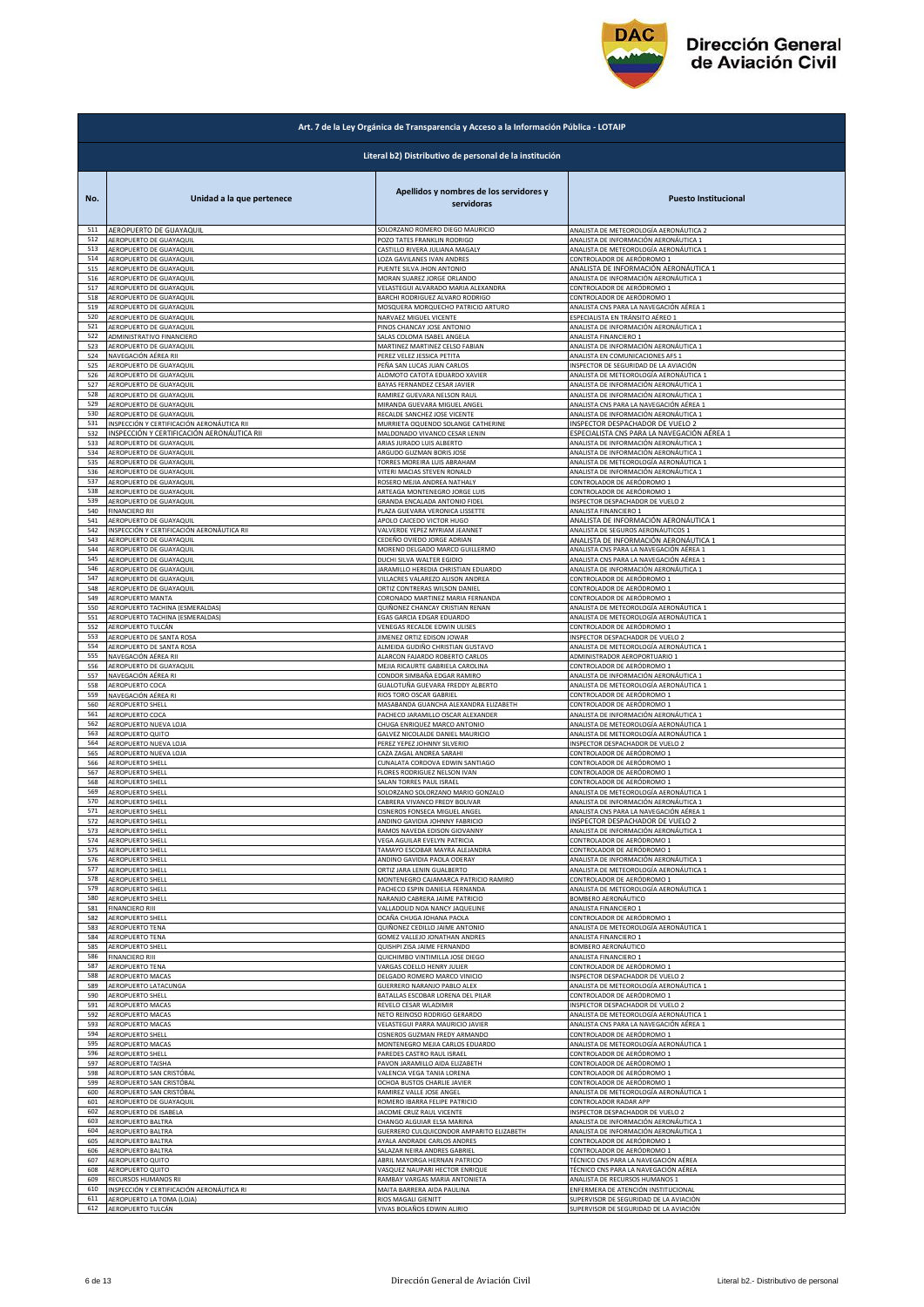

|            | Art. 7 de la Ley Orgánica de Transparencia y Acceso a la Información Pública - LOTAIP |                                                                 |                                                                               |  |
|------------|---------------------------------------------------------------------------------------|-----------------------------------------------------------------|-------------------------------------------------------------------------------|--|
|            | Literal b2) Distributivo de personal de la institución                                |                                                                 |                                                                               |  |
| No.        | Unidad a la que pertenece                                                             | Apellidos y nombres de los servidores y<br>servidoras           | <b>Puesto Institucional</b>                                                   |  |
| 613        | AEROPUERTO MANTA                                                                      | HOLGUIN BRIONES GONZALO PACATO                                  | SUPERVISOR DE SEGURIDAD DE LA AVIACIÓN                                        |  |
| 614        | AEROPUERTO DE GUAYAQUIL                                                               | HUERTA PINARGOTE ASTER GUSTAVO ENRIQUE                          | TÉCNICO CNS PARA LA NAVEGACIÓN AÉREA                                          |  |
| 615        | AEROPUERTO DE GUAYAQUII                                                               | APOLO GARBOA SANDRA KATUSKA                                     | SUPERVISOR DE SEGURIDAD DE LA AVIACIÓN                                        |  |
| 616        | AEROPUERTO DE GUAYAQUIL                                                               | BURGOS LOPEZ MAURICIO DAVID                                     | TÉCNICO CNS PARA LA NAVEGACIÓN AÉREA                                          |  |
| 617        | INSPECCIÓN Y CERTIFICACIÓN AERONÁUTICA RII                                            | SALTOS DOMINGUEZ VILMA NARCISA                                  | NFERMERA DE ATENCIÓN INSTITUCIONAL                                            |  |
| 618        | AEROPUERTO TACHINA (ESMERALDAS)                                                       | ANDRADE CUESTA ANTONIO JOSE                                     | SUPERVISOR DE SEGURIDAD DE LA AVIACIÓN                                        |  |
| 619        | AEROPUERTO TACHINA (ESMERALDAS)                                                       | VILLAVICENCIO ARMIJOS ANGEL FABIAN                              | INSPECTOR DESPACHADOR DE VUELO 1                                              |  |
| 620        | AEROPUERTO DE SANTA ROSA<br>AEROPUERTO DE SANTA ROSA                                  | TENESACA ROMERO LIONEL ORLANDO                                  | SUPERVISOR DE SEGURIDAD DE LA AVIACIÓN                                        |  |
| 621        | AEROPUERTO COCA                                                                       | RIVERA ORDOÑEZ JUNIOR IVAN                                      | ÉCNICO CNS PARA LA NAVEGACIÓN AÉREA                                           |  |
| 622        |                                                                                       | SALAZAR CANDO HOLGUER VINICIO                                   | SUPERVISOR DE SEGURIDAD DE LA AVIACIÓN                                        |  |
| 623        | AEROPUERTO SHELL                                                                      | VITERI NORIEGA MARIO FROILAN                                    | <b>FÉCNICO CNS PARA LA NAVEGACIÓN AÉREA</b>                                   |  |
| 624        | AEROPUERTO MACAS                                                                      | ALARCON JARAMILLO MANUEL FACUNDO                                | SUPERVISOR DE SEGURIDAD DE LA AVIACIÓN                                        |  |
| 625        | <b>FINANCIERO RI</b>                                                                  | JUMBO CUMBICOS MARIA FERNANDA                                   | ASISTENTE FINANCIERO                                                          |  |
| 626        | <b>FINANCIERO RI</b>                                                                  | CORONEL ROMO FANNY CECILIA                                      | ANALISTA FINANCIERO 2                                                         |  |
| 627        | COORDINACIÓN ADMINISTRATIVA                                                           | CABEZAS MENA AMPARITO DEL ROCIO                                 | ASISTENTE FINANCIERO                                                          |  |
| 628        | AEROPUERTO QUITO                                                                      | TORRES SUAREZ PIEDAD SILVANA                                    | ASISTENTE DE TRANSPORTE AÉREO                                                 |  |
| 629        | AEROPUERTO QUITO                                                                      | ABARCA ROSILLO MARIA PAULINA                                    | ASISTENTE DE TRANSPORTE AÉREO                                                 |  |
| 630        | <b>AEROPUERTO QUITO</b>                                                               | AMORES CASTRO HECTOR LEONARDO                                   | ANALISTA DE INFORMACIÓN AERONÁUTICA 1                                         |  |
| 631        | COMERCIALIZACIÓN ESPACIOS AEROPORTUARIOS E INMUEBLES RI                               | AGUIRRE MARTINEZ DIANA ELIZABETH                                | ANALISTA DE COMERCIALIZACIÓN 1                                                |  |
| 632        | AEROPUERTO DE GUAYAQUIL                                                               | ESTRELLA OCHOA KARLINA TATIANA                                  | ASISTENTE DE TRANSPORTE AÉREO                                                 |  |
| 633        | <b>FINANCIERO RI</b>                                                                  | LARREA NAVARRETE ERIKA GERMANIA                                 | ASISTENTE FINANCIERO                                                          |  |
| 634        | <b>FINANCIERO RI</b>                                                                  | VILLALVA MARTINEZ LAURA DE LAS MERCEDES                         | ANALISTA FINANCIERO 1                                                         |  |
| 635        | <b>FINANCIERO RI</b>                                                                  | CORREA ORTIZ MARIA ELIZABETH                                    | ASISTENTE FINANCIERO                                                          |  |
| 636        | ADMINISTRATIVO R1                                                                     | ARIAS PEREZ HUGO HIPOLITO                                       | CHOFER                                                                        |  |
| 637        | <b>FINANCIERO RI</b>                                                                  | ULLOA RAMOS PAUL ANIBAL                                         | ASISTENTE FINANCIERO                                                          |  |
| 638        | COORDINACIÓN ADMINISTRATIVA                                                           | TERAN CEVALLOS MARCOS DAVID                                     | ASISTENTE DE TECNOLOGÍAS DE LA INFORMACIÓN                                    |  |
| 639        | AEROPUERTO QUITO                                                                      | ROSAS VALENCIA ZAIDA JACQUELINE                                 | ASISTENTE DE TRANSPORTE AÉREO                                                 |  |
| 640        | AEROPUERTO QUITO                                                                      | ERAZO CUASAPAZ MARISOL TAMARA                                   | ASISTENTE DE TRANSPORTE AÉREO                                                 |  |
| 641        | AEROPUERTO DE GUAYAQUIL                                                               | CAZARES CEVALLOS JOSE DARIO                                     | AGENTE DE SEGURIDAD DE LA AVIACIÓN                                            |  |
| 642        | AEROPUERTO QUITO                                                                      | SANTANA RODRIGUEZ JORGE ANIBAL                                  | ASISTENTE DE TRANSPORTE AÉREO                                                 |  |
| 643        | <b>FINANCIERO RI</b>                                                                  | <b>GUZMAN SALAZAR MIGUEL ANGEL</b>                              | ASISTENTE FINANCIERO                                                          |  |
| 644        | AEROPUERTO MACAS                                                                      | CHUQUI MERINO RICARDO MARIO                                     | AGENTE DE SEGURIDAD DE LA AVIACIÓN                                            |  |
| 645        | AEROPUERTO NUEVA LOJA                                                                 | MIHALACHE GUAITA CARLA                                          | AGENTE DE SEGURIDAD DE LA AVIACIÓN                                            |  |
| 646        | AEROPUERTO NUEVA LOJA                                                                 | PAREDES DURAN ROSARIO ALEJANDRA                                 | AGENTE DE SEGURIDAD DE LA AVIACIÓN                                            |  |
| 647        | AEROPUERTO LA TOMA (LOJA)                                                             | JIMENEZ MOTOCHE MARIA EUGENIA                                   | AGENTE DE SEGURIDAD DE LA AVIACIÓN                                            |  |
| 648<br>649 | AEROPUERTO LA TOMA (LOJA)                                                             | CORREA PARDO OSCAR GEOVANY                                      | AGENTE DE SEGURIDAD DE LA AVIACIÓN                                            |  |
| 650        | AEROPUERTO LATACUNGA                                                                  | VARGAS CARRERA JOSE BAYRON                                      | AGENTE DE SEGURIDAD DE LA AVIACIÓN                                            |  |
|            | AEROPUERTO LATACUNGA                                                                  | SAMPEDRO VASQUEZ KARINA SOLEDAD                                 | AGENTE DE SEGURIDAD DE LA AVIACIÓN                                            |  |
| 651        | AEROPUERTO SHELL                                                                      | BALSECA TORRES DARWIN MEDARDO                                   | AGENTE DE SEGURIDAD DE LA AVIACIÓN                                            |  |
| 652        | AEROPUERTO TULCÁN                                                                     | <b>GUERRON GUERRON PATRICIA</b>                                 | AGENTE DE SEGURIDAD DE LA AVIACIÓN                                            |  |
| 653        | AEROPUERTO TULCÁN                                                                     | PALACIOS GUERRON FELIX OSWALDO                                  | AGENTE DE SEGURIDAD DE LA AVIACIÓN                                            |  |
| 654        | AEROPUERTO CUENCA                                                                     | ALVARES LAZO ANA SOLEDAD                                        | ASISTENTE DE TRANSPORTE AÉREO                                                 |  |
| 655        | AEROPUERTO CUENCA                                                                     | TELLO CEDILLO MARIA JOSE                                        | ASISTENTE DE TRANSPORTE AÉREO                                                 |  |
| 656        | AEROPUERTO CUENCA                                                                     | BRITO VASQUEZ ALVARO MODESTO                                    | INSPECTOR DESPACHADOR DE VUELO 1                                              |  |
| 657        | AEROPUERTO MANTA                                                                      | GAVILANEZ GRANIZO FAUSTO ALEXANDER                              | AGENTE DE SEGURIDAD DE LA AVIACIÓN                                            |  |
| 658        | AEROPUERTO MANTA                                                                      | CORONEL CORONEL JULIO ALEJANDRO                                 | INSPECTOR DESPACHADOR DE VUELO 1                                              |  |
| 659        | AEROPUERTO MANTA                                                                      | ALVEAR LOZANO VICTOR IVAN                                       | AGENTE DE SEGURIDAD DE LA AVIACIÓN                                            |  |
| 660        | <b>AEROPUERTO MANTA</b>                                                               | MOREIRA MACIAS MARIA REBECA                                     | AGENTE DE SEGURIDAD DE LA AVIACIÓN                                            |  |
| 661        | AEROPUERTO MANTA                                                                      | BARCIA ALAVA JOSELO NOEL                                        | AGENTE DE SEGURIDAD DE LA AVIACIÓN                                            |  |
| 662        | AEROPUERTO MANTA                                                                      | BONILLA ESCUDERO RAQUEL ANTONIETA                               | ASISTENTE DE TRANSPORTE AÉREO                                                 |  |
| 663        | AEROPUERTO MANTA                                                                      | BARCIA LEON ANGEL ENRIQUE<br>CEDEÑO VELEZ LEONARDO ALEXANDER    | AGENTE DE SEGURIDAD DE LA AVIACIÓN<br>ANALISTA CNS PARA LA NAVEGACIÓN AÉREA 1 |  |
| 664<br>665 | AEROPUERTO MANTA<br>AEROPUERTO SAN VICENTE                                            | MUÑOZ RODRIGUEZ MARIA DEL ROCIO                                 | AGENTE DE SEGURIDAD DE LA AVIACIÓN                                            |  |
| 666        | ADMINISTRATIVO FINANCIERO                                                             | ANDRADE BARBA HOMERO ANTONIO                                    | ASISTENTE DE RECURSOS HUMANOS                                                 |  |
| 667        | AEROPUERTO DE GUAYAQUIL                                                               | ECHEVERRIA CONTRERAS DIGNA AMALIA                               | ASISTENTE DE TRANSPORTE AÉREO                                                 |  |
| 668        | <b>FINANCIERO RII</b>                                                                 | NAVAS NIEVES GLADYS LUISA                                       | ASISTENTE FINANCIERO                                                          |  |
| 669        | AEROPUERTO DE GUAYAQUIL                                                               | CEDEÑO PROAÑO LILIAN DEL ROCIO                                  | ASISTENTE DE TRANSPORTE AÉREO                                                 |  |
| 670        | <b>FINANCIERO RII</b>                                                                 | QUIMIS QUIMIS ROBERT FELIPE                                     | ASISTENTE FINANCIERO                                                          |  |
| 671        | ADMINISTRATIVO FINANCIERO                                                             | MEJIA GARCIA MARCOS ALFREDO                                     | ASISTENTE FINANCIERO                                                          |  |
| 672        | ADMINISTRATIVO FINANCIERO                                                             | CRUZ ALVEAR JUAN RAMON                                          | ASISTENTE FINANCIERO                                                          |  |
| 673<br>674 | <b>FINANCIERO RII</b>                                                                 | SANTAMARIA ZAVALA ALEXANDRA ELIZABETH                           | ASISTENTE FINANCIERO                                                          |  |
| 675        | AEROPUERTO DE GUAYAQUIL                                                               | FIGUEROA QUIMI MILTON CAYETANO                                  | ASISTENTE DE TRANSPORTE AÉREO                                                 |  |
|            | AEROPUERTO DE GUAYAQUIL                                                               | VELIZ ROSADO MAGNO GUSTAVO                                      | ASISTENTE DE TRANSPORTE AÉREO                                                 |  |
| 676        | TECNOLOGÍAS DE LA INFORMACIÓN Y COMUNICACIÓN RII                                      | SCHLOBOHM EGAS HANS DIETER                                      | ANALISTA DE TECNOLOGÍAS DE LA INFORMACIÓN 1                                   |  |
| 677        | TECNOLOGÍAS DE LA INFORMACIÓN Y COMUNICACIÓN                                          | CHIRIBOGA ANDRADE JORGE GONZALO                                 | ANALISTA DE TECNOLOGÍAS DE LA INFORMACIÓN 1                                   |  |
| 678        | TECNOLOGÍAS DE LA INFORMACIÓN Y COMUNICACIÓN RII                                      | INTRIAGO HENRIQUEZ DARWIN ERWIN                                 | ASISTENTE DE TECNOLOGÍAS DE LA INFORMACIÓN                                    |  |
| 679        | AEROPUERTO DE GUAYAQUIL                                                               | CARRILLO GUAMANQUISPE CLEVER MAURICIO                           | ASISTENTE DE TRANSPORTE AÉREO                                                 |  |
| 680        | AEROPUERTO DE GUAYAQUIL                                                               | MORALES ARAUJO DENICE ANABELLE                                  | ASISTENTE DE TRANSPORTE AÉREO                                                 |  |
| 681        | <b>FINANCIERO RII</b>                                                                 | COBA ESPINOZA KATTY DEL ROCIO                                   | ASISTENTE FINANCIERO                                                          |  |
| 682        | AEROPUERTO DE GUAYAQUIL                                                               | CARRERA MOLINA GEOVANNY HUMBERTO                                | ASISTENTE DE TRANSPORTE AÉREO                                                 |  |
| 683        | AEROPUERTO DE GUAYAQUIL                                                               | MURILLO VELASQUEZ MELBA ROXANA<br>RIVERA PAREDES JOSE ALBERTO   | ASISTENTE DE TRANSPORTE AÉREO                                                 |  |
| 684        | AEROPUERTO QUITO                                                                      | EGAS VILLACRES GIOVANNA DE LOS ANGELES                          | <b>FÉCNICO EN SERVICIOS AERONÁUTICOS</b>                                      |  |
| 685        | AEROPUERTO TACHINA (ESMERALDAS)                                                       |                                                                 | AGENTE DE SEGURIDAD DE LA AVIACIÓN                                            |  |
| 686        | AEROPUERTO TACHINA (ESMERALDAS)                                                       | RODRIGUEZ TOZCANO ROYER JESUS                                   | AGENTE DE SEGURIDAD DE LA AVIACIÓN                                            |  |
| 687        | AEROPUERTO TACHINA (ESMERALDAS)                                                       | BONE BOLAÑOS DIGNA MERCEDES                                     | AGENTE DE SEGURIDAD DE LA AVIACIÓN                                            |  |
| 688<br>689 | AEROPUERTO TACHINA (ESMERALDAS)                                                       | MOREIRA MOREIRA VICENTE SOCRATE                                 | AGENTE DE SEGURIDAD DE LA AVIACIÓN                                            |  |
| 690        | AEROPUERTO TACHINA (ESMERALDAS)                                                       | HURTADO ANGULO RAMON GENARO                                     | AGENTE DE SEGURIDAD DE LA AVIACIÓN                                            |  |
|            | AEROPUERTO TACHINA (ESMERALDAS)                                                       | PAZMIÑO CARRERA LUIS EDUARDO                                    | INSPECTOR DESPACHADOR DE VUELO 1                                              |  |
| 691        | AEROPUERTO DE SANTA ROSA                                                              | CARVAJAL CEVALLOS JHONNY FABRICIO                               | AGENTE DE SEGURIDAD DE LA AVIACIÓN                                            |  |
| 692        | AEROPUERTO DE SANTA ROSA                                                              | SERRANO MOSCOSO TANIA KARINA                                    | AGENTE DE SEGURIDAD DE LA AVIACIÓN                                            |  |
| 693        | AEROPUERTO DE SANTA ROSA                                                              | RODAS ORELLANA KLEBER JOSE                                      | AGENTE DE SEGURIDAD DE LA AVIACIÓN                                            |  |
| 694        | AEROPUERTO DE SANTA ROSA                                                              | LASSO ALBAN MARIA DEL CARMEN                                    | AGENTE DE SEGURIDAD DE LA AVIACIÓN                                            |  |
| 695        | AEROPUERTO COCA                                                                       | SUAREZ RODRIGUEZ KARLA JANINA                                   | AGENTE DE SEGURIDAD DE LA AVIACIÓN                                            |  |
| 696        | AEROPUERTO COCA                                                                       | MOREIRA CHAUCA ANGEL EFREN                                      | AGENTE DE SEGURIDAD DE LA AVIACIÓN                                            |  |
| 697        | AEROPUERTO COCA                                                                       | LLORI LLORI OFELIA SILVIA                                       | AGENTE DE SEGURIDAD DE LA AVIACIÓN                                            |  |
| 698        | AEROPUERTO NUEVA LOJA                                                                 | BALSECA TORRES DARIO JAVIER                                     | AGENTE DE SEGURIDAD DE LA AVIACIÓN                                            |  |
| 699        | AEROPUERTO SHELL                                                                      | BAEZ BAEZ LUIS FERNANDO                                         | AGENTE DE SEGURIDAD DE LA AVIACIÓN                                            |  |
| 700        | AEROPUERTO SHELL                                                                      | CAICEDO SORIA SILVIO FRANCISCO                                  | AGENTE DE SEGURIDAD DE LA AVIACIÓN                                            |  |
| 701        | AEROPUERTO TENA                                                                       | JIMBO GALLARDO JUAN GABRIEL                                     | AGENTE DE SEGURIDAD DE LA AVIACIÓN                                            |  |
| 702        | AEROPUERTO MACAS                                                                      | MANOSALVAS SANGURIMA ALFREDA REBECA                             | AGENTE DE SEGURIDAD DE LA AVIACIÓN                                            |  |
| 703        | AEROPUERTO QUITO                                                                      | ROJAS LOZA ANDRES ALBERTO                                       | INSPECTOR DESPACHADOR DE VUELO 2<br>AGENTE DE SEGURIDAD DE LA AVIACIÓN        |  |
| 704        | AEROPUERTO NUEVA LOJA                                                                 | PAREDES DURAN PATRICIO RODRIGO                                  | AGENTE DE SEGURIDAD DE LA AVIACIÓN                                            |  |
| 705        | AEROPUERTO SAN CRISTÓBAL                                                              | LLERENA MARTILLO NATALY JOHANA                                  |                                                                               |  |
| 706        | AEROPUERTO SAN CRISTÓBAL                                                              | CEVALLOS BAQUE NADIA ANDREA                                     | AGENTE DE SEGURIDAD DE LA AVIACIÓN                                            |  |
| 707        | AEROPUERTO SAN CRISTÓBAL                                                              | MALIZA ILLICACHI MARIO JAVIER                                   | AGENTE DE SEGURIDAD DE LA AVIACIÓN                                            |  |
| 708<br>709 | AEROPUERTO BALTRA<br>AEROPUERTO BALTRA                                                | HIDALGO ARMIJOS JAVIER ALEJANDRO                                | AGENTE DE SEGURIDAD DE LA AVIACIÓN                                            |  |
| 710        | ADMINISTRATIVO R1                                                                     | MARGRABER CULQUICONDOR ERIK DAVID<br>RAMOS LOPEZ MENTOR RODOLFO | AGENTE DE SEGURIDAD DE LA AVIACIÓN<br>GUARDALMACÉN 1                          |  |
| 711        | INGENIERÍA AEROPORTUARIA RI                                                           | LEON NARVAEZ MARCO VINICIO                                      | ASISTENTE DE INGENIERÍA AEROPORTUARIA                                         |  |
| 712        | ADMINISTRATIVO R1                                                                     | TIPAN CAILLAGUA MARIA MERCEDES                                  | ASISTENTE DE PROVEEDURÍA                                                      |  |
| 713        | ADMINISTRATIVO R1                                                                     | BONE RUMBEA TEODORO RODOLFO                                     | ASISTENTE DE ACTIVOS FIJOS                                                    |  |
| 714        | <b>ADMINISTRATIVO R1</b>                                                              |                                                                 | ASISTENTE DE PROVEEDURÍA                                                      |  |
|            |                                                                                       | ACOSTA MONTIEL ANA LUCIA                                        |                                                                               |  |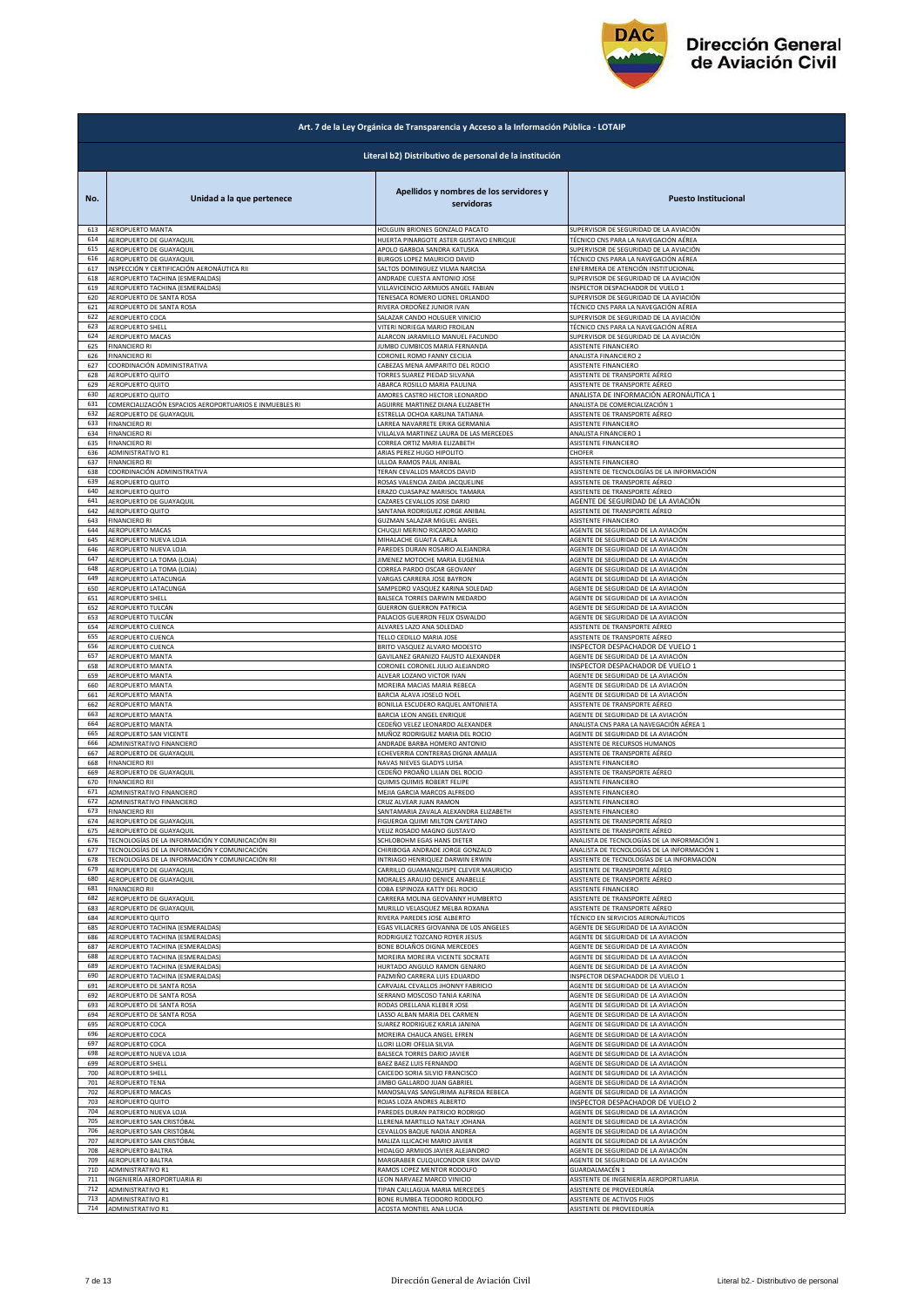

|            | Art. 7 de la Ley Orgánica de Transparencia y Acceso a la Información Pública - LOTAIP |                                                                      |                                                   |  |
|------------|---------------------------------------------------------------------------------------|----------------------------------------------------------------------|---------------------------------------------------|--|
|            | Literal b2) Distributivo de personal de la institución                                |                                                                      |                                                   |  |
| No.        | Unidad a la que pertenece                                                             | Apellidos y nombres de los servidores y<br>servidoras                | <b>Puesto Institucional</b>                       |  |
| 715        | AEROPUERTO DE GUAYAQUIL                                                               | VELEZ GONZALEZ RUBEN LEOPOLDO                                        | ASISTENTE DE ACTIVOS FIJOS                        |  |
| 716        | ADMINISTRATIVO FINANCIERO                                                             | AGURTO CHANGO OSCAR ENRIQUE                                          | ASISTENTE FINANCIERO                              |  |
| 717        | ADMINISTRATIVO RII                                                                    | LUNA JIMENEZ JAIME CARLOS                                            | ASISTENTE DE PROVEEDURÍA                          |  |
| 718        | CAPACITACIÓN NACIONAL                                                                 | SORIA VALENCIA PATRICIA VERONICA                                     | TÉCNICO DEL CENTRO DE OPERACIONES DE EMERGENCIA   |  |
| 719        | INSPECCIÓN Y CERTIFICACIÓN AERONÁUTICA RI                                             | BENITEZ ESPINOSA FAUSTO RODRIGO                                      | TÉCNICO DEL CENTRO DE OPERACIONES DE EMERGENCIA   |  |
| 720        | AEROPUERTO LA TOMA (LOJA)                                                             | PALADINES LARGO CONSUELO ESPERANZA                                   | ASISTENTE DE ENFERMERÍA DE ATENCIÓN INSTITUCIONAL |  |
| 721        | AEROPUERTO DE GUAYAQUIL                                                               | CELI PARADA NANCY ALEXANDRA                                          | ASISTENTE DE ENFERMERÍA DE ATENCIÓN INSTITUCIONAL |  |
| 722        | INSPECCIÓN Y CERTIFICACIÓN AERONÁUTICA RII                                            | DOMINGUEZ MESIAS ANGELA DE LA CRUZ                                   | ASISTENTE DE ENFERMERÍA DE ATENCIÓN INSTITUCIONAL |  |
| 723        | INSPECCIÓN Y CERTIFICACIÓN AERONÁUTICA RII                                            | VILLAVICENCIO GARCIA FLOR DE MARIA                                   | SECRETARIA                                        |  |
| 724        | ADMINISTRATIVO R1                                                                     | PAZOS MOREJON ELSA MARCELA                                           | SECRETARIA                                        |  |
| 725        | DIRECCIÓN ESCUELA TÉCNICA DE AVIACIÓN CIVIL                                           | ANDRADE DIAZ MARIA VICTORIA                                          | SECRETARIA EJECUTIVA 2                            |  |
| 726        | CAPACITACIÓN NACIONAL                                                                 | BECERRA MOLINEROS MIRIAN ELIZABETH                                   | SECRETARIA                                        |  |
| 727        | NAVEGACIÓN AÉREA RI                                                                   | CISNEROS MORALES MARIA DE LOURDES                                    | SECRETARIA                                        |  |
| 728        | AEROPUERTO QUITO                                                                      | REVELO CARVAJAL ALICIA JACQUELINE                                    | SECRETARIA                                        |  |
| 729        | AEROPUERTO LATACUNGA                                                                  | GUTIERREZ RAMON MARIA ERCILIA                                        | SECRETARIA                                        |  |
| 730        | INSPECCIÓN Y CERTIFICACIÓN AERONÁUTICA RII                                            | DIAZ LEON GRETA PATRICIA                                             | SECRETARIA                                        |  |
| 731        | ADMINISTRATIVO RII                                                                    | BARRETO ALVARADO VILMA GRACIELA                                      | OFICINISTA                                        |  |
| 732        | AEROPUERTO TULCÁN                                                                     | ARGOTI ORTIZ LIDIA FABIOLA                                           | ASISTENTE DE ENFERMERÍA DE ATENCIÓN INSTITUCIONAL |  |
| 733        | <b>FINANCIERO RII</b>                                                                 | CORONEL ALVARADO NELLY MARGARITA                                     | OFICINISTA                                        |  |
| 734        | <b>FINANCIERO RII</b>                                                                 | VELEZ CASTRO HERLANDA DE LOS ANGELES                                 | OFICINISTA                                        |  |
| 735        | INSPECCIÓN Y CERTIFICACIÓN AERONÁUTICA RII                                            | GUERRA CEDEÑO GINA LORENA                                            | SECRETARIA                                        |  |
| 736        | AEROPUERTO DE GUAYAQUII                                                               | MAQUILON GOMEZ SILVANA EUNICE                                        | SECRETARIA                                        |  |
| 737        | <b>FINANCIERO RII</b>                                                                 | ORTEGA SIGUA MANUEL RODRIGO                                          | OFICINISTA                                        |  |
| 738        | <b>FINANCIERO RII</b>                                                                 | VERA LOOR LETTY PIERINA                                              | ASISTENTE FINANCIERO                              |  |
| 739        | <b>ADMINISTRATIVO RII</b>                                                             | URBINA YAGUAL WALTER ANTONIO                                         | OFICINISTA                                        |  |
| 740        | INSPECCIÓN Y CERTIFICACIÓN AERONÁUTICA RII                                            | AVILES ROSADO MARIA DEL CARMEN                                       | SECRETARIA                                        |  |
| 741        | ADMINISTRATIVO RII                                                                    | LEON ZAMBRANO DILIA ELIZABETH                                        | OFICINISTA                                        |  |
| 742        | INGENIERÍA AEROPORTUARIA RII                                                          | ROMERO ROMAN EMERITA ESMERALDA                                       | SECRETARIA                                        |  |
| 743<br>744 | ADMINISTRATIVO FINANCIERO                                                             | VELEZ FAJARDO CECILIA MARIA                                          | SECRETARIA<br>SECRETARIA                          |  |
| 745        | ASESORÍA JURÍDICA RII<br>ASESORÍA JURÍDICA RII                                        | QUIÑONEZ GARCES MARJORIE FRANCISCA<br>HIDALGO MINDA BRENDA DEL PILAR | OFICINISTA                                        |  |
| 746        | DIRECCIÓN REGIONAL II                                                                 | IDROVO GRANIZO YOLANDA VERONICA                                      | SECRETARIA                                        |  |
| 747        | INSPECCIÓN Y CERTIFICACIÓN AERONÁUTICA RII                                            | AGUILAR ORELLANA SANDRA GLORIA                                       | SECRETARIA                                        |  |
| 748        | ADMINISTRATIVO RII                                                                    | MONTALVAN PARRAGA DORA                                               | OFICINISTA                                        |  |
| 749        | TECNOLOGÍAS DE LA INFORMACIÓN Y COMUNICACIÓN RII                                      | RUALES ESPINOZA JUANA ELIZABETH                                      | SECRETARIA                                        |  |
| 750        | RECURSOS HUMANOS RII                                                                  | TORRES CANADAS ELSA LEONOR                                           | SECRETARIA                                        |  |
| 751        | <b>FINANCIERO RII</b>                                                                 | MELENDREZ PEREZ DOLORES MERCEDES                                     | ASISTENTE FINANCIERA                              |  |
| 752        | AEROPUERTO TACHINA (ESMERALDAS)                                                       | MARTINEZ BRAVO IRMA DEL ROCIO                                        | SECRETARIA                                        |  |
| 753        | AEROPUERTO TACHINA (ESMERALDAS)                                                       | PALACIOS MONTESDEOCA EDDWIN GABRIEL                                  | CHOFER                                            |  |
| 754        | AEROPUERTO DE SANTA ROSA                                                              | BARZALLO MOROCHO NARCISA DEL ROCIO                                   | SECRETARIA                                        |  |
| 755        | AEROPUERTO MACAS                                                                      | RODRIGUEZ NORIEGA GUADALUPE LUCINDA                                  | SECRETARIA                                        |  |
| 756        | GESTIÓN OPERATIVA EMPRESARIAL                                                         | CADENA CASTILLO EDISON ALBERTO                                       | TÉCNICO DE MANTENIMIENTO                          |  |
| 757        | ADMINISTRATIVO R1                                                                     | YEPEZ GONZALES ALEX CRISTIAN                                         | CHOFER                                            |  |
| 758        | AEROPUERTO QUITO                                                                      | TOAPANTA ULLAURI RICHARD WILLIAM                                     | CHOFER                                            |  |
| 759        | AEROPUERTO QUITO                                                                      | SILVA MORAN HUGO EDUARDO                                             | CHOFER                                            |  |
| 760        | AEROPUERTO QUITO                                                                      | ROMERO ALVARADO WILLIAM HERNAN                                       | CHOFER                                            |  |
| 761        | ADMINISTRATIVO R1                                                                     | LOPEZ LAMA LUIS EFREN                                                | CHOFER                                            |  |
| 762<br>763 | NAVEGACIÓN AÉREA RI                                                                   | LEVOYER RAMIREZ EDUARDO PATRICIO                                     | CHOFER                                            |  |
| 764        | NAVEGACIÓN AÉREA RI                                                                   | CHELA GAIBOR DIEGO ALONSO                                            | CHOFER                                            |  |
|            | NAVEGACIÓN AÉREA RI                                                                   | BARRIGA CHICAIZA LUIS PAUL                                           | ANALISTA CNS PARA LA NAVEGACIÓN AÉREA 1           |  |
| 765        | ADMINISTRATIVO R1                                                                     | BAHAMONDE TIPAN NELSON OSWALDO                                       | CHOFER                                            |  |
| 766        | ADMINISTRATIVO R1                                                                     | AYERVE TOBAR ARMANDO ALEXANDER                                       | CHOFER                                            |  |
| 767        | GESTIÓN OPERATIVA EMPRESARIAL                                                         | RAMIREZ TAPIA JORGE RAFAEL                                           | TÉCNICO EN DESPACHO DE COMBUSTIBLE DE AVIACIÓN    |  |
| 768        | GESTIÓN OPERATIVA EMPRESARIAL                                                         | PACHECO CALDERON MIGUEL PATRICIO                                     | TÉCNICO EN DESPACHO DE COMBUSTIBLE DE AVIACIÓN    |  |
| 769        | DIRECCIÓN ESCUELA TÉCNICA DE AVIACIÓN CIVIL                                           | CUMBAL TOAPANTA DELIA MATILDE                                        | COCINERO                                          |  |
| 770        |                                                                                       | MANOBANDA REA JOSE AMABLE                                            | TÉCNICO EN SERVICIOS DE MANTENIMIENTO 1           |  |
| 771        | <b>ADMINISTRATIVO R1</b><br><b>ADMINISTRATIVO R1</b>                                  | CRUZ GOMEZ FREDDY JESUS                                              | CHOFER                                            |  |
| 772        | AEROPUERTO SALINAS                                                                    | RODRIGUEZ ROMERO KATIUSCA SORAYA                                     | CONSERJE                                          |  |
| 773        | ADMINISTRATIVO R1                                                                     | MORALES GUALOTO JOSE MIGUEL                                          | TÉCNICO EN SERVICIOS DE MANTENIMIENTO 1           |  |
| 774        | ADMINISTRATIVO R1                                                                     | JURADO AYALA JOSE ANTONIO                                            | CHOFER                                            |  |
| 775        | NAVEGACIÓN AÉREA F                                                                    | ALTAMIRANO GARRIDO ALEJANDRO GIOVANI                                 |                                                   |  |
| 776<br>777 | DIRECCIÓN ESCUELA TÉCNICA DE AVIACIÓN CIVIL                                           | MESIAS VERGARA WILSON GERMAN                                         | ENCUADERNADOR                                     |  |
| 778        | ADMINISTRATIVO R1                                                                     | RODRIGUEZ NEGRETE VICTOR HUGO                                        | TÉCNICO EN SERVICIOS DE MANTENIMIENTO 2           |  |
|            | AEROPUERTO QUITO                                                                      | HERRERA SOTO LENIN BERNARDO                                          | TÉCNICO EN SERVICIOS DE MANTENIMIENTO 1           |  |
| 779        | ADMINISTRATIVO R1                                                                     | VERA VINUEZA LUIS IVAN                                               | CHOFER                                            |  |
| 780        | ADMINISTRATIVO R1                                                                     | USHIÑA PACHECO MARIO FABIAN                                          | CHOFER                                            |  |
| 781        | DIRECCIÓN ESCUELA TÉCNICA DE AVIACIÓN CIVIL                                           | ENRIQUEZ RUIZ CARMITA GRACIELA                                       | CONSERJE                                          |  |
| 782        | DIRECCIÓN ESCUELA TÉCNICA DE AVIACIÓN CIVIL                                           | PIEDRA ALMEIDA GLADIS JOVA                                           | CONSERJE                                          |  |
| 783        | <b>ADMINISTRATIVO R1</b>                                                              | SAN PEDRO MALAGON LETICIA CECIBEL                                    | CONSERJE                                          |  |
| 784        | GESTIÓN OPERATIVA EMPRESARIAL                                                         | <b>GUZMAN QUIROZ LUIS ANDRES</b>                                     | TÉCNICO EN DESPACHO DE COMBUSTIBLE DE AVIACIÓN    |  |
| 785        | AEROPUERTO DE GUAYAQUI                                                                | <b>TOAPANTA ARIAS MILTON JACINTO</b>                                 | TÉCNICO EN SERVICIOS DE MANTENIMIENTO 1           |  |
| 786        | AEROPUERTO DE GUAYAQUIL                                                               | ACUÑA SALAZAR MELANY VALERIA                                         | CONTROLADOR DE AERÓDROMO 1                        |  |
| 787        | ADMINISTRATIVO R1                                                                     | CHASILUISA ESCOBAR MARIO ROSENDO                                     | TÉCNICO EN SERVICIOS DE MANTENIMIENTO 1           |  |
| 788        | <b>ADMINISTRATIVO R1</b>                                                              | CALISPA PILICITA LUIS ARTURO                                         | CHOFER                                            |  |
| 789        | ADMINISTRATIVO R1                                                                     | PIEDRA SANCHEZ EDISON ERNESTO                                        | CHOFER                                            |  |
| 790        | <b>ADMINISTRATIVO R1</b>                                                              | HIDALGO LLANO WILSON ALBERTO                                         | CHOFER                                            |  |
| 791        | AEROPUERTO QUITO                                                                      | CHISAGUANO PILLAJO GALO MANUEL                                       | CONSERJE                                          |  |
| 792        | ADMINISTRATIVO R1                                                                     | LINCANGO ALVARO JOSE LUIS                                            | CHOFER                                            |  |
| 793        | ADMINISTRATIVO R1                                                                     | ANDRADE AGUIRRE FRANKLIN IVAN                                        | TÉCNICO EN SERVICIOS DE MANTENIMIENTO 2           |  |
| 794        | ADMINISTRATIVO R1                                                                     | MENDEZ JARAMILLO ANGEL RAUL                                          | CHOFER                                            |  |
| 795        | GESTIÓN OPERATIVA EMPRESARIAL                                                         | MEDINA VASQUEZ PAOLO CESAR                                           | TÉCNICO EN DESPACHO DE COMBUSTIBLE DE AVIACIÓN    |  |
| 796        | GESTIÓN OPERATIVA EMPRESARIAL                                                         | ROMERO TOLEDO PATRICIO TRAJANO                                       | TÉCNICO EN DESPACHO DE COMBUSTIBLE DE AVIACIÓN    |  |
| 797        | AEROPUERTO LA TOMA (LOJA)                                                             | NARVAEZ ROGELIO                                                      | BOMBERO AERONÁUTICO                               |  |
| 798        | AEROPUERTO LA TOMA (LOJA)                                                             | LOYOLA MORA LEONEL ALBERTO                                           | BOMBERO AERONÁUTICO                               |  |
| 799        | AEROPUERTO LA TOMA (LOJA)                                                             | CORDOVA LUZURIAGA JUAN CARLOS                                        | BOMBERO AERONÁUTICO                               |  |
| 800        | AEROPUERTO LA TOMA (LOJA)                                                             | CHAMBA RAMON EDUARDO BOLIVAR                                         | BOMBERO AERONÁUTICO                               |  |
| 801        | AEROPUERTO LATACUNGA                                                                  | ARMENDARIZ CAICEDO VICTOR HUGO                                       | BOMBERO AERONÁUTICO                               |  |
| 802        | AEROPUERTO LATACUNGA                                                                  | HIDALGO MORENO HUGO FERNANDO                                         | <b>SOMBERO AERONÁUTICO</b>                        |  |
| 803        | AEROPUERTO LATACUNGA                                                                  | MORENO RIOS WALTER GUILLERMO                                         | BOMBERO AERONÁUTICO                               |  |
| 804        | AEROPUERTO LATACUNGA                                                                  | MARTINEZ BUSTILLOS WILLIAM PATRICIO                                  | BOMBERO AERONÁUTICO                               |  |
| 805        | AEROPUERTO LATACUNGA                                                                  | SEGOVIA PAZMIÑO FLAVIO FERNANDO                                      | BOMBERO AERONÁUTICO                               |  |
| 806        | AEROPUERTO LATACUNGA                                                                  | QUINALUISA SHULCA IVAN ESTUARDO                                      | BOMBERO AERONÁUTICO                               |  |
| 807        | AEROPUERTO LATACUNGA                                                                  | ALBAN TOVAR EDMUNDO MARCELO                                          | BOMBERO AERONÁUTICO                               |  |
| 808        | AEROPUERTO LATACUNGA                                                                  | GUACHO SALAZAR JHON KLEBER                                           | BOMBERO AERONÁUTICO                               |  |
| 809        | AEROPUERTO LATACUNGA                                                                  | LEON ARROYO ROGHER IGNACIO                                           | BOMBERO AERONÁUTICO                               |  |
| 810        | AEROPUERTO LATACUNGA                                                                  | <b>GUANO TOAPANTA CARLOS PATRICIO</b>                                | TÉCNICO EN DESPACHO DE COMBUSTIBLE DE AVIACIÓN    |  |
| 811        | AEROPUERTO LATACUNGA                                                                  | CUNALATA ASQUI LUIS ARMANDO                                          | GUARDIÁN                                          |  |
| 812        | AEROPUERTO LATACUNGA                                                                  | TOAPANTA PILA ALVARO RODRIGO                                         | ANALISTA CNS PARA LA NAVEGACIÓN AÉREA 1           |  |
| 813        | GESTIÓN OPERATIVA EMPRESARIAL                                                         | PAREDES TAPIA GUIDO GIOVANI                                          | TÉCNICO EN DESPACHO DE COMBUSTIBLE DE AVIACIÓN    |  |
| 814        | GESTIÓN OPERATIVA EMPRESARIAL                                                         | MOREIRA GARCIA MARIO VEYROT                                          | TÉCNICO EN DESPACHO DE COMBUSTIBLE DE AVIACIÓN    |  |
| 815        | GESTIÓN OPERATIVA EMPRESARIAL                                                         | NAVEDA NARANJO FRANKLIN WLADIMIR                                     | TÉCNICO EN DESPACHO DE COMBUSTIBLE DE AVIACIÓN    |  |
| 816        | AEROPUERTO MANTA                                                                      | PAZMIÑO CONRADO MARCO VINICIO                                        | BOMBERO AERONÁUTICO                               |  |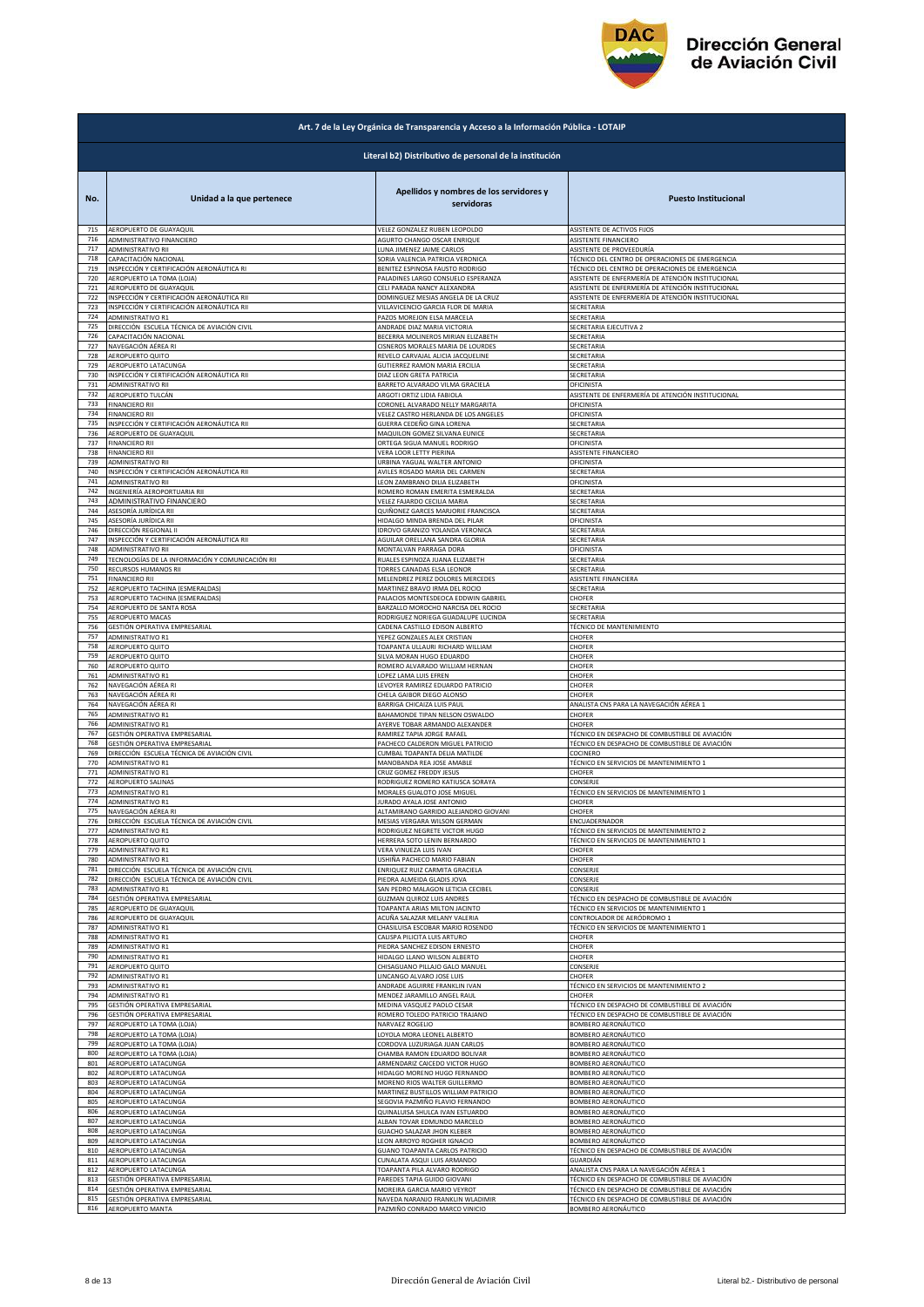

|            | Art. 7 de la Ley Orgánica de Transparencia y Acceso a la Información Pública - LOTAIP |                                                                 |                                                                |  |
|------------|---------------------------------------------------------------------------------------|-----------------------------------------------------------------|----------------------------------------------------------------|--|
|            | Literal b2) Distributivo de personal de la institución                                |                                                                 |                                                                |  |
| No.        | Unidad a la que pertenece                                                             | Apellidos y nombres de los servidores y<br>servidoras           | <b>Puesto Institucional</b>                                    |  |
| 817        | AEROPUERTO MANTA                                                                      | MOLINA CAICEDO FRANCISCO JAVIER                                 | CONTROLADOR DE AERÓDROMO 1                                     |  |
| 818        | AEROPUERTO MACAS                                                                      | FALCONY HIDALGO ROLANDO EUGENIO                                 | BOMBERO AERONÁUTICO                                            |  |
| 819        | AEROPUERTO LATACUNGA                                                                  | DEFAZ CAJAS MARCO ANTONIO                                       | BOMBERO AERONÁUTICO                                            |  |
| 820        | AEROPUERTO LATACUNGA                                                                  | CAMPAÑA CAICEDO VICTOR HUGO                                     | BOMBERO AERONÁUTICO                                            |  |
| 821        | AEROPUERTO LATACUNGA                                                                  | CAIZA VEINTIMILLA JOSE LUIS                                     | BOMBERO AERONÁUTICO                                            |  |
| 822        | AEROPUERTO LATACUNGA<br>AEROPUERTO LATACUNGA                                          | LUGMANIA CALDERON MARCO ALCIDES                                 | BOMBERO AERONÁUTICO<br>TÉCNICO EN SERVICIOS DE MANTENIMIENTO 2 |  |
| 823<br>824 | AEROPUERTO LATACUNGA                                                                  | ANCHATIPAN NAVAS LUIS ARTURO<br>GUTIERREZ BONILLA HUGO PATRICIO | BOMBERO AERONÁUTICO                                            |  |
| 825        | AEROPUERTO SHELL                                                                      | RUIZ SOSA MARIO VINICIO                                         | BOMBERO AERONÁUTICO                                            |  |
| 826        | AEROPUERTO TULCÁN                                                                     | VILLARREAL YANDUN JOSE LUIS                                     | BOMBERO AERONÁUTICO                                            |  |
| 827        | AEROPUERTO TULCÁN                                                                     | MORILLO BOLAÑOS AMILCAR EUGENIO                                 | BOMBERO AERONÁUTICO                                            |  |
| 828        | AEROPUERTO TULCÁN                                                                     | LIMA MEJIA SEGUNDO JOSE PEDRO                                   | BOMBERO AERONÁUTICO                                            |  |
| 829        | AEROPUERTO TULCÁN                                                                     | DEL HIERRO ORTEGA GALO GERMAN                                   | BOMBERO AERONÁUTICO                                            |  |
| 830        | AEROPUERTO TULCÁN                                                                     | MARTINEZ GUZMAN MANUEL MESIAS                                   | CHOFER                                                         |  |
| 831        | AEROPUERTO TULCÁN                                                                     | CHUGA VILLARREAL WILSON ALFREDO                                 | CHOFER                                                         |  |
| 832        | AEROPUERTO TULCÁN                                                                     | JATIVA GARCIA XAVIER FERNANDO                                   | BOMBERO AERONÁUTICO                                            |  |
| 833        | AEROPUERTO CUENCA                                                                     | GORDILLO GUINGLA ESTUARDO GERMAN                                | CHOFER                                                         |  |
| 834        | AEROPUERTO LA TOMA (LOJA)                                                             | <b>SALTOS MOYANO BENJAMIN AURELIO</b>                           | CHOFER                                                         |  |
| 835        | AEROPUERTO CUENCA                                                                     | CHIMBO GRANDA SERGIO ANTONIO                                    | CHOFER                                                         |  |
| 836        | AEROPUERTO MANTA                                                                      | VIVANCO CALVA JORGE ALFREDO                                     | BOMBERO AERONÁUTICO                                            |  |
| 837        | AEROPUERTO LA TOMA (LOJA)                                                             | UCHUARI CAJILIMA MARIO BALTAZAR                                 | BOMBERO AERONÁUTICO                                            |  |
| 838        | AEROPUERTO MANTA                                                                      | SANDOVAL LOPEZ OSCAR ALFREDO                                    | BOMBERO AERONÁUTICO                                            |  |
| 839        | AEROPUERTO QUITO                                                                      | IZA VIERA LEOPOLDO FERNANDO                                     | BOMBERO AERONÁUTICO                                            |  |
| 840        | AEROPUERTO MANTA                                                                      | CASTILLO RUEDA JUAN CARLOS                                      | BOMBERO AERONÁUTICO                                            |  |
| 841        | AEROPUERTO MANTA                                                                      | AGUILERA CARRILLO CARLOS MARCELO                                | BOMBERO AERONÁUTICO                                            |  |
| 842        | AEROPUERTO MANTA                                                                      | GUZMAN FREIRE STALIN BLADIMIR                                   | INSPECTOR DESPACHADOR DE VUELO 2                               |  |
| 843<br>844 | GESTIÓN OPERATIVA EMPRESARIAL                                                         | VELIZ CASTRO JAIME JAVIER                                       | TÉCNICO EN DESPACHO DE COMBUSTIBLE DE AVIACIÓN                 |  |
| 845        | AEROPUERTO MANTA                                                                      | SALCEDO LEON JOB GUILLERMO                                      | CHOFER                                                         |  |
|            | GESTIÓN OPERATIVA EMPRESARIAL                                                         | QUIÑONEZ CORTEZ JUAN CARLOS                                     | TÉCNICO EN DESPACHO DE COMBUSTIBLE DE AVIACIÓN                 |  |
| 846        | AEROPUERTO MANTA                                                                      | CHAVEZ NEVAREZ DINO RODOLFO AUGUSTO                             | BOMBERO AERONÁUTICO                                            |  |
| 847        | AEROPUERTO SAN VICENTE                                                                | MOREIRA ANDRADE RAMON AMANDO                                    | CHOFER                                                         |  |
| 848        | GESTIÓN OPERATIVA EMPRESARIAL                                                         | HERNANDEZ ZAMBRANO MARIO HONORIO                                | TÉCNICO EN DESPACHO DE COMBUSTIBLE DE AVIACIÓN                 |  |
| 849        | <b>AEROPUERTO MANTA</b>                                                               | INTRIAGO TORRES JUAN EFREN                                      | BOMBERO AERONÁUTICO                                            |  |
| 850        | <b>AEROPUERTO MANTA</b>                                                               | CHAVEZ VASQUEZ MANUEL ABELARDO                                  | BOMBERO AERONÁUTICO                                            |  |
| 851        | AEROPUERTO SAN VICENTE                                                                | QUIROZ BARRETO JOSE ANTONIO                                     | BOMBERO AERONÁUTICO                                            |  |
| 852        | AEROPUERTO MANTA                                                                      | SALAZAR TELLO ANGEL JESUS                                       | TÉCNICO EN SERVICIOS DE MANTENIMIENTO 1                        |  |
| 853        | GESTIÓN OPERATIVA EMPRESARIAL                                                         | LOPEZ MOREIRA JOSE SANTIAGO                                     | TÉCNICO EN DESPACHO DE COMBUSTIBLE DE AVIACIÓN                 |  |
| 854        | ADMINISTRATIVO RII                                                                    | NIETO HENRIQUEZ HECTOR AGUSTIN                                  | CHOFER                                                         |  |
| 855        | NAVEGACIÓN AÉREA RII                                                                  | LOZA QUIZPE JACINTO ARMANDO                                     | CHOFER                                                         |  |
| 856        | ADMINISTRATIVO RII                                                                    | CARPIO SANCHEZ LUIS OMAR                                        | CHOFER                                                         |  |
| 857        | AEROPUERTO DE GUAYAQUIL                                                               | CAJAS SILVA GONZALO VINICIO                                     | TÉCNICO EN SERVICIOS DE MANTENIMIENTO 1                        |  |
| 858        | NAVEGACIÓN AÉREA RII                                                                  | QUIMIS INDACOCHEA FREDDY NARCISO                                | CHOFER                                                         |  |
| 859        | AEROPUERTO DE GUAYAQUIL                                                               | ESPINOZA ROMERO JOSE BOLIVAR                                    | CHOFER                                                         |  |
| 860        | AEROPUERTO DE GUAYAQUIL                                                               | CAICEDO DE LA CRUZ RIGOBERTO JAVIER                             | TÉCNICO EN SERVICIOS DE MANTENIMIENTO 2                        |  |
| 861        | AEROPUERTO DE GUAYAQUIL                                                               | VEGA PIGUAVE ENRIQUE YARI                                       | TÉCNICO EN SERVICIOS DE MANTENIMIENTO 1                        |  |
| 862        | INSPECCIÓN Y CERTIFICACIÓN AERONÁUTICA RII                                            | ZUÑIGA ROSAS MANUEL EDUARDO                                     | INTENDENTE INSPECTOR PILOTO DE CONTROL                         |  |
| 863        | INSPECCIÓN Y CERTIFICACIÓN AERONÁUTICA RII                                            | BASTIDAS CHAMORRO RICARDO SECUNDINO                             | INTENDENTE INSPECTOR PILOTO DE CONTROL                         |  |
| 864        | NAVEGACIÓN AÉREA RII                                                                  | BAÑOS ALVARADO SEGUNDO GILBERTO                                 | CHOFER                                                         |  |
| 865        | COMERCIALIZACIÓN ESPACIOS AEROPORTUARIOS E INMUEBLES RII                              | SEGOVIA BONILLA CARLOS ALEJANDRO                                | ANALISTA DE COMERCIALIZACIÓN 1                                 |  |
| 866        | COMERCIALIZACIÓN ESPACIOS AEROPORTUARIOS E INMUEBLES RII                              | JUNCO NOBOA MARIA CRISTINA                                      | ASISTENTE DE INGENIERÍA AEROPORTUARIA                          |  |
| 867        | AEROPUERTO DE SANTA ROSA                                                              | CERVANTES ENGRACIA JULIO AUGUSTO                                | BOMBERO AERONÁUTICO                                            |  |
| 868        | RECURSOS HUMANOS RII                                                                  | HIDALGO MINDA LUIS ALBERTO                                      | CONSERJE                                                       |  |
| 869        | AEROPUERTO DE GUAYAQUIL                                                               | AVILES SUAREZ JOHN WILLIAN                                      | TÉCNICO EN SERVICIOS DE MANTENIMIENTO 1                        |  |
| 870        | NAVEGACIÓN AÉREA RII                                                                  | BUENO VILLACIS FRANCISCO JAVIER                                 | CHOFER                                                         |  |
| 871        | ADMINISTRATIVO RII                                                                    | CABANILLA GOMEZ LUIS ENRIQUE                                    | CHOFER                                                         |  |
| 872        | AEROPUERTO DE GUAYAQUIL                                                               | FRANCO VICUÑA CESAR ERNESTO                                     | TÉCNICO EN SERVICIOS DE MANTENIMIENTO 1                        |  |
| 873        | ADMINISTRATIVO RII                                                                    | ASTUDILLO VILLACIS FREDI ELIECER                                | CHOFER                                                         |  |
| 874        | <b>FINANCIERO RII</b>                                                                 | RAMIREZ ALCIVAR IVAN GIOVANNI                                   | CONSERJE                                                       |  |
| 875        | NAVEGACIÓN AÉREA RI                                                                   | AYALA PUNIN LENIN MARCEL                                        | INSPECTOR DE NAVEGACIÓN AÉREA CNS                              |  |
| 876        | AEROPUERTO DE GUAYAQUIL                                                               | BARRENO PARRA RAMON EDELBERTO                                   | GUARDIÁN                                                       |  |
| 877        | ADMINISTRATIVO RII                                                                    | PACHECO MOSQUERA COLON ELIAS                                    | TECNICO EN SERVICIOS DE MANTENIMIENTO 1                        |  |
| 878        | AEROPUERTO DE GUAYAQUIL                                                               | VILLACIS MORA RODRIGO WILFRIDO                                  | CHOFFR                                                         |  |
| 879        | AEROPUERTO DE SANTA ROSA                                                              | VIVANCO ESPINOZA ALEXANDER EFREN                                | BOMBERO AERONÁUTICO                                            |  |
| 880        | SEGURIDAD Y PREVENCIÓN AERONÁUTICA RII                                                | MONTEROS ESPINOZA PORFIRIO ISAAC                                | BOMBERO AERONÁUTICO                                            |  |
| 881        | AEROPUERTO DE GUAYAQUIL                                                               | MEDINA YAGUAL WILSON GIOVANNI                                   | TÉCNICO EN SERVICIOS DE MANTENIMIENTO 2                        |  |
| 882        | AEROPUERTO DE GUAYAQUIL                                                               | RAMOS BARBA ROGELIO RAMIRO                                      | TÉCNICO EN SERVICIOS DE MANTENIMIENTO 2                        |  |
| 883        | AEROPUERTO DE GUAYAQUIL                                                               | SALAZAR ANDACHI HEYDI ARIEL                                     |                                                                |  |
| 884        | AEROPUERTO DE GUAYAQUIL                                                               | FRANCO FERRUZOLA GABRIEL FERNANDO                               | ASISTENTE DE TRANSPORTE AÉREO<br>CONTROLADOR DE AERÓDROMO 1    |  |
| 885        | DIRECCIÓN REGIONAL II                                                                 | COELLO CABRERA LUIS JOHN                                        | CONSERJE                                                       |  |
| 886        | ADMINISTRATIVO RII                                                                    | CARABALI SANCHEZ MANUEL JESUS                                   | CHOFER                                                         |  |
| 887        | RECURSOS HUMANOS RIII                                                                 | REYES RODAS MONICA BALBINA                                      | ASISTENTE DE RECURSOS HUMANOS                                  |  |
| 888        | RECURSOS HUMANOS RIII                                                                 | RIOFRIO OLALLA ANITA CRISTINA                                   | ANALISTA DE RECURSOS HUMANOS 1                                 |  |
| 889        | SEGURIDAD Y PREVENCIÓN AERONÁUTICA RI                                                 | CARRERA CORO CRISTIAN JAVIER                                    | TÉCNICO EN SERVICIO EN MANTENIMIENTO 1                         |  |
| 890        | AEROPUERTO DE GUAYAQUIL                                                               | VINCES SANTOS STALIN IVAN                                       | CHOFFR                                                         |  |
| 891        | AEROPUERTO LA TOMA (LOJA)                                                             | CASTILLO CARRION DARWIN ALBERTO                                 | BOMBERO AERONÁUTICO                                            |  |
| 892        | AEROPUERTO DE GUAYAQUIL                                                               | ALMEIDA CASTRO JOFFRE ANTONIO                                   | BOMBERO AERONÁUTICO                                            |  |
| 893        | AEROPUERTO TACHINA (ESMERALDAS)                                                       | BAUTISTA VELASCO CRISTHIAN YOVANY                               | GUARDIÁN                                                       |  |
| 894        | AEROPUERTO TACHINA (ESMERALDAS)                                                       | LASSO RODRIGUEZ JUAN JOSE                                       | BOMBERO AERONÁUTICO                                            |  |
| 895        | AEROPUERTO TACHINA (ESMERALDAS)                                                       | GARZON POZO ERICK RITCHARI                                      | <b>BOMBERO AERONÁUTICO</b>                                     |  |
| 896        | AEROPUERTO TACHINA (ESMERALDAS)                                                       | PARRA MORALES ALEX SANTIAGO                                     | BOMBERO AERONÁUTICO                                            |  |
| 897        | AEROPUERTO TACHINA (ESMERALDAS)                                                       | SIMBA DE LA CRUZ JHONN JAIRO                                    | BOMBERO AERONÁUTICO                                            |  |
| 898        | GESTIÓN OPERATIVA EMPRESARIAL                                                         | BUSTAMANTE YOR PAQUITO                                          | TÉCNICO EN DESPACHO DE COMBUSTIBLE DE AVIACIÓN                 |  |
| 899        | AEROPUERTO TACHINA (ESMERALDAS)                                                       | QUIÑONEZ ANGULO NILSON CELIN                                    | BOMBERO AERONÁUTICO                                            |  |
| 900        | AEROPUERTO TACHINA (ESMERALDAS)                                                       | PRADO GARCIA DAVID BALDEMAR                                     | CHOFER                                                         |  |
| 901        | AEROPUERTO TACHINA (ESMERALDAS)                                                       | CANCIO CHEME EXON CLARD                                         | GUARDIÁN                                                       |  |
| 902        | AEROPUERTO MACAS                                                                      | MATAMOROS ESPINOZA JOSE ALEXANDER                               | GUARDIÁN                                                       |  |
| 903        | AEROPUERTO COCA                                                                       | PALADINES ALAVA JOHN ALFREDO                                    | AGENTE DE SEGURIDAD DE LA AVIACIÓN                             |  |
| 904        | AEROPUERTO COCA                                                                       | CHAMBA ALBERCA JAIRO JOSE                                       | CONTROLADOR DE AERÓDROMO 1                                     |  |
| 905        | NAVEGACIÓN AÉREA RII                                                                  | PINTADO MORALES JUAN CARLOS                                     | BOMBERO AERONÁUTICO                                            |  |
| 906        | AEROPUERTO DE SANTA ROSA                                                              | JIMENEZ BENITEZ SEGUNDO ALEJANDRO                               | BOMBERO AERONÁUTICO                                            |  |
| 907        | AEROPUERTO DE SANTA ROSA                                                              | LEON LOZANO ANDERSON MAX                                        | BOMBERO AERONÁUTICO                                            |  |
| 908        | AEROPUERTO DE SANTA ROSA                                                              | AJILA CHAPIN HUMBERTO STALIN                                    | BOMBERO AERONÁUTICO                                            |  |
| 909        | AEROPUERTO DE SANTA ROSA                                                              | VASQUEZ LAINES WILSON JAVIER                                    | BOMBERO AERONÁUTICO                                            |  |
| 910        | SEGURIDAD Y PREVENCIÓN AERONÁUTICA RII                                                | HOLGUIN SOTO EDDIE GREGORIO                                     | BOMBERO AERONÁUTICO                                            |  |
| 911        | SEGURIDAD Y PREVENCIÓN AERONÁUTICA RI                                                 | ALOMOTO ANALUISA FREDY FABIAN                                   | SUPERVISOR DE SEGURIDAD DE LA AVIACIÓN                         |  |
| 912        | AEROPUERTO DE SANTA ROSA                                                              | RODAS ORELLANA ENRIQUE JONAS ALEJANDRO                          | BOMBERO AERONÁUTICO                                            |  |
| 913<br>914 | AEROPUERTO DE SANTA ROSA                                                              | ARBOLEDA BRIONES LEOPOLDO ERNESTO                               | BOMBERO AERONÁUTICO                                            |  |
| 915        | AEROPUERTO DE SANTA ROSA                                                              | URDIN SURIAGA ELDER ERMEL                                       | BOMBERO AERONÁUTICO                                            |  |
|            | AEROPUERTO DE GUAYAQUIL                                                               | HIDALGO MINDA WASHINGTON EMILIO                                 | BOMBERO AERONÁUTICO                                            |  |
| 916        | AEROPUERTO COCA                                                                       | TROYA GARZON NELSON VIRGILIO                                    | BOMBERO AERONÁUTICO                                            |  |
| 917        | AEROPUERTO SHELL                                                                      | ROMERO CONSTANTE OSCAR RODRIGO                                  | BOMBERO AERONÁUTICO                                            |  |
| 918        | AEROPUERTO COCA                                                                       | CONDO NOA CARLIN LIBERATO                                       | GUARDIÁN                                                       |  |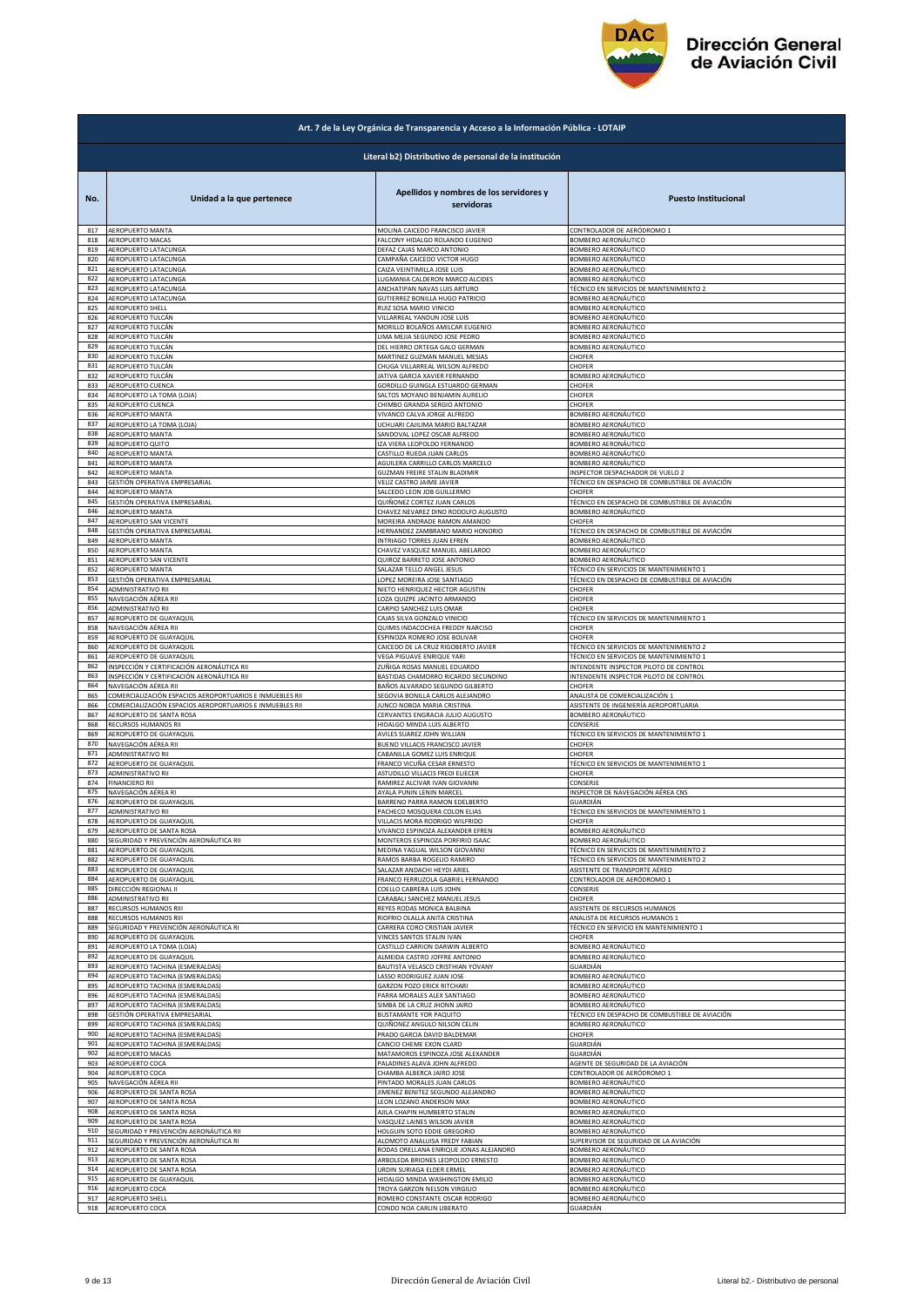

| Art. 7 de la Ley Orgánica de Transparencia y Acceso a la Información Pública - LOTAIP |                                                        |                                                           |                                                           |  |
|---------------------------------------------------------------------------------------|--------------------------------------------------------|-----------------------------------------------------------|-----------------------------------------------------------|--|
|                                                                                       | Literal b2) Distributivo de personal de la institución |                                                           |                                                           |  |
| No.                                                                                   | Unidad a la que pertenece                              | Apellidos y nombres de los servidores y<br>servidoras     | <b>Puesto Institucional</b>                               |  |
| 919                                                                                   | AEROPUERTO COCA                                        | DUMAN LLIGUICHUZHCA JOSE CARLOS JULIO                     | BOMBERO AERONÁUTICO                                       |  |
| 920                                                                                   | AEROPUERTO COCA                                        | TOSCANO SANCHEZ JORGE ALEJANDRO                           | BOMBERO AERONÁUTICO                                       |  |
| 921                                                                                   | AEROPUERTO COCA                                        | REYES VARGAS JOSE LUIS                                    | BOMBERO AERONÁUTICO                                       |  |
| 922                                                                                   | AEROPUERTO COCA                                        | DALGO UQUILLAS FAUSTO RUFINO                              | BOMBERO AERONÁUTICO                                       |  |
| 923                                                                                   | AEROPUERTO COCA                                        | QUISHPE CHASIQUIZA SEGUNDO RODRIGO                        | BOMBERO AERONÁUTICO                                       |  |
| 924                                                                                   | AEROPUERTO COCA                                        | CASTRO GUERRERO SEGUNDO RENE                              | BOMBERO AERONÁUTICO                                       |  |
| 925                                                                                   | AEROPUERTO COCA                                        | LINCANGO ALVARO NELSON RODRIGO                            | BOMBERO AERONÁUTICO                                       |  |
| 926<br>927                                                                            | AEROPUERTO COCA                                        | ALEMAN CRIOLLO ALFREDO EFRAIN<br>IMENEZ PARDO JULIO CESAR | BOMBERO AERONÁUTICO                                       |  |
| 928                                                                                   | AEROPUERTO COCA<br>AEROPUERTO COCA                     | CHASI MERA ANGEL EDUARDO                                  | BOMBERO AERONÁUTICO<br>AGENTE DE SEGURIDAD DE LA AVIACIÓN |  |
| 929                                                                                   | AEROPUERTO NUEVA LOJA                                  | GUERRERO JIMENEZ RAMIRO GUSTAVO                           | BOMBERO AERONÁUTICO                                       |  |
| 930                                                                                   | AEROPUERTO NUEVA LOJA                                  | BONE CARVAJAL HERMINIO VLADIMIR                           | BOMBERO AERONÁUTICO                                       |  |
| 931                                                                                   | AEROPUERTO NUEVA LOJA                                  | CALDERON CHIMBO MARCO FLORENTINO                          | BOMBERO AERONÁUTICO                                       |  |
| 932                                                                                   | AEROPUERTO NUEVA LOJA                                  | GUAMAN PAGUAY ERALDO HOMERO                               | BOMBERO AERONÁUTICO                                       |  |
| 933                                                                                   | AEROPUERTO NUEVA LOJA                                  | NUÑEZ SILVA DANILO AGAPITO                                | BOMBERO AERONÁUTICO                                       |  |
| 934                                                                                   | AEROPUERTO NUEVA LOJA                                  | ALVARADO ALVARADO NORMAN OSWALDO                          | BOMBERO AERONÁUTICO                                       |  |
| 935                                                                                   | AEROPUERTO NUEVA LOJA                                  | LOAYZA OCHOA JORGE VISMAR                                 | BOMBERO AERONÁUTICO                                       |  |
| 936                                                                                   | AEROPUERTO NUEVA LOJA                                  | OÑATE LAZO CARLOS ALFREDO                                 | ANALISTA CNS PARA LA NAVEGACIÓN AÉREA 1                   |  |
| 937                                                                                   | AEROPUERTO SHELL                                       | GAVIDIA ROBALINO MARCO VICENTE                            | BOMBERO AERONÁUTICO                                       |  |
| 938                                                                                   | AEROPUERTO SHELL                                       | LASSO HUGO MANUEL                                         | BOMBERO AERONÁUTICO                                       |  |
| 939                                                                                   | AEROPUERTO SHELL                                       | ORTIZ SUAREZ HECTOR GONZALO                               | GUARDIÁN                                                  |  |
| 940                                                                                   | <b>AEROPUERTO TENA</b>                                 | GUAMAN MENDOZA POLIVIO MESIAS                             | BOMBERO AERONÁUTICO                                       |  |
| 941                                                                                   | AEROPUERTO SHELL                                       | ARIAS VELASCO WILLIAN EDUARDO                             | BOMBERO AERONÁUTICO                                       |  |
| 942                                                                                   | AEROPUERTO SHELL                                       | CHANCUSIG CHANCUSIG MARIO FERNANDO                        | ANALISTA CNS PARA LA NAVEGACIÓN AÉREA 1                   |  |
| 943                                                                                   | AEROPUERTO LATACUNGA                                   | ALVAREZ MOLINA CARLOS GILBERTO                            | BOMBERO AERONÁUTICO                                       |  |
| 944                                                                                   | <b>AEROPUERTO TENA</b>                                 | MIRANDA CASTRO GALO FAVIAN                                | BOMBERO AERONÁUTICO                                       |  |
| 945                                                                                   | AEROPUERTO TENA                                        | GREFA RIVADENEYRA HECTOR MARCELO                          | GUARDIÁN                                                  |  |
| 946                                                                                   | AEROPUERTO MACAS                                       | GRANDA ALARCON RODRIGO VINICIO                            | BOMBERO AERONÁUTICO                                       |  |
| 947                                                                                   | AEROPUERTO MACAS                                       | PALACIOS JARAMILLO GONZALO WILLAN                         | <b>BOMBERO AERONÁUTICO</b>                                |  |
| 948<br>949                                                                            | AEROPUERTO MACAS                                       | MOLINA ESPINOZA JORGE WILFRIDO                            | BOMBERO AERONÁUTICO                                       |  |
| 950                                                                                   | AEROPUERTO TENA                                        | GAVILANES ALTAMIRANO EDISON XAVIER                        | BOMBERO AERONÁUTICO                                       |  |
|                                                                                       | AEROPUERTO MACAS                                       | LASCANO FREIRE CARLOS RAUL                                | BOMBERO AERONÁUTICO                                       |  |
| 951                                                                                   | AEROPUERTO MACAS                                       | COZAR AGUAYO GUILLERMO RAFAEL                             | BOMBERO AERONÁUTICO                                       |  |
| 952                                                                                   | AEROPUERTO SAN CRISTÓBAL                               | ALVARADO CELI ANGEL BENIGNO                               | BOMBERO AERONÁUTICO                                       |  |
| 953                                                                                   | AEROPUERTO SAN CRISTÓBAL                               | ORTEGA SANDOVAL JHONNY PAUL                               | <b>BOMBERO AERONÁUTICO</b>                                |  |
| 954                                                                                   | AEROPUERTO SAN CRISTÓBAL                               | PALATE SAILEMA SEGUNDO MANUEL                             | BOMBERO AERONÁUTICO                                       |  |
| 955                                                                                   | AEROPUERTO SAN CRISTÓBAL                               | CHAUCA PALLO CARLOS MAURICIO                              | BOMBERO AERONÁUTICO                                       |  |
| 956                                                                                   | AEROPUERTO DE ISABELA                                  | CONTRERAS DELGADO PEDRO JAVIER                            | BOMBERO AERONÁUTICO                                       |  |
| 957                                                                                   | AEROPUERTO DE ISABELA                                  | CEVALLOS LUNA ALFONSO ROBERTO                             | BOMBERO AERONÁUTICO                                       |  |
| 958                                                                                   | AEROPUERTO BALTRA                                      | ROMERO IBARRA IVAN AQUILES                                | BOMBERO AERONÁUTICO                                       |  |
| 959                                                                                   | ADMINISTRATIVO RIII                                    | LOMBEIDA VERGARA EDGAR HERNAN                             | CHOFER                                                    |  |
| 960                                                                                   | AEROPUERTO DE SANTA ROSA                               | STERLING HERNANDEZ ERWIN ULIANOV                          | BOMBERO AERONÁUTICO                                       |  |
| 961                                                                                   | ADMINISTRATIVO R1                                      | CUMBAL CUICHAN BLANCA IRENE                               | COCINERO                                                  |  |
| 962                                                                                   | CALIDAD Y MEJORA CONTINUA                              | MALDONADO PAZMIÑO MARCIA SEMIRAMIS                        | ANALISTA DE PLANIFICACIÓN Y CALIDAD 2                     |  |
| 963                                                                                   | AEROPUERTO SAN CRISTÓBAL                               | YANGARE TORRES ABEL DARIO                                 | AGENTE DE SEGURIDAD DE LA AVIACIÓN                        |  |
| 964                                                                                   | AEROPUERTO SALINAS                                     | MAYORGA BERMEO DAISY LORENA                               | AGENTE DE SEGURIDAD DE LA AVIACIÓN                        |  |
| 965                                                                                   | AEROPUERTO SAN CRISTÓBAL                               | BUENAÑO ZAVALA HENRRY ANDRES                              | BOMBERO AERONÁUTICO                                       |  |
| 966                                                                                   | AEROPUERTO NUEVA LOJA                                  | TOSCANO BORJA MARCELO ANDRES                              | CONTROLADOR DE AERÓDROMO 1                                |  |
| 967                                                                                   | AEROPUERTO COCA                                        | MUÑOZ CERDA CARLOS ROBERTO                                | CONTROLADOR DE AERÓDROMO 1                                |  |
| 968                                                                                   | AEROPUERTO COCA                                        | ROJAS ARAUZ ELVIS VINICIO                                 | <b>CHOFER</b>                                             |  |
| 969                                                                                   | AEROPUERTO MACAS                                       | ANDINO GAVIDIA KARLA SABRINA                              | CONTROLADOR DE AERÓDROMO 1                                |  |
| 970                                                                                   | AEROPUERTO MACAS                                       | CANTOS BORJA DIEGO ALBERTO                                | CONTROLADOR DE AERÓDROMO 1                                |  |
| 971                                                                                   |                                                        | HARO FLORES SLENDY VANESSA                                | ANALISTA CNS PARA LA NAVEGACIÓN AÉREA 1                   |  |
| 972                                                                                   | AEROPUERTO TENA<br>AEROPUERTO TENA                     | TOAPANTA SANTOS SHOGO XAVIER                              | ANALISTA CNS PARA LA NAVEGACIÓN AÉREA 1                   |  |
| 973                                                                                   | AEROPUERTO TENA                                        | CALUCHO LOPEZ RONALD ALEXANDER                            | CHOFER                                                    |  |
| 974                                                                                   | TECNOLOGÍAS DE LA INFORMACIÓN Y COMUNICACIÓN RIII      | CARRILLO ROBALINO EULALIA XIMENA                          | ANALISTA DE TECNOLOGÍAS DE LA INFORMACIÓN 1               |  |
| 975                                                                                   | AEROPUERTO TACHINA (ESMERALDAS)                        | ZUÑIGA TAMAYO MARLON MAURICIO                             | ANALISTA CNS PARA LA NAVEGACIÓN AÉREA 1                   |  |
| 976                                                                                   | COORDINACIÓN ADMINISTRATIVA                            | VALENCIA QUIROZ JENNY ADRIANA                             | OFICINISTA                                                |  |
| 977                                                                                   | AEROPUERTO QUITO                                       | BONILLA CUADRADO ALEX JAVIER                              | ANALISTA CNS PARA LA NAVEGACIÓN AÉREA 1                   |  |
| 978                                                                                   | INSPECCIÓN Y CERTIFICACIÓN AERONÁUTICA RI              | SANCHEZ VALLEJO NELLY FERNANDA                            | INSPECTOR AUXILIAR DE CABINA                              |  |
| 979                                                                                   | <b>AEROPUERTO QUITC</b>                                | 'APATA NARANJO SANDRA VERONICA                            | ASISTENTE DE TRANSPORTE AEREO                             |  |
| 980                                                                                   | AEROPUERTO QUITO                                       | JIMENEZ RIVAS EVELYN DAYANA                               | ASISTENTE DE TRANSPORTE AÉREO                             |  |
| 981                                                                                   | AEROPUERTO QUITO                                       | DARQUEA REVELO MARCOS ALEXANDER                           | CONTROLADOR DE AERÓDROMO 1                                |  |
| 982                                                                                   | AEROPUERTO QUITO                                       | IPIALES BUNCI DARWIN ROLANDO                              | ANALISTA CNS PARA LA NAVEGACIÓN AÉREA 1                   |  |
| 983                                                                                   | <b>ADMINISTRATIVO R1</b>                               | TACO TAIPE JORGE ENRIQUE                                  | GUARDIÁN                                                  |  |
| 984                                                                                   | GESTIÓN OPERATIVA EMPRESARIAL                          | CEPEDA CELA WASHINGTON FERNANDO                           | TÉCNICO EN DESPACHO DE COMBUSTIBLE DE AVIACIÓN            |  |
| 985                                                                                   | GESTIÓN OPERATIVA EMPRESARIAL                          | MERO MERA PATRICIO ROBERTO                                | TÉCNICO EN DESPACHO DE COMBUSTIBLE DE AVIACIÓN            |  |
| 986                                                                                   | GESTIÓN OPERATIVA EMPRESARIAL                          | ALVAREZ SOLORZANO JAIME JAVIER                            | TÉCNICO EN DESPACHO DE COMBUSTIBLE DE AVIACIÓN            |  |
| 987                                                                                   | GESTIÓN OPERATIVA EMPRESARIAL                          | GARCIA SANCHEZ CARLOS DANIEL                              | SUPERVISOR DE OPERACIONES DE COMBUSTIBLE DE AVIACIÓN      |  |
| 988                                                                                   | ADMINISTRATIVO FINANCIERO                              | ALVARADO ROSADO KATHERINE ELIZABETH                       | OFICINISTA                                                |  |
| 989                                                                                   | AEROPUERTO DE GUAYAQUIL                                | SEGURA ESPINOZA JANINA JUANA                              | ANALISTA CNS PARA LA NAVEGACIÓN AÉREA 1                   |  |
| 990                                                                                   | AEROPUERTO DE GUAYAQUIL                                | WBRASLERS ENDARA AARON DAMIAN                             | ANALISTA CNS PARA LA NAVEGACIÓN AÉREA 1                   |  |
| 991                                                                                   | AEROPUERTO DE GUAYAQUIL                                | RUGEL ANCHUNDIA MARIA MAGDALENA                           | ANALISTA CNS PARA LA NAVEGACIÓN AÉREA 1                   |  |
| 992                                                                                   | AEROPUERTO DE GUAYAQUIL                                | BARAHONA VEGA PLACIDO JESUS                               | SUPERVISOR DE SEGURIDAD DE LA AVIACIÓN                    |  |
| 993                                                                                   | AEROPUERTO DE GUAYAQUIL                                | ITURRALDE GARCIA PAULINA ANDREA                           | INSPECTOR DE AERÓDROMO                                    |  |
| 994                                                                                   | AEROPUERTO SALINAS                                     | SALAZAR BEJEGUEN LUIS ENRIQUE                             | TÉCNICO EN SERVICIOS AERONÁUTICOS                         |  |
| 995                                                                                   | AEROPUERTO SALINAS                                     | TIPANTIZA PATIÑO ARMANDO ALIPIO                           | TÉCNICO EN SERVICIOS AERONÁUTICOS                         |  |
| 996                                                                                   | ADMINISTRATIVO FINANCIERO                              | VILLON CASTRO PATRICIO ALFREDO                            | ASISTENTE FINANCIERO                                      |  |
| 997                                                                                   | <b>FINANCIERO RII</b>                                  | VILLAVICENCIO PALMA JULIA DEL CARMEN                      | ANALISTA FINANCIERO 1                                     |  |
| 998                                                                                   | AEROPUERTO SAN CRISTÓBAL                               | SANTANA SANCHEZ LUIS ARMANDO                              | AGENTE DE SEGURIDAD DE LA AVIACIÓN                        |  |
| 999                                                                                   | NAVEGACIÓN AÉREA RI                                    | BUENAÑO OROZCO SANDRA CECILIA                             | ANALISTA EN COMUNICACIONES AFS 1                          |  |
| 1000                                                                                  | AEROPUERTO CUENCA                                      | GUILLEN IGLESIAS BYRON GUSTAVO                            | SUPERVISOR DE SEGURIDAD DE LA AVIACIÓN                    |  |
| 1001                                                                                  | AEROPUERTO CUENCA                                      | BONILLA YUCAILLA DIEGO FERNANDO                           | CONTROLADOR DE AERÓDROMO 1                                |  |
| 1002                                                                                  | AEROPUERTO CUENCA                                      | ROMERO INGA MARIA FERNANDA                                | ASISTENTE DE TRANSPORTE AÉREO                             |  |
| 1003                                                                                  | AEROPUERTO CUENCA                                      | BERNAL PULLA VERONICA ALEXANDRA                           | OFICINISTA                                                |  |
| 1004                                                                                  | GESTIÓN OPERATIVA EMPRESARIAL                          | ZARUMA HEREDIA SEGUNDO                                    | TÉCNICO EN DESPACHO DE COMBUSTIBLE DE AVIACIÓN            |  |
| 1005                                                                                  | AEROPUERTO LATACUNGA                                   | VILLALVA BARRIGA JAIME MIGUEL                             | AGENTE DE SEGURIDAD DE LA AVIACIÓN                        |  |
| 1006                                                                                  | RECURSOS HUMANOS RI                                    | CHICAIZA CHAUCA FELIX DE JESUS                            | CHOFER                                                    |  |
| 1007                                                                                  | AEROPUERTO LATACUNGA                                   | CHANCUSIG CASA SEGUNDO DANIEL                             | CHOFER                                                    |  |
| 1008                                                                                  | AEROPUERTO LATACUNGA                                   | GUAYTA IZA EDISON FABIAN                                  | CHOFER                                                    |  |
| 1009                                                                                  | AEROPUERTO LATACUNGA                                   | ALMEIDA PASTRANO DIEGO FRANCISCO                          | CHOFER                                                    |  |
| 1010                                                                                  | AEROPUERTO LATACUNGA                                   | ORTIZ MENA DARWIN ISRAEL                                  | AGENTE DE SEGURIDAD DE LA AVIACIÓN                        |  |
| 1011                                                                                  | <b>AEROPUERTO SHELL</b>                                | HIDALGO MARQUEZ JOSE RAFAEL                               | CHOFER                                                    |  |
| 1012                                                                                  | AEROPUERTO LA TOMA (LOJA)                              | PALADINES BRAVO CESAR AUGUSTO                             | ANALISTA CNS PARA LA NAVEGACIÓN AÉREA 1                   |  |
| 1013                                                                                  | AEROPUERTO LA TOMA (LOJA)                              | CORDOVA CORDOVA JOSE LUIS                                 | AGENTE DE SEGURIDAD DE LA AVIACIÓN                        |  |
| 1014                                                                                  | GESTIÓN OPERATIVA EMPRESARIAL                          | MOSQUERA ROMERO JOEL GUILLERMO                            | TÉCNICO EN DESPACHO DE COMBUSTIBLE DE AVIACIÓN            |  |
| 1015                                                                                  | NAVEGACIÓN AÉREA RI                                    | ESTRELLA MENA JENNIFER PAULINA                            | CONTROLADOR DE AERÓDROMO 1                                |  |
| 1016<br>1017                                                                          | AEROPUERTO MANTA                                       | ECHEVERRIA LUCERO CARLOS FERNANDO                         | CONTROLADOR DE AERÓDROMO 1                                |  |
| 1018                                                                                  | AEROPUERTO MANTA                                       | NOLE CURIMILMA MANUEL ENRIQUE                             | CONTROLADOR DE AERÓDROMO 1                                |  |
|                                                                                       | AEROPUERTO MANTA                                       | ESCALANTE CODENA MIREYA ELIZABETH                         | CONTROLADOR DE AERÓDROMO 1                                |  |
| 1019                                                                                  | AEROPUERTO MANTA                                       | MERA CAMACHO MARIA JOSE                                   | AGENTE DE SEGURIDAD DE LA AVIACIÓN                        |  |
| 1020                                                                                  | AEROPUERTO MANTA                                       | ANDRADE LEON DAVID FERNANDO                               | CONTROLADOR DE AERÓDROMO 1                                |  |
|                                                                                       |                                                        |                                                           |                                                           |  |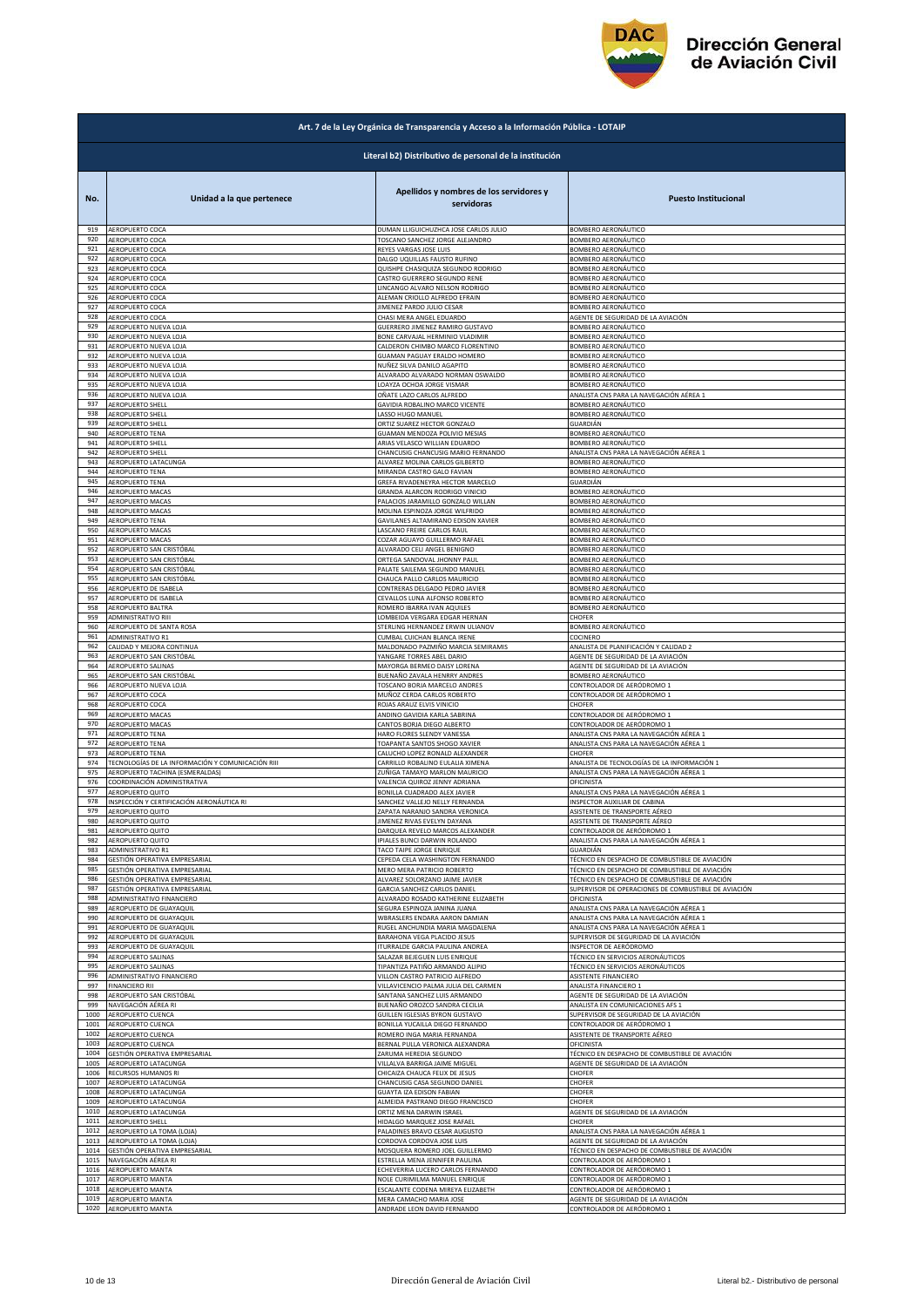

|                      | Art. 7 de la Ley Orgánica de Transparencia y Acceso a la Información Pública - LOTAIP |                                                                   |                                                                                                  |  |
|----------------------|---------------------------------------------------------------------------------------|-------------------------------------------------------------------|--------------------------------------------------------------------------------------------------|--|
|                      | Literal b2) Distributivo de personal de la institución                                |                                                                   |                                                                                                  |  |
| No.                  | Unidad a la que pertenece                                                             | Apellidos y nombres de los servidores y<br>servidoras             | <b>Puesto Institucional</b>                                                                      |  |
| 1021                 | NAVEGACIÓN AÉREA RI                                                                   | CARDENAS AULESTIA LEONARDO ANDRES                                 | CONTROLADOR DE AERÓDROMO 1                                                                       |  |
| 1022                 | AEROPUERTO TACHINA (ESMERALDAS)                                                       | MACIAS MARIN LUIS EMILIO                                          | BOMBERO AERONÁUTICO                                                                              |  |
| 1023                 | GESTIÓN OPERATIVA EMPRESARIAL                                                         | VANEGAS VALLE DARIO JAVIER                                        | TÉCNICO EN DESPACHO DE COMBUSTIBLE DE AVIACIÓN                                                   |  |
| 1024                 | GESTIÓN OPERATIVA EMPRESARIAL                                                         | GRANDA VALAREZO MARLON HALAIN                                     | TÉCNICO EN DESPACHO DE COMBUSTIBLE DE AVIACIÓN                                                   |  |
| 1025                 | GESTIÓN OPERATIVA EMPRESARIAL                                                         | ALARCON FLOR FABIAN ENRIQUE                                       | SUPERVISOR DE OPERACIONES DE COMBUSTIBLE DE AVIACION                                             |  |
| 1026                 | AEROPUERTO DE SANTA ROSA                                                              | CARRION LAM ANTONY JOSUE                                          | BOMBERO AERONÁUTICO                                                                              |  |
| 1027                 | <b>AEROPUERTO SALINAS</b>                                                             | MANCHENO MUÑOZ JONATHAN OMAR                                      | AGENTE DE SEGURIDAD DE LA AVIACIÓN                                                               |  |
| 1028                 | AEROPUERTO DE GUAYAQUIL                                                               | PADILLA MORA GEOVANNI FRANCISCO                                   | TÉCNICO CNS PARA LA NAVEGACIÓN AÉREA                                                             |  |
| 1029                 | AEROPUERTO SALINAS                                                                    | ORRALA PITA KAREN TATIANA                                         | AGENTE DE SEGURIDAD DE LA AVIACIÓN                                                               |  |
| 1030                 | AEROPUERTO COCA                                                                       | CABEZAS GUAYASAMIN LUIS DAVID                                     | INSPECTOR DESPACHADOR DE VUELO 1                                                                 |  |
| 1031                 | AEROPUERTO LA TOMA (LOJA)                                                             | CORDOVA VILLAVICENCIO IVONE MARGOHT                               | AGENTE DE SEGURIDAD DE LA AVIACIÓN                                                               |  |
| 1032                 | AEROPUERTO DE SANTA ROSA                                                              | CAISAGUANO USHIÑA MARCO ANTONIO                                   | INSPECTOR DESPACHADOR DE VUELO 2                                                                 |  |
| 1033                 | AEROPUERTO DE SANTA ROSA                                                              | MARCA ALEX ELADIO                                                 | CONSERJE                                                                                         |  |
| 1034                 | AEROPUERTO COCA                                                                       | DULCE GRANDA EDMUNDO JAVIER                                       | AGENTE DE SEGURIDAD DE LA AVIACIÓN                                                               |  |
| 1035                 | <b>AEROPUERTO MANTA</b>                                                               | MORA CURIPOMA EDER DANILO                                         | AGENTE DE SEGURIDAD DE LA AVIACIÓN                                                               |  |
| 1036                 | ADMINISTRATIVO RII                                                                    | ORTIZ VILLACIS EDUARDO ALBERTO                                    | CONSERJE                                                                                         |  |
| 1037                 | AEROPUERTO DE SANTA ROSA                                                              | FEIJOO LOAYZA JAVIER MANRIQUE                                     | BOMBERO AERONÁUTICO                                                                              |  |
| 1038                 | AEROPUERTO DE SANTA ROSA                                                              | SUAREZ QUIMI ALEX PAOLO                                           | TÉCNICO CNS PARA LA NAVEGACIÓN AÉREA                                                             |  |
| 1039                 | AEROPUERTO LA TOMA (LOJA)                                                             | CORREA PARDO DARWIN DAVID                                         | CHOFER                                                                                           |  |
| 1040                 | SEGURIDAD Y PREVENCIÓN AERONÁUTICA RIII                                               | PULLAS GUZMAN PAMELA MICHELLI                                     | AGENTE DE SEGURIDAD DE LA AVIACIÓN                                                               |  |
| 1041                 | AEROPUERTO LA TOMA (LOJA)                                                             | VERDESOTO RODRIGUEZ MIJAIL ALEJANDRO                              | <b>BOMBERO AERONÁUTICO</b>                                                                       |  |
| 1042                 | AEROPUERTO LA TOMA (LOJA)                                                             | GRANDA OCAMPOS KLEVER FERNANDO<br>SANTILLAN LARA WILLIAM FERNANDO | AGENTE DE SEGURIDAD DE LA AVIACIÓN<br>CONTROLADOR DE AERÓDROMO 1                                 |  |
| 1043<br>1044         | AEROPUERTO MANTA<br>NAVEGACIÓN AÉREA RI                                               | HIDALGO PROAÑO ORLANDO MARCELO                                    | ANALISTA DE METEOROLOGÍA AERONÁUTICA 1                                                           |  |
| 1045                 | CAPACITACIÓN NACIONAL                                                                 | RUIZ CHAVEZ VERONICA ALICIA                                       | INSTRUCTOR TÉCNICO DE CAPACITACIÓN AERONÁUTICA                                                   |  |
| 1046                 | AEROPUERTO LA TOMA (LOJA)                                                             | CORDOVA LOAIZA CESAR AUGUSTO                                      | BOMBERO AERONÁUTICO                                                                              |  |
| 1047                 | GESTIÓN OPERATIVA EMPRESARIAL                                                         | PALACIOS ZABALA SAUL                                              | TÉCNICO EN DESPACHO DE COMBUSTIBLE DE AVIACIÓN                                                   |  |
| 1048                 | NAVEGACIÓN AÉREA RI                                                                   | QUINGA MEZA ANGELA ELIZABETH                                      | ANALISTA CNS PARA LA NAVEGACIÓN AÉREA 1                                                          |  |
| 1049                 | GESTIÓN OPERATIVA EMPRESARIAL                                                         | AREVALO GUARTATANGA JUAN EZEQUIEL                                 | TÉCNICO EN DESPACHO DE COMBUSTIBLE DE AVIACIÓN                                                   |  |
| 1050                 | GESTIÓN OPERATIVA EMPRESARIAL                                                         | MENDOZA CASA LUIS WASHINGTON                                      | TÉCNICO EN DESPACHO DE COMBUSTIBLE DE AVIACIÓN                                                   |  |
| 1051                 | GESTIÓN OPERATIVA EMPRESARIAL                                                         | CHICAIZA GUAYTA WALTER LUIS                                       | TÉCNICO EN DESPACHO DE COMBUSTIBLE DE AVIACIÓN                                                   |  |
| 1052                 | AEROPUERTO MANTA                                                                      | CEVALLOS PONCE JOSE EPIMENIDES                                    | AGENTE DE SEGURIDAD DE LA AVIACIÓN                                                               |  |
| 1053                 | AEROPUERTO MANTA                                                                      | INTRIAGO CASANOVA RODY JOSE                                       | AGENTE DE SEGURIDAD DE LA AVIACIÓN                                                               |  |
| 1054                 | AEROPUERTO DE GUAYAQUIL                                                               | AGUIRRE FREIRE OSCAR RAUL                                         | CONTROLADOR DE AERÓDROMO 1                                                                       |  |
| 1055                 | AEROPUERTO DE GUAYAQUIL                                                               | PINO SOLEDISPA MARLON JAVIER                                      | ANALISTA DE METEOROLOGÍA AERONÁUTICA 1                                                           |  |
| 1056<br>1057         | AEROPUERTO DE SANTA ROSA                                                              | ZAMBRANO SILVA JUAN FABRICIO                                      | CONTROLADOR DE AERÓDROMO 1                                                                       |  |
| 1058                 | AEROPUERTO BALTRA                                                                     | DIAZ TORRES ROSA BEATRIZ                                          | AGENTE DE SEGURIDAD DE LA AVIACIÓN                                                               |  |
|                      | GESTIÓN OPERATIVA EMPRESARIAL                                                         | ENCALADA SANCHEZ RICHARD PABLO                                    | TÉCNICO EN DESPACHO DE COMBUSTIBLE DE AVIACIÓN                                                   |  |
| 1059                 | GESTIÓN OPERATIVA EMPRESARIAL                                                         | <b>TOAPANTA ALMACHI VICTOR OCTAVIO</b>                            | TÉCNICO EN DESPACHO DE COMBUSTIBLE DE AVIACIÓN                                                   |  |
| 1060                 | ADMINISTRATIVO RII                                                                    | DELGADO MUÑOZ RUBEN DARIO                                         | CHOFER                                                                                           |  |
| 1061                 | GESTIÓN OPERATIVA EMPRESARIAL                                                         | MEJIA PARRA FRANKLIN JAVIER                                       | TÉCNICO EN DESPACHO DE COMBUSTIBLE DE AVIACIÓN                                                   |  |
| 1062                 | GESTIÓN OPERATIVA EMPRESARIAL                                                         | RONQUILLO VARGAS DANNY COLON                                      | TÉCNICO EN DESPACHO DE COMBUSTIBLE DE AVIACIÓN                                                   |  |
| 1063                 | AEROPUERTO LATACUNGA                                                                  | QUIJANO ERAZO CARLOS ROBERTO                                      | AGENTE DE SEGURIDAD DE LA AVIACIÓN                                                               |  |
| 1064                 |                                                                                       | ROSALES ALAÑA RONALD PATRICIO                                     | CONTROLADOR DE APROXIMACIÓN NO RADAR                                                             |  |
| 1065                 | AEROPUERTO DE SANTA ROSA<br>ADMINISTRATIVO R1                                         | CATUCUAMBA NICOLALDE FAUSTO WILIAN                                | GUARDIÁN                                                                                         |  |
| 1066                 | <b>FINANCIERO RI</b>                                                                  | VIVAS SIMBAÑA JULIO CESAR                                         | ASISTENTE FINANCIERO                                                                             |  |
| 1067                 | <b>FINANCIERO RI</b>                                                                  | PROAÑO VALDOSPINOS MARIA FERNANDA                                 | ANALISTA FINANCIERO 1                                                                            |  |
| 1068                 | <b>FINANCIERO RI</b>                                                                  | QUILUMBA SAMUEZA DANIEL ESTEBAN                                   | ANALISTA FINANCIERO 2                                                                            |  |
| 1069                 | <b>FINANCIERO RI</b>                                                                  | ESTRELLA SILVA LUZ MARINA                                         | SECRETARIA                                                                                       |  |
| 1070                 | AEROPUERTO DE GUAYAQUIL                                                               | ORTIZ TAPIA ISMAEL FERNANDO                                       | CONTROLADOR DE AERÓDROMO 1                                                                       |  |
| 1071                 | NAVEGACIÓN AÉREA RI                                                                   | QUEVEDO ESPINOZA NELSON MARCELO                                   | ANALISTA DE INFORMACIÓN AERONÁUTICA 1                                                            |  |
| 1072                 | AEROPUERTO TACHINA (ESMERALDAS)                                                       | CANTOS VERA CESAR AUGUSTO                                         | ANALISTA CNS PARA LA NAVEGACIÓN AÉREA 1                                                          |  |
| 1073                 | AEROPUERTO TACHINA (ESMERALDAS)                                                       | BRAVO INTRIAGO DARLINTON LENIN                                    | BOMBERO AERONÁUTICO                                                                              |  |
| 1074                 | AEROPUERTO TACHINA (ESMERALDAS)                                                       | PADILLA QUIÑONEZ LUIS GERARDO                                     | BOMBERO AERONÁUTICO                                                                              |  |
| 1075                 | AEROPUERTO DE GUAYAQUIL                                                               | SANDOVAL PUGA DAISY MABEL                                         | ANALISTA DE METEOROLOGÍA AERONÁUTICA 1                                                           |  |
| 1076                 | AEROPUERTO DE GUAYAQUIL                                                               | LLIGUISACA HIDALGO JORGE RICARDO                                  | ANALISTA DE METEOROLOGÍA AERONÁUTICA 1                                                           |  |
| 1077                 | ADMINISTRATIVO R1                                                                     | GARZON SANDOVAL EDISON FABIAN                                     | CHOFER                                                                                           |  |
| 1078                 | AEROPUERTO NUEVA LOJA                                                                 | OJEDA CANO HERNAN JORGE                                           | AGENTE DE SEGURIDAD DE LA AVIACIÓN                                                               |  |
| 1079                 | AEROPUERTO COCA                                                                       | MOYA QUINATOA ARTURO JAVIER                                       | AGENTE DE SEGURIDAD DE LA AVIACIÓN                                                               |  |
| 1080                 | <b>FINANCIERO RI</b>                                                                  | TAPIA LUNA TANIA LORENA                                           | SECRETARIA EJECUTIVA 1                                                                           |  |
| 1081                 | AEROPUERTO SHELL                                                                      | CAMPOS NAULA MARITZA ELIZABETH                                    | ANALISTA CNS PARA LA NAVEGACIÓN AÉREA 1                                                          |  |
| 1082                 | AEROPUERTO SHELL                                                                      | VALLE SUAREZ ANGEL FERNANDO                                       | AGENTE DE SEGURIDAD DE LA AVIACIÓN                                                               |  |
| 1083                 | AEROPUERTO COCA                                                                       | CABEZAS MANZANO RAUL VINICIO                                      | ANALISTA CNS PARA LA NAVEGACIÓN AÉREA 1                                                          |  |
| 1084                 | FINANCIERO RII                                                                        | ROJAS PINCAY MARIA MAGDALENA                                      | ASISTENTE FINANCIERA                                                                             |  |
| 1085                 | INGENIERÍA AEROPORTUARIA RII                                                          | LOZANO SANTANA EDGAR XAVIER                                       | ANALISTA DE INGENIERÍA AEROPORTUARIA 1                                                           |  |
| 1086                 | ADMINISTRATIVO RII                                                                    | VILLAGOMEZ ROCA FRANKLIN GERMAN                                   | ASISTENTE DE PROVEEDURÍA                                                                         |  |
| 1087                 | RECURSOS HUMANOS RII                                                                  | NUÑEZ VACA MARLIN VANESA                                          | OFICINISTA                                                                                       |  |
| 1088                 | COORDINACIÓN ADMINISTRATIVA                                                           | TOSCANO POZO PAOLA ALEJANDRA                                      | ANALISTA DE RECURSOS HUMANOS 2                                                                   |  |
| 1089<br>1090         | COORDINACIÓN ADMINISTRATIVA                                                           | ULLOA VILLAVICENCIO MERLE LILIANA                                 | SECRETARIA                                                                                       |  |
| 1091                 | AEROPUERTO SAN CRISTÓBAL                                                              | ESPINOZA VERA JHOVANNY FARID                                      | INSPECTOR DESPACHADOR DE VUELO 1                                                                 |  |
|                      | AEROPUERTO QUITO                                                                      | JARAMILLO MAFLA JAIME AUGUSTO                                     | INSPECTOR DE TRANSPORTE AÉREO                                                                    |  |
| 1092                 | AEROPUERTO QUITO                                                                      | CAICEDO MIRANDA VALERIA KATERINE                                  | INSPECTOR OPERACIONES DE VUELO                                                                   |  |
| 1093                 | AEROPUERTO QUITO                                                                      | MELENDEZ SUAREZ MERCEDES CRISTINA                                 | SECRETARIA                                                                                       |  |
| 1094                 | AEROPUERTO QUITO                                                                      | GONZALEZ BRUNO JONATHAN MIGUEL                                    | CONTROLADOR DE AERÓDROMO 1                                                                       |  |
| 1095                 | ADMINISTRATIVO R1                                                                     | MUÑOZ CHISAGUANO WILMAN PATRICIO                                  | CONSERJE                                                                                         |  |
| 1096                 | <b>ADMINISTRATIVO R1</b>                                                              | BARAHONA LOPEZ STALIN GERMAN                                      | ASISTENTE DE PROVEEDURÍA                                                                         |  |
| 1097                 | <b>ADMINISTRATIVO R1</b>                                                              | ANDRADE CARRION CARLOS ANDRES                                     | CONSERJE                                                                                         |  |
| 1098                 | NAVEGACIÓN AÉREA RI                                                                   | PAREDES ATIENCIA ROBERTO CARLOS                                   | ANALISTA CNS PARA LA NAVEGACIÓN AÉREA 1                                                          |  |
| 1099                 | AEROPUERTO DE GUAYAQUIL                                                               | SEGURA LAMOTA HJALMAR PAUL                                        | CONTROLADOR DE AERÓDROMO 1                                                                       |  |
| 1100                 | AEROPUERTO DE GUAYAQUIL                                                               | VASQUEZ CEVALLOS EDGAR WILMER                                     | INSPECTOR DE AERÓDROMO                                                                           |  |
| 1101<br>1102<br>1103 | CAPACITACIÓN NACIONAL<br><b>FINANCIERO RII</b>                                        | NOBOA MALDONADO MARIA GABRIELA<br>VANONI SANTOS MARIA SOL         | INSTRUCTOR TÉCNICO DE CAPACITACIÓN AERONÁUTICA<br>ANALISTA FINANCIERO 2<br>ANALISTA FINANCIERO 2 |  |
| 1104                 | <b>FINANCIERO RI</b><br>INGENIERÍA AEROPORTUARIA RII                                  | ALMEIDA RUIZ ANA LUCIA<br>MARIN MURILLO WASHINGTON LEONARDO       | ANALISTA DE INGENIERÍA AEROPORTUARIA 1                                                           |  |
| 1105                 | INGENIERÍA AEROPORTUARIA RIII                                                         | PALACIOS OBANDO MARIA ELIZABETH                                   | ANALISTA DE INGENIERÍA AEROPORTUARIA 1                                                           |  |
| 1106                 | AEROPUERTO LATACUNGA                                                                  | TOBAR ATIAGA MARTIN GUSTAVO DE JESUS                              | INSPECTOR DESPACHADOR DE VUELO 2                                                                 |  |
| 1107                 | AEROPUERTO LATACUNGA                                                                  | VASQUEZ CASTRO DARIO XAVIER                                       | ANALISTA CNS PARA LA NAVEGACIÓN AÉREA 1                                                          |  |
| 1108                 | <b>AEROPUERTO MANTA</b>                                                               | VILLACRES PINCAY ANGEL MARCELO                                    | ANALISTA DE INFORMACIÓN AERONÁUTICA 1                                                            |  |
| 1109                 | <b>AEROPUERTO MANTA</b>                                                               | LIMA TORRES DEMETRIO WLADIMIR                                     | INSPECTOR DESPACHADOR DE VUELO 2                                                                 |  |
| 1110                 | <b>AEROPUERTO MANTA</b>                                                               | AVEIGA VERA MARIA GABRIELA                                        | ASISTENTE DE TRANSPORTE AÉREO                                                                    |  |
| 1111                 | AEROPUERTO MANTA                                                                      | LOPEZ MUÑOZ DAVID FABRICIO                                        | CONTROLADOR DE AERÓDROMO 1                                                                       |  |
| 1112                 | AEROPUERTO MANTA                                                                      | POMA COSTA JUAN PABLO                                             | CONTROLADOR DE AERÓDROMO 1                                                                       |  |
| 1113                 | AEROPUERTO MANTA                                                                      | ROLDAN FARFAN GENNY JASMIN                                        | AGENTE DE SEGURIDAD DE LA AVIACIÓN                                                               |  |
| 1114                 | AEROPUERTO DE SANTA ROSA                                                              | SARMIENTO CABANILLA RONALD JAVIER                                 | ANALISTA DE METEOROLOGÍA AERONÁUTICA 1                                                           |  |
| 1115<br>1116         | AEROPUERTO NUEVA LOJA                                                                 | ANDINO GAVIDIA RICHARD PAUL                                       | AGENTE DE SEGURIDAD DE LA AVIACIÓN                                                               |  |
| 1117                 | AEROPUERTO LATACUNGA                                                                  | MALDONADO ORTIZ MARCO VINICIO                                     | ANALISTA CNS PARA LA NAVEGACIÓN AÉREA 1                                                          |  |
|                      | RECURSOS HUMANOS RII                                                                  | GARCIA MONTESDEOCA MARIA PILAR                                    | PARVULARIO DE CENTRO INFANTIL                                                                    |  |
| 1118                 | RECURSOS HUMANOS RII                                                                  | GUEVARA MENA JORGE FABRICIO                                       | ANALISTA DE RECURSOS HUMANOS 1                                                                   |  |
| 1119                 | AEROPUERTO TENA                                                                       | GUZMAN GUZMAN EDWIN                                               | ANALISTA DE COMERCIALIZACIÓN 1                                                                   |  |
| 1120                 | ASESORÍA JURÍDICA RIII                                                                | CAICEDO OLIVO FAUSTO ISRAEL                                       | ABOGADO 2                                                                                        |  |
|                      | ASESORÍA JURÍDICA RII                                                                 | QUINDE PAREJA XIMENA CRISTINA                                     | ABOGADO 3                                                                                        |  |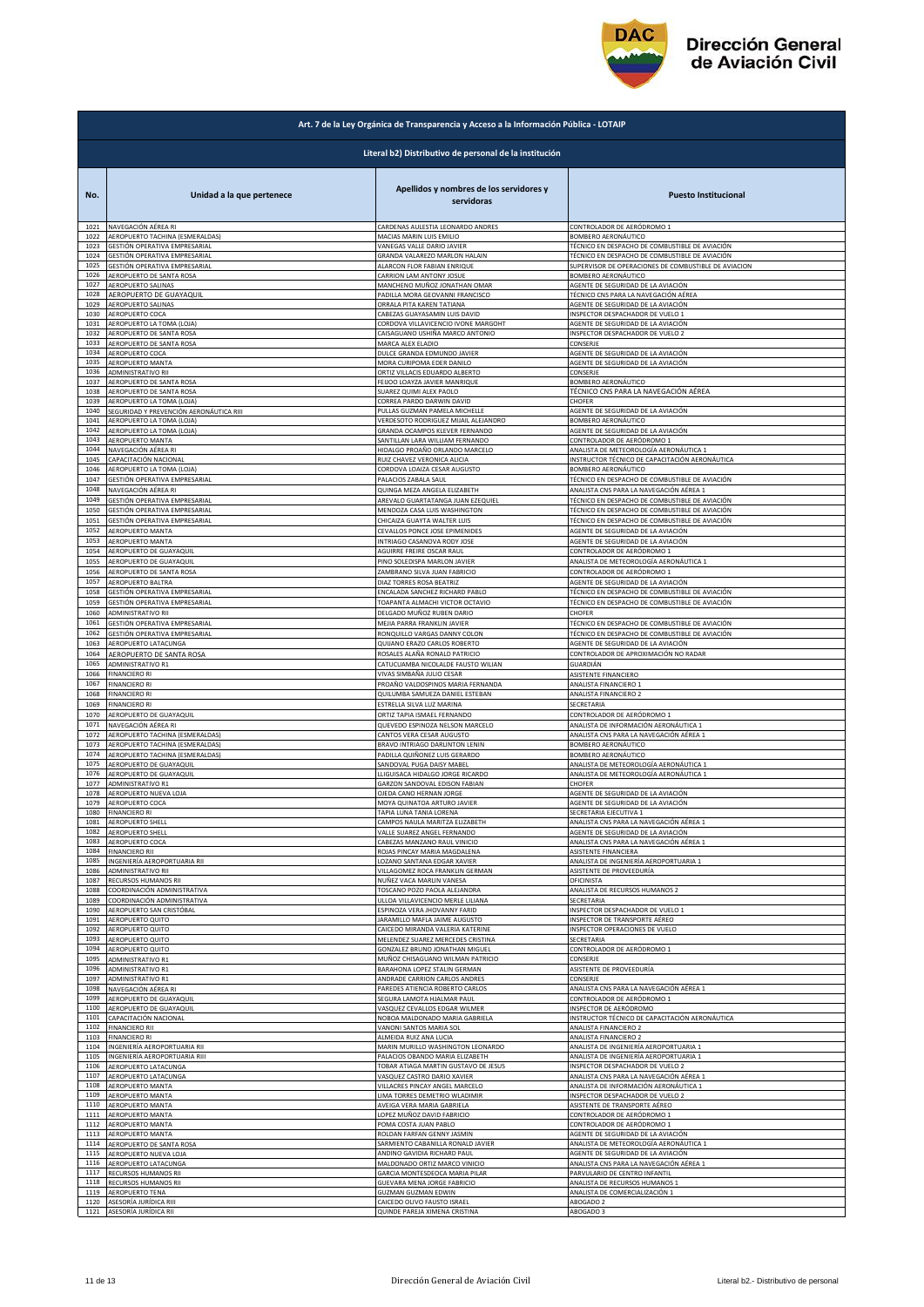

|      | Art. 7 de la Ley Orgánica de Transparencia y Acceso a la Información Pública - LOTAIP |                                                                      |                                                       |  |
|------|---------------------------------------------------------------------------------------|----------------------------------------------------------------------|-------------------------------------------------------|--|
|      | Literal b2) Distributivo de personal de la institución                                |                                                                      |                                                       |  |
| No.  | Unidad a la que pertenece                                                             | Apellidos y nombres de los servidores y<br>servidoras                | <b>Puesto Institucional</b>                           |  |
| 1122 | INSPECCIÓN Y CERTIFICACIÓN AERONÁUTICA RII                                            | ANCHUNDIA GARCIA CARLOS LUIS                                         | ASISTENTE DE TRANSPORTE AÉREO                         |  |
| 1123 | INSPECCIÓN Y CERTIFICACIÓN AERONÁUTICA RII                                            | GONZALEZ MORALES CHARLES EMIGDIO                                     | INTENDENTE INSPECTOR PILOTO DE CONTROL                |  |
| 1124 | COORDINACIÓN ADMINISTRATIVA                                                           | SALGADO LOMAS JUANA JEANNETH                                         | ASISTENTE FINANCIERO                                  |  |
| 1125 | COORDINACIÓN ADMINISTRATIVA                                                           | MANJARRES NUÑEZ FAUSTO ALFONSO                                       | ASISTENTE DE TECNOLOGÍAS DE LA INFORMACIÓN            |  |
| 1126 | AEROPUERTO TENA                                                                       | RIOS CASTRO ERIKA KATERINE                                           | ASISTENTE DE ACTIVOS FIJOS                            |  |
| 1127 | <b>RECURSOS HUMANOS RI</b>                                                            | CALVOPIÑA ANDRADE ANDREA ALEJANDRA                                   | ANALISTA DE RECURSOS HUMANOS 2                        |  |
| 1128 | RECURSOS HUMANOS RI                                                                   | CARDOSO AVALOS MERY ELIZABETH                                        | ANALISTA DE RECURSOS HUMANOS 1                        |  |
| 1129 | RECURSOS HUMANOS RI                                                                   | RODRIGUEZ AMORES CARLOS FERNANDO                                     | ASISTENTE DE RECURSOS HUMANOS                         |  |
| 1130 | ADMINISTRATIVO RII                                                                    | ZAMBRANO MERCHAN PAMELA MILENA                                       | GUARDALMACÉN 1                                        |  |
| 1131 | RECURSOS HUMANOS RII                                                                  | OSORIO CORONEL MONICA ALEXANDRA                                      | ANALISTA DE RECURSOS HUMANOS 2                        |  |
| 1132 | RECURSOS HUMANOS RII                                                                  | MORALES MARTILLO KATIUSKA ELIZABETH                                  | OFICINISTA                                            |  |
| 1133 | AEROPUERTO QUITO                                                                      | PEREZ TAPIA VICTOR ANDRES                                            | CONTROLADOR DE AERÓDROMO 1                            |  |
| 1134 | RECURSOS HUMANOS RI                                                                   | HERRERA ONTANEDA FRANCO ASDRUBAL                                     | ASISTENTE DE RECURSOS HUMANOS                         |  |
| 1135 | ADMINISTRATIVO R1                                                                     | FLORES LARA EDGAR ANDRES                                             | ANALISTA DE SEGUROS AERONÁUTICOS 3                    |  |
| 1136 | AEROPUERTO QUITO                                                                      | GALVEZ DELGADO ESTEFANIA ELIZABETH                                   | INSPECTOR DESPACHADOR DE VUELO 2                      |  |
| 1137 | AEROPUERTO QUITO                                                                      | ACARO LEON EDGAR PATRICIO<br><b>ASESORIAS/NIVEL DE APOYO</b>         | TÉCNICO EN SERVICIOS EN MANTENIMIENTO 1               |  |
| 1138 | COORDINACIÓN GENERAL ADMINISTRATIVA FINANCIERA                                        | ALMEIDA MORENO VIVIANA DEL CARMEN                                    | COORDINADOR GENERAL ADMINISTRATIVO FINANCIERO         |  |
| 1139 | DIRECCIÓN DE CERTIFICACIÓN DOCUMENTACIÓN Y ARCHIVO                                    | MORA GUERRERO NELSON GUSTAVO                                         | DIRECTOR DE SECRETARIA GENERAL                        |  |
| 1140 | DIRECCIÓN DE ASESORÍA JURÍDICA                                                        | CALVOPIÑA GARCIA CRISTINA SOFIA                                      | DIRECTOR DE ASESORÍA JURÍDICA                         |  |
| 1141 | DIRECCIÓN DE ASUNTOS REGULATORIOS DEL TRANSPORTE AÉREO                                | VINUEZA ARMIJOS MARLON ROBERTO                                       | DIRECTOR/A ASUNTOS REGULATORIOS DEL TRANSPORTE AÉREO  |  |
| 1142 | DIRECCIÓN FINANCIERA                                                                  | LAFEBRE CARDENAS VICTOR MIKE                                         | DIRECTOR FINANCIERO                                   |  |
| 1143 | DIRECCIÓN DE ADMINISTRACIÓN DE TALENTO HUMANO                                         | TORRES PIEDRA KATY PATRICIA                                          | DIRECTOR/A DE ADMINISTRACIÓN DEL TALENTO HUMANO       |  |
| 1144 | DIRECCIÓN ADMINISTRATIVA                                                              | ANDRADE SALGADO ENRIQUE                                              | DIRECTOR ADMINISTRATIVO                               |  |
| 1145 | DIRECCIÓN DE PLANIFICACIÓN Y CALIDAD                                                  | SANCHEZ SANCHEZ BETY MARIBEL                                         | DIRECTOR/A DE PLANIFICACIÓN Y GESTIÓN ESTRATÉGICA     |  |
| 1146 | DIRECCIÓN DE COMUNICACIÓN SOCIAL                                                      | CHAVEZ BENAVIDES JULIA EDITH                                         | DIRECTOR DE COMUNICACIÓN SOCIAL                       |  |
| 1147 | DIRECCIÓN DE TECNOLOGÍAS DE LA INFORMACIÓN Y COMUNICACIÓN                             | CASTRO QUINDE CARLOS OSWALDO                                         | DIRECTOR DE TECNOLOGÍAS DE INFORMACIÓN Y COMUNICACIÓN |  |
| 1148 | DIRECCIÓN ESCUELA TÉCNICA DE AVIACIÓN CIVIL                                           | DAVILA REYES ALFONSO XAVIER                                          | DIRECTOR DE LA ESCUELA TÉCNICA DE AVIACIÓN CIVIL      |  |
| 1149 | DIRECCIÓN DE ASESORÍA JURÍDICA                                                        | HUILCA COBOS RITA MILA                                               | ABOGADO 2                                             |  |
| 1150 | DIRECCIÓN DE ASESORÍA JURÍDICA                                                        | VALLE TORO RUTH ELIZABETH                                            | ABOGADO 2                                             |  |
| 1151 | DIRECCIÓN DE ASESORÍA JURÍDICA                                                        | QUIMBITA PELAEZ MAYRA ALEJANDRA                                      | ABOGADO 2                                             |  |
| 1152 | DIRECCIÓN DE ASESORÍA JURÍDICA                                                        | AGUILA BARRAGAN TELMO ITALO                                          | ABOGADO 2                                             |  |
| 1153 | DIRECCIÓN DE ASESORÍA JURÍDICA                                                        | CARRION HARO LAURA MARGARITA                                         | SECRETARIA                                            |  |
| 1154 | DIRECCIÓN DE ASESORÍA JURÍDICA                                                        | OÑATE CUNALATA DORIS ARIANA                                          | ABOGADO 3                                             |  |
| 1155 | DIRECCIÓN DE ASESORÍA JURÍDICA                                                        | LARREA VERGARA MELINA NATHALIA                                       | ABOGADO 2                                             |  |
| 1156 | DIRECCIÓN DE ASESORÍA JURÍDICA                                                        | LANDAZURI MORALES GUILLERMO XAVIER                                   | ABOGADO 2                                             |  |
| 1157 | DIRECCIÓN DE ASESORÍA JURÍDICA                                                        | NIETO PALACIOS JIMENA LUCIA                                          | SECRETARIA                                            |  |
| 1158 | DIRECCIÓN DE ASESORÍA JURÍDICA                                                        | HIDALGO BARQUET PRISCILLA FRANCHESKA                                 | ABOGADO 3                                             |  |
| 1159 | REGISTRO AERONÁUTICO                                                                  | VELOZ JIMENEZ JAIME OSWALDO                                          | REGISTRADOR AERONÁUTICO                               |  |
| 1160 | REGISTRO AERONÁUTICO                                                                  | VALENCIA GONZALEZ CECILIA JANNETH                                    | ABOGADO 2                                             |  |
| 1161 | DIRECCIÓN DE COMUNICACIÓN SOCIAL                                                      | ROMERO PINOS MERCY MARIA                                             | PERIODISTA                                            |  |
| 1162 | DIRECCIÓN DE COMUNICACIÓN SOCIAL                                                      | JURADO VEGA JAVIER ALEJANDRO                                         | ASISTENTE DE PERIODISMO                               |  |
| 1163 | DIRECCIÓN DE COMUNICACIÓN SOCIAL                                                      | TOAPANTA TAPIA LIDIA MARGOT                                          | SECRETARIA                                            |  |
| 1164 | DIRECCIÓN DE COMUNICACIÓN SOCIAL                                                      | PABON GORDON ALEJANDRO FITZGERALD                                    | PERIODISTA 2                                          |  |
| 1165 | DIRECCIÓN DE COMUNICACIÓN SOCIAL                                                      | PALACIOS GUEVARA JOHANNA MALENA                                      | PERIODISTA 2                                          |  |
| 1166 | GESTIÓN DE TRÁNSITO AÉREO                                                             | QUIJANO GUERRERO GINA JUDITH                                         | SECRETARIA EJECUTIVA 2                                |  |
| 1167 | PRESUPUESTO                                                                           | SANDOVAL HILER JORGE HERNAN                                          | ANALISTA DE PRESUPUESTO 3                             |  |
| 1168 | DIRECCIÓN FINANCIERA                                                                  | ANDRADE MENA XAVIER WALTER                                           | <b>TESORERO GENERAL</b>                               |  |
| 1169 | SEGURIDAD, BIENESTAR Y SALUD OCUPACIONAL                                              | VALLEJO CABADIANA YOLANDA DEL ROCIO                                  | TRABAJADORA SOCIAL                                    |  |
| 1170 | DIRECCIÓN DE TECNOLOGÍAS DE LA INFORMACIÓN Y COMUNICACIÓN                             | BASANTES MEJIA ALDO FABIO                                            | ANALISTA DE TECNOLOGÍAS DE LA INFORMACIÓN 3           |  |
| 1171 | DIRECCIÓN DE TECNOLOGÍAS DE LA INFORMACIÓN Y COMUNICACIÓN                             | CARDENAS QUENGUAN JUAN CARLOS                                        | ANALISTA DE TECNOLOGÍAS DE LA INFORMACIÓN 1           |  |
| 1172 | DIRECCIÓN ADMINISTRATIVA                                                              | VILLARRUEL PONCE EDISON DANILO                                       | ANALISTA ADMINISTRATIVO 3                             |  |
| 1173 | CONTABILIDAD                                                                          | RUBIO MERIZALDE SANDRA DEL CARMEN                                    | ANALISTA DE ACTIVOS FIJOS 2                           |  |
| 1174 | ABASTECIMIENTOS                                                                       | MORENO MACIAS RENZO MARCELO                                          | GUARDALMACÉN 1                                        |  |
| 1175 | ABASTECIMIENTOS                                                                       | MARTINEZ VILLAGOMEZ GRACE MARGOTH                                    | OFICINISTA                                            |  |
| 1176 | DIRECCIÓN DE CERTIFICACIÓN DOCUMENTACIÓN Y ARCHIVO                                    | GONZALEZ ACOSTA CAROL ESTEFANIA                                      | OFICINISTA                                            |  |
| 1177 | DIRECCIÓN DE CERTIFICACIÓN DOCUMENTACIÓN Y ARCHIVO                                    | ALMACHE SOLIS ANGELICA DEL ROCIO                                     | OFICINISTA                                            |  |
| 1178 | DIRECCIÓN DE CERTIFICACIÓN DOCUMENTACIÓN Y ARCHIVO                                    | BORJA ARAUJO ANDREA ESTEFANIA                                        | SECRETARIA                                            |  |
| 1179 | DIRECCIÓN DE ASESORÍA JURÍDICA                                                        | ZAMBRANO CAMPOVERDE VICENTE YOBANI                                   | ABOGADO 2                                             |  |
| 1190 | CECURIDAD RIENECTAR V CALUD OCURACIONAL                                               | VARGAS IARAMILLO EREDOV ALEIANDI                                     | ANALISTA DE RECURSOS HUMANIOS ?                       |  |
| 1181 | SEGURIDAD, BIENESTAR Y SALUD OCUPACIONAL                                              | DUARTE CEDEÑO DORA PATRICIA FERNANDA                                 | ODONTÓLOGO DE ATENCIÓN INSTITUCIONAL                  |  |
| 1182 | SEGURIDAD, BIENESTAR Y SALUD OCUPACIONAL                                              | SALAZAR CERDA GERMAN ALBERTO                                         | MÉDICO ESPECIALISTA DE ATENCIÓN INSTITUCIONAL         |  |
| 1183 | ADMINISTRACIÓN DEL TALENTO HUMANO                                                     | ALMEIDA HERRERA TANIA ALEJANDRA                                      | ANALISTA DE RECURSOS HUMANOS 2                        |  |
| 1184 | DIRECCIÓN DE TECNOLOGÍAS DE LA INFORMACIÓN Y COMUNICACIÓN                             | CHICAIZA CHAUCA EDISON XAVIER                                        | ANALISTA DE TECNOLOGÍAS DE LA INFORMACIÓN 2           |  |
| 1185 | ADMINISTRACIÓN DEL TALENTO HUMANO                                                     | JIJON SANCHEZ HUGO ERNESTO                                           | ANALISTA DE RECURSOS HUMANOS 3                        |  |
| 1186 | DIRECCIÓN DE ASESORÍA JURÍDICA                                                        | DAVALOS MOSCOSO ISABEL DE LOURDES                                    | ABOGADO 3                                             |  |
| 1187 | ADMINISTRACIÓN DEL TALENTO HUMANO                                                     | ESPINOZA ROMAN CARLOS MARCELO                                        | ANALISTA DE RECURSOS HUMANOS 1                        |  |
| 1188 | DIRECCIÓN DE ASESORÍA JURÍDICA                                                        | FUENTES LUCERO JAIME ERNESTO                                         | ABOGADO 1                                             |  |
| 1189 | DIRECCIÓN DE PLANIFICACIÓN Y CALIDAD                                                  | PADILLA JIMENEZ SILVIA ELIZABETH                                     | ANALISTA DE PLANIFICACIÓN Y CALIDAD 2                 |  |
| 1190 | COORDINACIÓN ADMINISTRATIVA                                                           | MARTINEZ LEON CARLOS RODRIGO                                         | ANALISTA FINANCIERO 1                                 |  |
| 1191 | DIRECCIÓN DE ASESORÍA JURÍDICA                                                        | RODRIGUEZ BERMEO MIRIAM PATRICIA                                     | ABOGADO 2                                             |  |
| 1192 | DIRECCIÓN DE ASESORÍA JURÍDICA                                                        | SALVADOR JARAMILLO MARGIE IVONNE                                     | ASISTENTE DE ABOGACÍA                                 |  |
| 1193 | DIRECCIÓN DE ASESORÍA JURÍDICA                                                        | MUÑOZ PAREDES FRANKS DAVID                                           | OFICINISTA                                            |  |
| 1194 | DIRECCIÓN DE ASESORÍA JURÍDICA                                                        | EGAS DE LA TORRE MONICA ELIZABETH                                    | <b>ASISTENTE</b>                                      |  |
| 1195 | ADMINISTRACIÓN DEL TALENTO HUMANO                                                     | DELGADO GUDIÑO FERNANDO XAVIER                                       | ANALISTA DE RECURSOS HUMANOS 3                        |  |
| 1196 | DIRECCIÓN DE CERTIFICACIÓN DOCUMENTACIÓN Y ARCHIVO                                    | RODRIGUEZ EGUEZ PABLO HERNANDO                                       | ANALISTA DOCUMENTACIÓN Y ARCHIVO 2                    |  |
| 1197 | DIRECCIÓN DE CERTIFICACIÓN DOCUMENTACIÓN Y ARCHIVO                                    | LEON SALAZAR SILVIA VERONICA                                         | ANALISTA DOCUMENTACIÓN Y ARCHIVO 2                    |  |
| 1198 | DIRECCIÓN DE CERTIFICACIÓN DOCUMENTACIÓN Y ARCHIVO                                    | BENALCAZAR VIZCAINO KARLA STEFANIA                                   | OFICINISTA                                            |  |
| 1199 | DIRECCIÓN DE PLANIFICACIÓN Y CALIDAD                                                  | ALBUJA DELGADO HELENA ALEXANDRA                                      | ANALISTA DE PLANIFICACIÓN Y CALIDAD 2                 |  |
| 1200 | DIRECCIÓN DE TECNOLOGÍAS DE LA INFORMACIÓN Y COMUNICACIÓN                             | VASCONEZ GRANJA LUIS IVAN                                            | ASISTENTE DE TECNOLOGÍAS DE LA INFORMACIÓN            |  |
| 1201 | DIRECCIÓN DE INSPECCIÓN Y CERTIFICACIÓN AERONÁUTICA                                   | VALENCIA GUERRON MIREYA CECIBEL                                      | OFICINISTA                                            |  |
| 1202 | DESARROLLO TÉCNICO DE RECURSOS HUMANOS                                                | TAPIA GALEAS MARCELA SOLEDAD                                         | ANALISTA DE PLANIFICACIÓN Y CALIDAD 2                 |  |
| 1203 | ADMINISTRACIÓN DEL TALENTO HUMANO                                                     | BASTIDAS MORALES YUSETH DE LOS ANGELES                               | SECRETARIA                                            |  |
| 1204 | DIRECCIÓN DE ADMINISTRACIÓN DE TALENTO HUMANO                                         | MORALES CEVALLOS JUAN CARLOS                                         | ASISTENTE DE RECURSOS HUMANOS                         |  |
| 1205 | SEGURIDAD, BIENESTAR Y SALUD OCUPACIONAL                                              | CASTILLO BALDEON STELLA DEL ROCIO                                    | ENFERMERA DE ATENCIÓN INSTITUCIONAL                   |  |
| 1206 | DIRECCIÓN FINANCIERA                                                                  | CORREA LOPEZ MISHEL VERONICA                                         | ASISTENTE FINANCIERO                                  |  |
| 1207 | DIRECCIÓN FINANCIERA                                                                  | COLOMA GALLO JOHANA ROSALIA                                          | OFICINISTA                                            |  |
| 1208 | DIRECCIÓN DE ADMINISTRACIÓN DE TALENTO HUMANO                                         | MONTEROS VIZCAINO ERIKA ELIZABETH                                    | ANALISTA FINANCIERO 2                                 |  |
| 1209 | PRESUPUESTO                                                                           | CORTEZ CORTEZ NANCY PATRICIA                                         | ESPECIALISTA DE TRANSPORTE AÉREO 1                    |  |
| 1210 | PRESUPUESTO                                                                           |                                                                      | ASISTENTE FINANCIERO                                  |  |
| 1211 | TESORERÍA                                                                             | PABON ANDRADE JOHANA GABRIELA<br>ESTRELLA CAMPAÑA CRISTOBAL PATRICIO | RECAUDADOR                                            |  |
| 1212 | TESORERÍA                                                                             | ORTIZ MOSQUERA MONICA CATALINA                                       | ANALISTA FINANCIERO 2                                 |  |
| 1213 | DIRECCIÓN DE ASESORÍA JURÍDICA                                                        | PALACIOS ZUMBA LUZ MARINA                                            | ASISTENTE DE ABOGACÍA                                 |  |
| 1214 | DIRECCIÓN FINANCIERA                                                                  | MARTINEZ BARONA XIMENA MARIA                                         | ASISTENTE FINANCIERO                                  |  |
| 1215 | DIRECCIÓN DE PLANIFICACIÓN Y CALIDAD                                                  | FONSECA VILLACIS FAUSTO PATRICIO                                     | ANALISTA DE PLANIFICACIÓN Y CALIDAD 2                 |  |
| 1216 | DIRECCIÓN DE PLANIFICACIÓN Y CALIDAD                                                  | GUZMAN MIÑO VERONICA DE LOURDES<br>BALAREZO POZO TARSICIO RAFAEL     | ASISTENTE DE PLANIFICACIÓN Y CALIDAD                  |  |
| 1217 | DIRECCIÓN FINANCIERA                                                                  | MEDRANO EZEQUIAS HERMOGENES                                          | ASISTENTE DE ACTIVOS FIJOS                            |  |
| 1218 | DIRECCIÓN DE ADMINISTRACIÓN DE TALENTO HUMANO                                         |                                                                      | TÉCNICO EN ARCHIVO                                    |  |
| 1219 | DIRECCIÓN DE CERTIFICACIÓN DOCUMENTACIÓN Y ARCHIVO                                    | SANCHEZ SANCHEZ MARY ALEXANDRA                                       | SECRETARIA                                            |  |
| 1220 | DIRECCIÓN DE CERTIFICACIÓN DOCUMENTACIÓN Y ARCHIVO                                    | AYALA CORONEL MARIANELA DEL ROSARIO                                  | OFICINISTA                                            |  |
| 1221 | DIRECCIÓN FINANCIERA                                                                  | RAMIREZ MINCHALA LAURA LORENA                                        | SECRETARIA                                            |  |
| 1222 | DIRECCIÓN AUDITORIA INTERNA                                                           | CHAVES ULLOA VERONICA ELIZABETH                                      | SECRETARIA                                            |  |